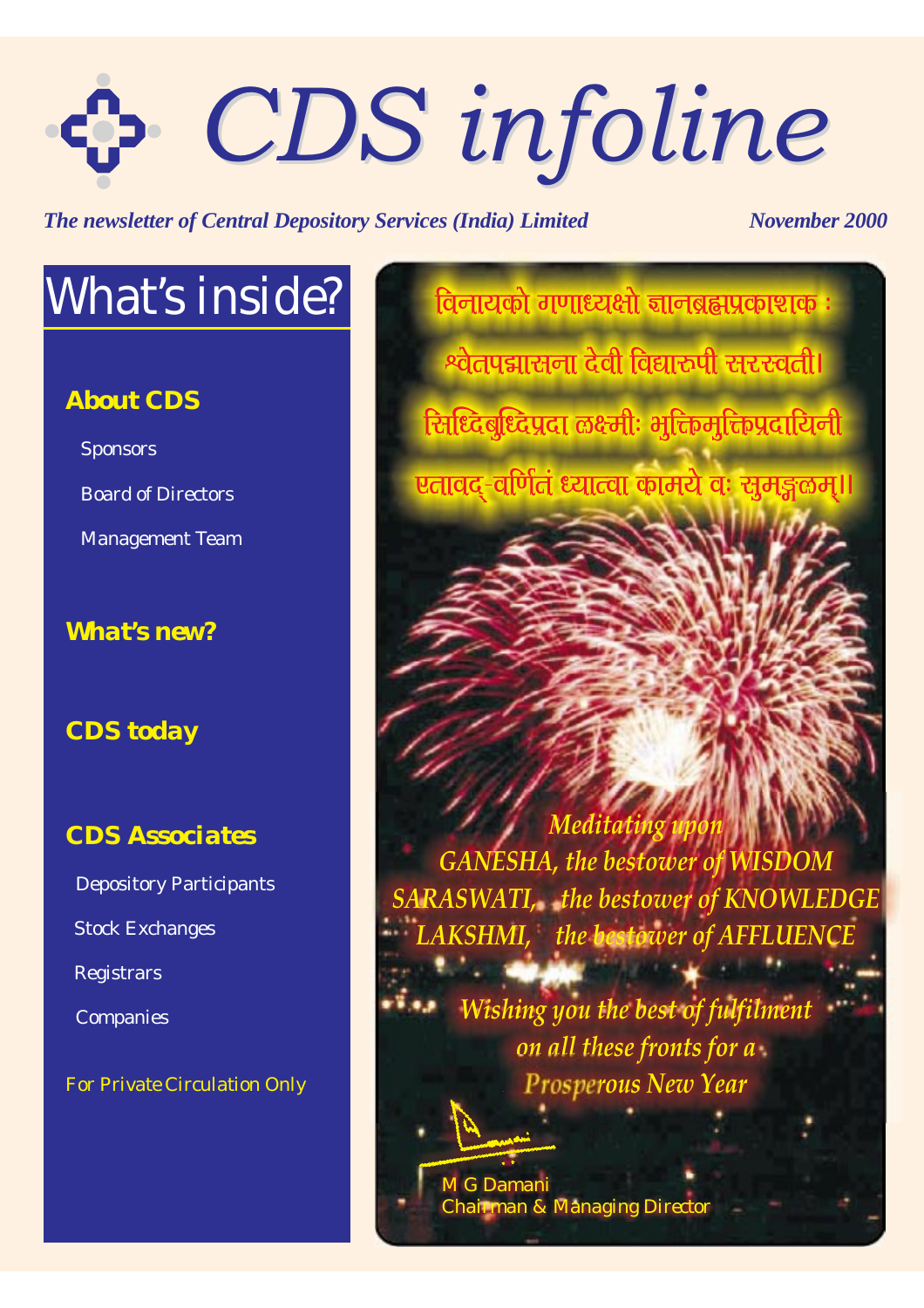

#### *Promoters :*

*The Stock Exchange, Mumbai (BSE) Bank of India Bank of Baroda State Bank of India HDFC Bank Limited*

*Board of Directors :*

*Mr. M G Damani Chairman & Managing Director Mr. Anand Rathi Vice Chairman*

| <b>Mr. Anand Rathi</b>     |
|----------------------------|
| Ms. Deena Mehta            |
| Mr. Bhagirat Merchant      |
| Mr. Cyril Shroff           |
| Mr. K Ramakrishnan         |
| <b>Dr. K C Chakraborty</b> |
| Mr. P. Rajeshwar Rao       |
| Mr. A N Joshi              |
| Mr. Kirit Shah             |
| Mr. Vijay V Raut           |

*<i>Executive Director* 

*Management Team :*

| Mr. Umesh Maskeri           | <b>Vice President (Finance &amp; Company Secretary)</b>           |
|-----------------------------|-------------------------------------------------------------------|
| <b>Mr. Arvind Joshi</b>     | <b>Vice President (Information Technology)</b>                    |
| Mr. Hitendra Patil          | <i>Vice President (Operations)</i>                                |
| <b>Mr. J B Ram</b>          | <b>Vice President (Marketing)</b>                                 |
| Mr. Prem Mariwala           | <b>Asst. Vice President (Marketing)</b>                           |
| Mr. Cyrus Khambatta         | <b>Asst. Vice President (Operations)</b>                          |
| <b>Mr. T P Ganpathy</b>     | <b>Asst. Vice President (Information Technology - Software)</b>   |
| <b>Mr. Pramod Deshpande</b> | <b>Asst. Vice President (Information Technology - Hardware)</b>   |
| Mr. L S Joshi               | <b>Asst. Vice President (Research, Statistics &amp; Training)</b> |
|                             |                                                                   |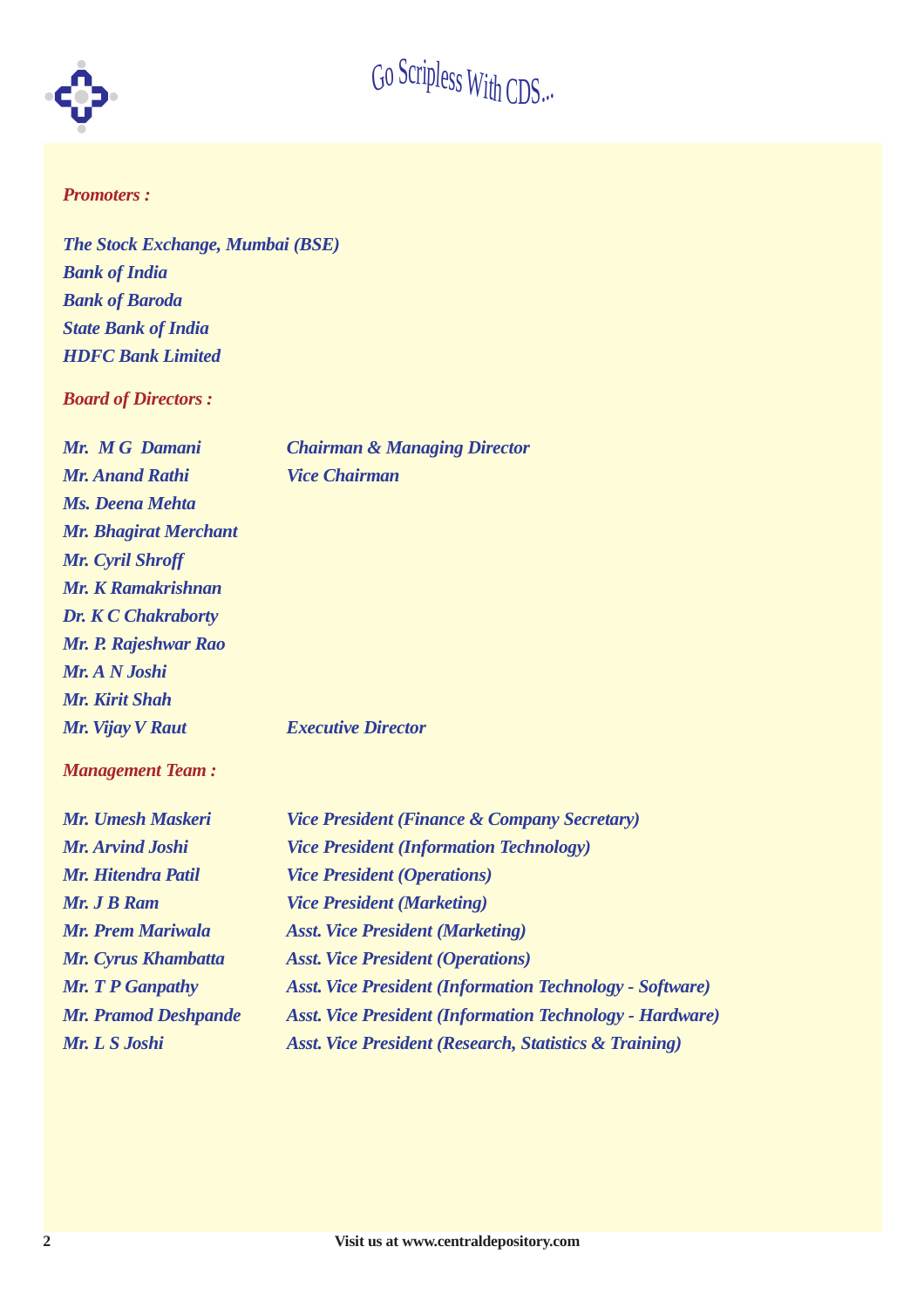#### *What's new?*

- $\blacklozenge$ Mr. P Rajeshwar Rao, Chief General Manager, Treasury, State Bank of India (SBI), signed the Depository Participant agreement with CDS on September 20, 2000. SBI, which is a sponsor of CDS, holds 10% stake in CDS. SBI has commenced Depository services at its Ludhiana branch and will shortly commence Depository services fromits Mumbai, Indore, Kanpur and Guwahati branches.
- $\blacklozenge$ Shri Vijay V Raut has been appointed as the Executive Director of CDS with effect from October 1, 2000. Shri Raut brings to the office a wealth of banking and capital market related experience, and an astute approach, which has stood himin good stead during a long and successful career.
- $\blacklozenge$ In January 2000, Shri Raut was sent on deputation by the BSE to CDS as Chief Executive. Renowned for his personnel management skills, an aptitude to create win-win situations and elicit unstinted cooperation from business partners, his tenure has seen a tremendous increase in CDS's business in terms of securities admitted for demat, Depository Participant registrations and settlement of securities.
- $\blacklozenge$ Central Depository Services (India) Limited (CDS) has launched a pilot Interactive Information Kiosk project on October 6, 2000. The inauguration, at CDS's premises at P.J. Towers, Dalal Street, Mumbai was performed by Smt. Kanak Nanavati, who holds the distinction of being the first investor to open a depository (Beneficial Owner) account with CDS.
- $\blacklozenge$ Using touchscreen and smart card technology, the kiosk provides information on balances, completed settlement-related and dematrelated transactions and the status of ongoing transactions. The Kiosk represents a new frontier in the depository environment, and

heralds an age where investors can access upto-the-moment information about their depository accounts.

- $\blacklozenge$ SEBI has directed vide their circular no. SMRDP/POLICY/CIR49/2000 dated October 16, 2000, that there will be a time gap of three months between the date of establishing connectivity by the companies with both the depositories and the date of commencement of compulsory dematerialised trading.
- $\blacklozenge$ The date announced for compulsory dematerialised trading for the scrips as per the above circular henceforth would be treated as the date by which the company should establish connectivity with both the depositories. The compulsory dematerialised trading in these companies will commence after three months from that date
- $\blacklozenge$ The companies which fail to establish connectivity with both the depositories on the scheduled date would be traded on the 'trade to trade' settlement window of the exchanges from the following settlement period.
- $\blacklozenge$ Dr. K C Chakraborty, General Manager, Treasury, Bank of Baroda (BOB), signed the Depository Participant agreement with CDS on October 16, 2000. BOB, which is a sponsor of CDS, holds 10% stake in CDS.
- $\blacklozenge$ BOB has commenced Depository services from its branches at Ghatkopar and Vadodara. BOB will shortly commence Depository services fromits branches at Kandivli, Nerul and Pune.



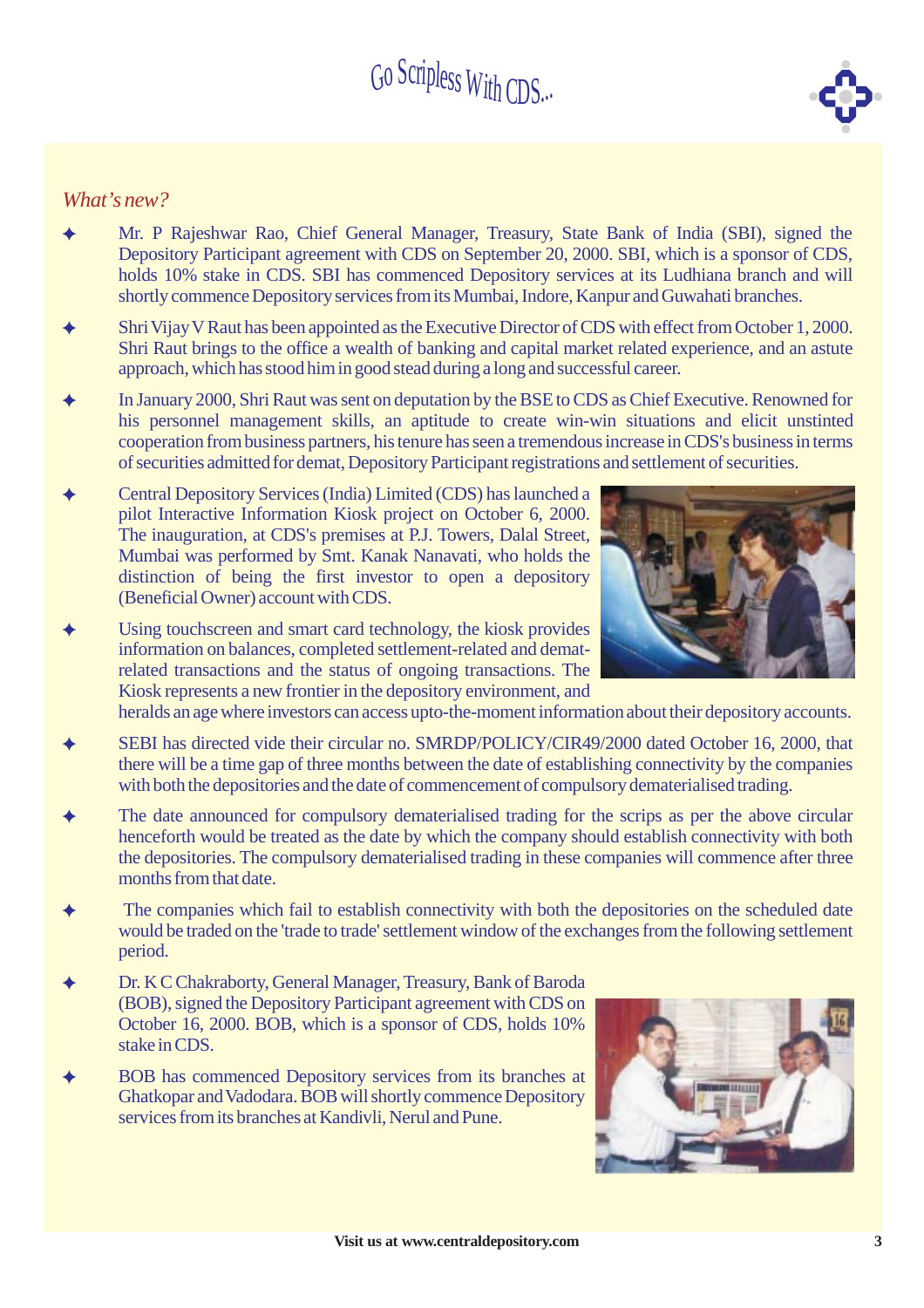

#### *COMPANIES:*

As on October 31, 2000, CDS, has signed agreements with 1814 companies. Of these 1750 Companies are available for depository services.





#### DEPOSITORY PARTICIPANTS:

As on October 31, 2000 CDS has 107 DPs offering depository services in more than 35 locations across the country .

#### *DEMATERIALISATION:*

As in October 2000, more than 8002 lakh shares were dematerialised





#### SETTLEMENT:

As in October, 2000, a total quantity of 63.68 crore shares worth Rs. 10472.24 crores were settled in demat form.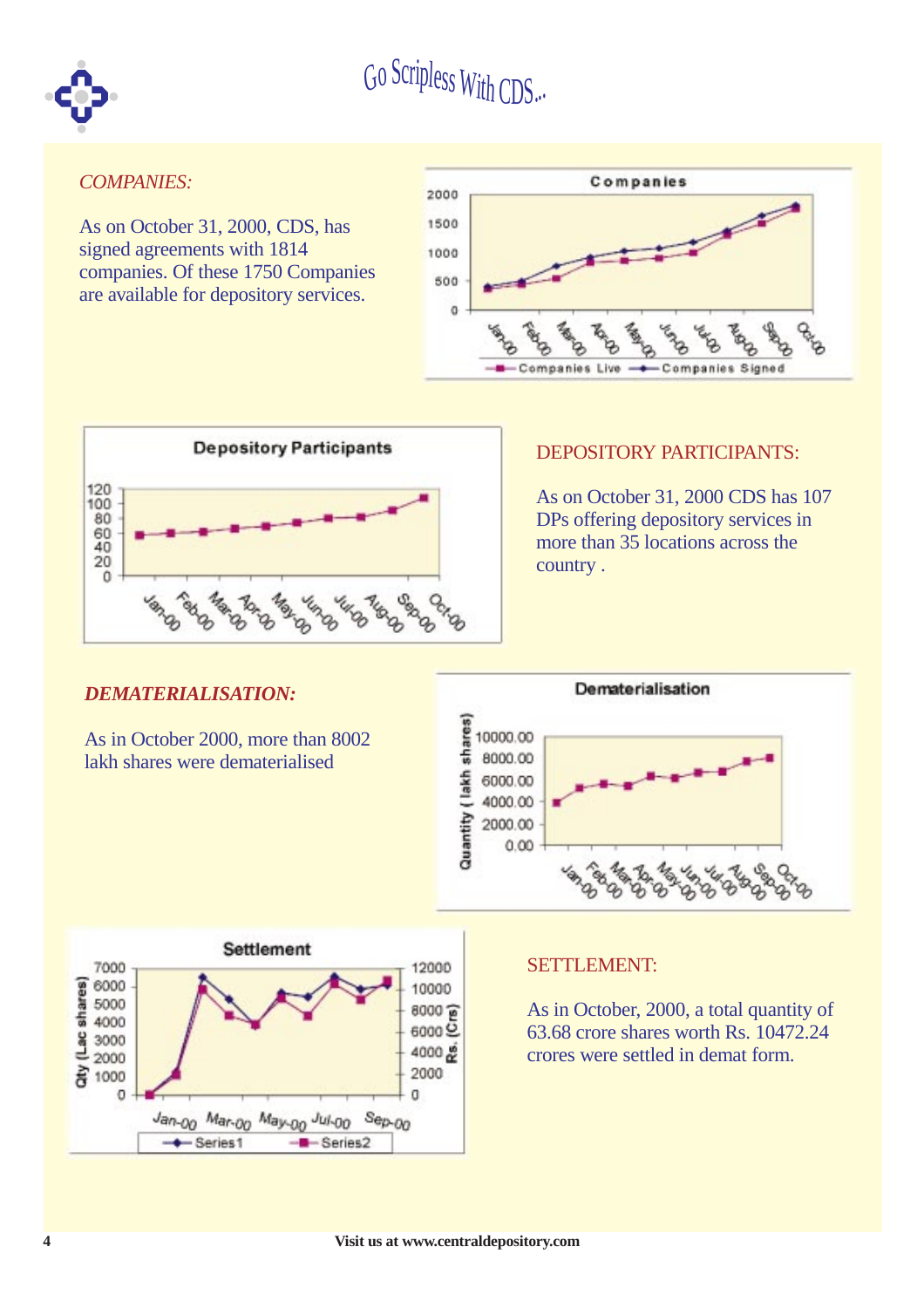

# *CDS Associates - Depository Participants :*

| <b>Depository Participants</b>                                                                                                | <b>Address</b>                                                                                                              | <b>Tel.</b> number                     | <b>Fax</b>       |  |  |  |  |  |  |  |  |
|-------------------------------------------------------------------------------------------------------------------------------|-----------------------------------------------------------------------------------------------------------------------------|----------------------------------------|------------------|--|--|--|--|--|--|--|--|
|                                                                                                                               | <b>AHMEDABAD</b>                                                                                                            |                                        |                  |  |  |  |  |  |  |  |  |
| <b>Renaissance Securities Limited</b>                                                                                         | C/O Crystal Finstock P. Limited,<br>193/1 New Cloth Market, Ahmedabad-380002.                                               | (079)2167976/<br>2176660/61/62         | (079)2176664     |  |  |  |  |  |  |  |  |
| The Stock Exchange Ahmedabad                                                                                                  | Kamdhenu Complex, Opp. Sahajanand College,<br>Near Polythenic, Ambawadi, Ahmedabad-380015                                   | $(079)6307971 - 76$                    | $(079)$ 6308877  |  |  |  |  |  |  |  |  |
|                                                                                                                               | <b>AKOLA</b>                                                                                                                |                                        |                  |  |  |  |  |  |  |  |  |
| Motilal Oswal Securities Limited                                                                                              | C/O Goel Financial Services, 2nd floor,<br>Shram Shakti Bhavan, Opp. Telephone Exchange,<br>Old Cotton Market, Akola-444001 | $(0724)$ 430795/304                    | $(0724)$ 425309  |  |  |  |  |  |  |  |  |
| <b>ALLAHABAD</b>                                                                                                              |                                                                                                                             |                                        |                  |  |  |  |  |  |  |  |  |
| 300 Colonel Ganj, Allahabad-211002<br>Asit C Mehta Investment Intermediates Limited<br>(0532)460937<br>$(0532)$ 460822/460937 |                                                                                                                             |                                        |                  |  |  |  |  |  |  |  |  |
|                                                                                                                               | <b>ANAND</b>                                                                                                                |                                        |                  |  |  |  |  |  |  |  |  |
| H T Nanavati Securities Pvt Ltd                                                                                               | 204, Kishore Plaza, A wing, 2nd floor,<br>Station Road, Anand-388001                                                        | (02692)40439/41412                     | $(02692)$ 41671  |  |  |  |  |  |  |  |  |
|                                                                                                                               | <b>BANGALORE</b>                                                                                                            |                                        |                  |  |  |  |  |  |  |  |  |
| <b>Bangalore Stock Exchange Limited</b>                                                                                       | Stock Exchange Towers, 1st Cross,<br>J.C. Road, Bangalore-560027                                                            | (080)2995234                           | (080)2995242     |  |  |  |  |  |  |  |  |
| Churiwala Securities Pvt. Limited                                                                                             | No:32, IInd Main Road, Vyalikaval, Bangalore-560003                                                                         | (080) 3443327/3750/3930 (080) 3443327  |                  |  |  |  |  |  |  |  |  |
| Stock Holding Corporation of India Ltd                                                                                        | Bangalore Stock Exchange Bldg., Stock Exchange<br>Towers, 51, 1st Cross, J.C. Road, Bangalore-560027                        | $(080)$ 299 5246                       | $(080)$ 299 5211 |  |  |  |  |  |  |  |  |
|                                                                                                                               | <b>BHARUCH</b>                                                                                                              |                                        |                  |  |  |  |  |  |  |  |  |
| Gandhi Securities And Investments P. Ltd.                                                                                     | 29, B G Centre, Paanch Batti, Bharuch-392001                                                                                | (02642) 62140                          |                  |  |  |  |  |  |  |  |  |
|                                                                                                                               | <b>BIKANER</b>                                                                                                              |                                        |                  |  |  |  |  |  |  |  |  |
| <b>Suresh Rathi Securities Pvt. Limited</b>                                                                                   | C/O N M Investment, E-18, 23, Khazanchi Mkt Bikaner (0151) 520297                                                           |                                        | $(0151)$ 202358  |  |  |  |  |  |  |  |  |
|                                                                                                                               | <b>CALCUTTA</b>                                                                                                             |                                        |                  |  |  |  |  |  |  |  |  |
| Dalmia securities Limited                                                                                                     | Ideal Plaza, 3rd floor, Suite No. 315, 11/1,<br>Sarat Bose Road, Calcutta-700020                                            | $(033)$ 2806544-49                     | $(033)$ 2806643  |  |  |  |  |  |  |  |  |
| <b>East India Securities Limited</b>                                                                                          | D-14, Sector 1, Salt Lake, Calcutta-700064                                                                                  | $(033)$ 3216683                        | $(033)$ 3586631  |  |  |  |  |  |  |  |  |
| <b>Mathran Securities Limited</b>                                                                                             | 506, Vaisno Chambers, 6, Brabourne Road,<br>Calcutta-700001                                                                 | (033) 2253927/3928 /4697 (033) 2254541 |                  |  |  |  |  |  |  |  |  |
| Stock Holding Corporation of India Ltd                                                                                        | A.G. Towers, 6th Floor, 125/1, Park Street,<br>Calcutta-700017                                                              | 033-226 2030                           | 033-2458276      |  |  |  |  |  |  |  |  |
|                                                                                                                               | <b>CHENNAI</b>                                                                                                              |                                        |                  |  |  |  |  |  |  |  |  |
| Madras Stock Exchange Limited                                                                                                 | No.11, Second Line Beach, Exchange Building,<br>P.B. No. 183, Chennai-600001                                                | (044) 5221070/71/5224352 (044) 5244897 |                  |  |  |  |  |  |  |  |  |
| Stock Holding Corporation of India Ltd                                                                                        | Justice Basheer Ahmed Sayeed Building,<br>3rd Floor, 45, 2nd Line Beach, Chennai-600001                                     | $(044)$ 534 0725                       | $(044)$ 534 1252 |  |  |  |  |  |  |  |  |
|                                                                                                                               | <b>COIMBATORE</b>                                                                                                           |                                        |                  |  |  |  |  |  |  |  |  |
| DJS Stock & Shares Limited                                                                                                    | 14, Arts College Road, Coimbatore-641018                                                                                    | (0422) 211487/217939                   | $(0422)$ 217930  |  |  |  |  |  |  |  |  |
|                                                                                                                               | <b>CUTTACK</b>                                                                                                              |                                        |                  |  |  |  |  |  |  |  |  |
| Gandhi Securities And Investments P. Ltd.                                                                                     | Mangalam Niwas, 3rd floor, Bajrak Bati Road,<br><b>Cuttack-753001</b>                                                       | 619036<br>(0671)                       |                  |  |  |  |  |  |  |  |  |
|                                                                                                                               | <b>DEHRADUN</b>                                                                                                             |                                        |                  |  |  |  |  |  |  |  |  |
| Anand Rathi Securities P Ltd                                                                                                  | 65, Anekant Palace, 29, Rajpur Road, Dehradun-248001(0135) 652313 / 620919                                                  |                                        | (0135) 652111    |  |  |  |  |  |  |  |  |
|                                                                                                                               | <b>DHULE</b>                                                                                                                |                                        |                  |  |  |  |  |  |  |  |  |
| <b>Motilal Oswal Securities Limited</b>                                                                                       | C/O Dwarka Share Brokers Limited, G-3 Nakoda<br>Complex, Lane no: 5, Dhule-424001                                           | $(02562)$ 41781/881                    | (02562) 41981    |  |  |  |  |  |  |  |  |
|                                                                                                                               |                                                                                                                             |                                        |                  |  |  |  |  |  |  |  |  |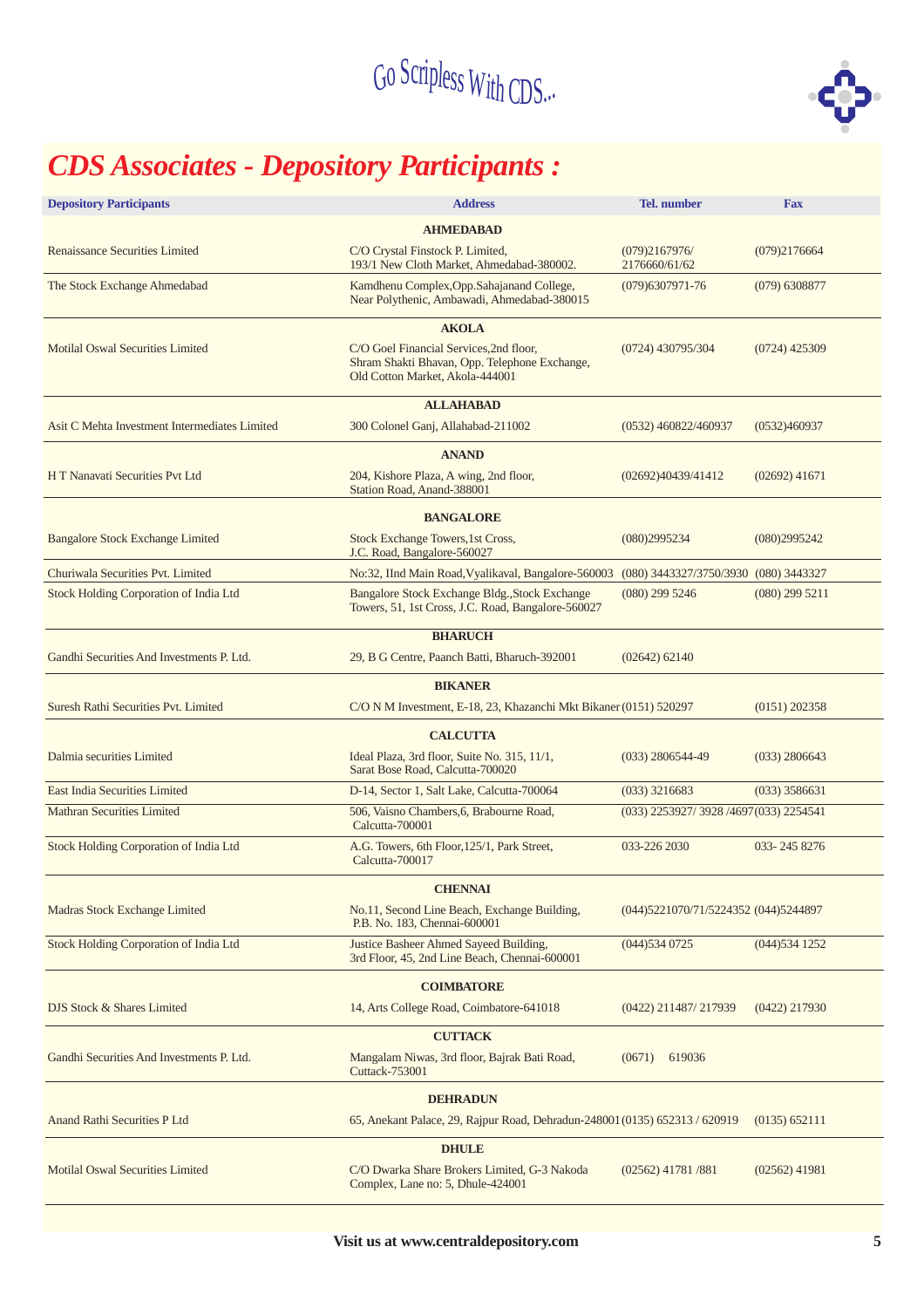

| <b>Depository Participants</b>                | <b>Address</b>                                                                                                    | <b>Tel.</b> number                                | <b>Fax</b>       |  |  |  |  |  |  |  |
|-----------------------------------------------|-------------------------------------------------------------------------------------------------------------------|---------------------------------------------------|------------------|--|--|--|--|--|--|--|
|                                               | <b>GWALIOR</b>                                                                                                    |                                                   |                  |  |  |  |  |  |  |  |
| Renaissance Securities Limited                | 1st floor, Indapurkar Building, Ram Mandir Churaha,<br>Phalka Bazar, Lashkar, Gwalior-474001                      | (0751)431950                                      | (0751)431953     |  |  |  |  |  |  |  |
|                                               |                                                                                                                   |                                                   |                  |  |  |  |  |  |  |  |
|                                               | <b>HYDERABAD</b>                                                                                                  |                                                   |                  |  |  |  |  |  |  |  |
| <b>CIL Securities Limited</b>                 | 214, Raghava Ratna Towers, Chirag Ali Lane, Abids,<br>Hyderabad-500001                                            | $(040)3203155/3204647/$ $(040)3203028$<br>3203188 |                  |  |  |  |  |  |  |  |
| <b>Karvy Consultants Limited</b>              | No. 46, Avenue 4, Street No. 1, Banjara Hills,<br>Hyderabad-500034                                                | (040)3312454                                      | (040)3311968     |  |  |  |  |  |  |  |
| Stock Holding Corporation of India Ltd        | Hyderabad Stock Exchange Bldg, 3-6-275,<br>Himayat Nagar, Hyderabad-500029                                        | (040)3222645                                      | (040)3228127     |  |  |  |  |  |  |  |
|                                               | <b>JAIPUR</b>                                                                                                     |                                                   |                  |  |  |  |  |  |  |  |
| <b>Hem Securities Limited</b>                 | 203, Jaipur Towers, Opp. A.I.R., M.I. Road,<br>$(0141)$ 378608<br>$(0141)$ 363278<br>Jaipur-302001                |                                                   |                  |  |  |  |  |  |  |  |
| The Bank of Rajasthan Limited                 | Bhagat Bhavan, M.I. Road, Jaipur-302001                                                                           | $(0141)$ 369445/372221                            | $(0141)$ 364819  |  |  |  |  |  |  |  |
|                                               | <b>JALGAON</b>                                                                                                    |                                                   |                  |  |  |  |  |  |  |  |
| Asit C Mehta Investment Intermediates Limited | S K Wani, 365, Jaikisan wadi, Jalgoan-425001                                                                      | $(0257)$ 225885                                   | $(0257)$ 226743  |  |  |  |  |  |  |  |
|                                               | <b>JHALRAPATAN</b>                                                                                                |                                                   |                  |  |  |  |  |  |  |  |
| Suresh Rathi Securities Pvt. Limited          | Chanda Prabhuji ki Galli, Mehta Bhavan,<br>Jhalrapatan-326023, Rajasthan                                          | $(07432)$ 40116                                   | $(07432)$ 40116  |  |  |  |  |  |  |  |
|                                               | <b>JHUNJHUNU</b>                                                                                                  |                                                   |                  |  |  |  |  |  |  |  |
| Suresh Rathi Securities Pvt. Limited          | C/O Mangalam Securities, A-6, Mangalam Mannagar, (01592) 32355/38727<br>Station Road, Jhunjhunu-333001            |                                                   | $(01592)$ 37005  |  |  |  |  |  |  |  |
|                                               | <b>JODHPUR</b>                                                                                                    |                                                   |                  |  |  |  |  |  |  |  |
| <b>Motilal Oswal Securities Limited</b>       | C/O Marudhar Securities, 10, Happy Home,<br>4th C Road, Sardarpura, Jodhpur-342003                                |                                                   |                  |  |  |  |  |  |  |  |
| <b>Renaissance Securities Limited</b>         | Plot No. 275, Manji Ka Hatta, Jodhpur-342007                                                                      | $(0291)$ 550334 / 550434                          | 550434           |  |  |  |  |  |  |  |
| <b>Renaissance Securities Limited</b>         | 108- Osho Tower, Sadarpura, Jodhpur-342007                                                                        | $(0291)$ 612374                                   | 612374           |  |  |  |  |  |  |  |
| <b>Suresh Rathi Securities Pvt. Limited</b>   | Mahesh Hostel Complex, Opp. Bombay Motors,<br>Jodhpur-342003                                                      | (0291) 636170                                     |                  |  |  |  |  |  |  |  |
|                                               | <b>KALOL</b>                                                                                                      |                                                   |                  |  |  |  |  |  |  |  |
| Gandhi Securities And Investments P. Ltd.     | Panch Hatdi Bazar, Near Sheth Vas, Kalol-382721                                                                   | $(02764)$ 22817                                   |                  |  |  |  |  |  |  |  |
|                                               |                                                                                                                   |                                                   |                  |  |  |  |  |  |  |  |
| Renaissance Securities Limited                | <b>KOLHAPUR</b><br>C/O Tradenet Securities Limited, 5, Trade Centre,<br>334 E ward, Station Road, Kolhapur-416001 | $(0231)$ 660713 / 650171                          | (0231) 658156    |  |  |  |  |  |  |  |
|                                               | <b>KUTCH</b>                                                                                                      |                                                   |                  |  |  |  |  |  |  |  |
| M/s Jitendra J Bhabhera                       | Above Vaibhav Trading Co. Near Harish Transport,<br>Bhid Bazar, Bhuj, Kutch-370001, Gujarat                       | $(02832)$ 55553/52653                             | $(02832)$ 52653  |  |  |  |  |  |  |  |
|                                               | <b>LUCKNOW</b>                                                                                                    |                                                   |                  |  |  |  |  |  |  |  |
| Asit C Mehta Investment Intermediates Limited | C-5, KusumDeep Complex, Chowk, Lucknow-226003 (0522) 255022 /23                                                   |                                                   | $(0522)$ 255021  |  |  |  |  |  |  |  |
| <b>Motilal Oswal Securities Limited</b>       | C/O MLK Securities P. Limited, 1-A, Ground floor,<br>Govinda, Shahnagar Road, Lucknow-226001                      |                                                   |                  |  |  |  |  |  |  |  |
|                                               | <b>LUDHIANA</b>                                                                                                   |                                                   |                  |  |  |  |  |  |  |  |
| <b>State Bank of India</b>                    | Civil Lines, Ludhiana-141001                                                                                      | $(0161)$ 449 080                                  | $(0161)$ 449 076 |  |  |  |  |  |  |  |
|                                               | <b>MORADABAD</b>                                                                                                  |                                                   |                  |  |  |  |  |  |  |  |
| <b>Uttam Financial Services Limited</b>       | 7-B, Dev Vihar, M D A Colony, Civil Lines,<br>Moradabad                                                           | $(0591)$ 428721/417908                            | $(0591)$ 351940  |  |  |  |  |  |  |  |
|                                               | <b>MUMBAI</b>                                                                                                     |                                                   |                  |  |  |  |  |  |  |  |
| A C Choksi Share Brokers Pvt. Limited         | 222 P J Towers, Dalal Street, Mumbai-400001                                                                       | 2675955/10                                        | 2618333          |  |  |  |  |  |  |  |
| <b>ABN Amro NV</b>                            | Ground Floor, Raheja Chambers, Nariman Point,<br>Mumbai-400021                                                    | 2812527 / 2829                                    | 2812589          |  |  |  |  |  |  |  |
|                                               |                                                                                                                   |                                                   |                  |  |  |  |  |  |  |  |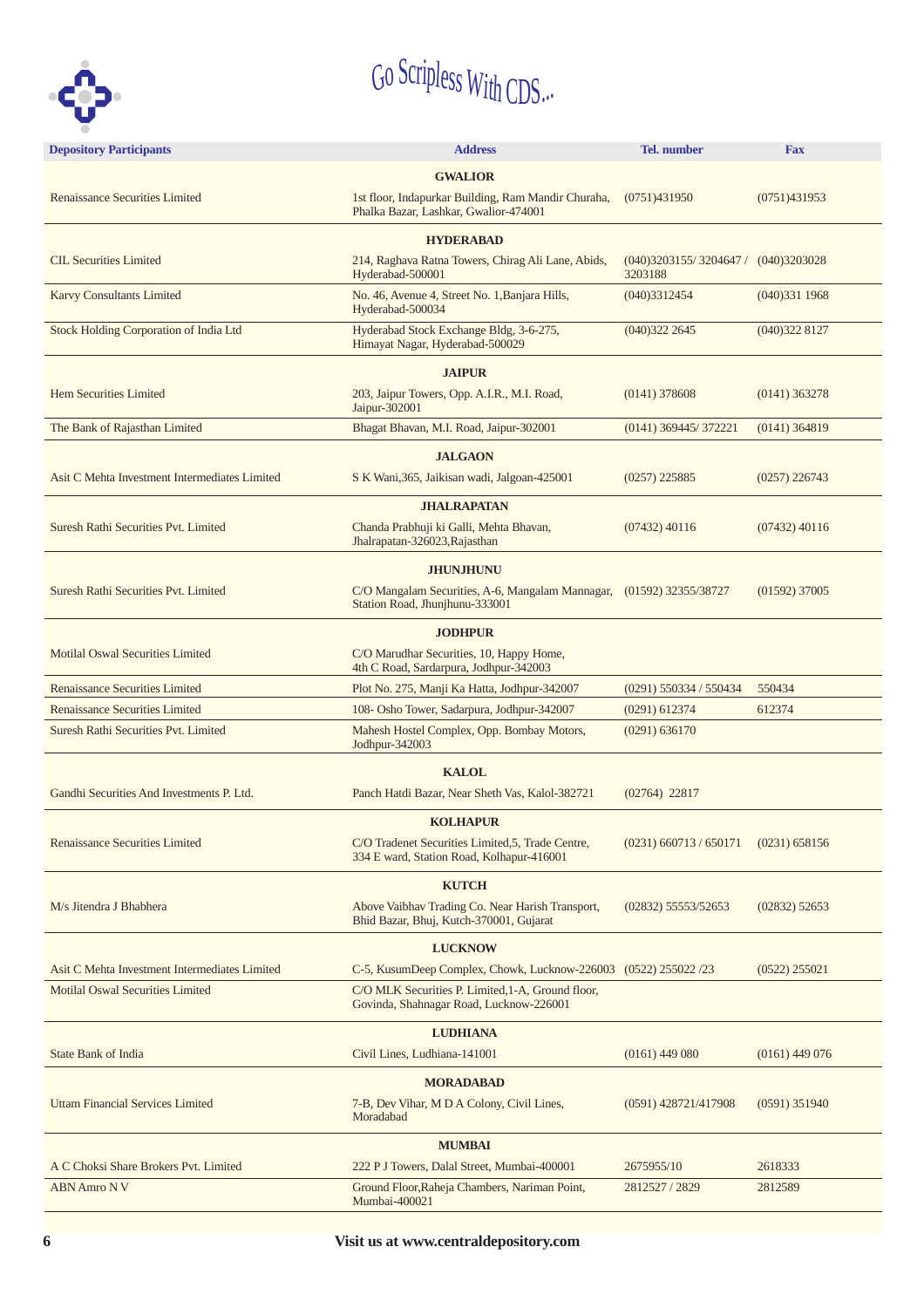

| <b>Depository Participants</b>                           | <b>Address</b>                                                                                                  | <b>Tel.</b> number                                    | <b>Fax</b>      |
|----------------------------------------------------------|-----------------------------------------------------------------------------------------------------------------|-------------------------------------------------------|-----------------|
| Advani Share Brokers Pvt. Limited                        | 52, Bhupen Chambers, Dalal Street, Fort, Mumbai-23                                                              | 2671533/1549 / 4823                                   | 2624369         |
| Amu Shares & Securities Limited                          | Crescent Chambers, Ground Floor, Homi<br>Modi Cross Street No. 2, Mumbai-400001                                 | 2653410/2656989                                       | 2655299         |
| Anand Rathi Securities P Ltd                             | 35/B Ganjawala Shopping Centre, Unit No. 1/35/B,<br>SVP Road, Borivali (West), Mumbai-400092.                   | 8935838 / 8918340                                     | 8956124         |
| Anand Rathi Securities P Ltd                             | Union Co-operative Insurance Bldg., 23, P M Road,<br>Fort, Mumbai-400001                                        | 2826999 / 2825693 / 5857/ 2825633/ 2825850<br>2826103 |                 |
| <b>ANZ Grindlays Bank Limited</b>                        | Gresham Assurance House, 132, Mint Road, Mumbai-1 2618459 / 2642055                                             |                                                       | 2663221         |
| Asian Markets Securities P. Limited                      | 21-A Shruti, Yashodhan Enclave, Filmcity Road,<br>Goregoan (E), Mumbai-400063                                   | 8413030                                               | 8406189         |
| Asit C Mehta Investment Intermediates Limited            | 67, Poddar Chambers, 3rd Floor, S. A. Brelvi Road,<br>Fort, Mumbai-400023                                       | 2700115 / 116 / 117                                   | 2700118/124     |
| Bank of Baroda **                                        | Hem Niwas, S.V.Road, Kandivali, Mumbai-400 067                                                                  | 8077784/8072102                                       | 8072167         |
| <b>Bank of Baroda</b>                                    | 44, Shree Krupa, M.G. Road, Ghatkopar (West),<br>Mumbai-400086                                                  | 022-511 6899/6717                                     | 022-511 3449    |
| <b>Bank of Maharashtra</b>                               | 2nd Floor, Janmangal, 45-47 Bombay Samachar Marg, 2626748 / 2621779<br>Fort, Mumbai-400023.                     |                                                       | 2661295         |
| Bhagirat Merchant Stock Broking Pvt. Limited             | 24 Rajabahadur Compound, 115, 3rd floor,<br>Hamam Street, Fort, Mumbai-400023                                   | 2621618/2621526                                       | 2621618         |
| <b>Bharat C Bagri</b>                                    | 1207/A, P J Towers, Dalal St., Mumbai-400001                                                                    | 2655502 / 6074                                        | 2657337         |
| <b>Bharat C Bagri</b>                                    | 404. P J Towers. Dalal St., Mumbai-400001                                                                       | 2652792                                               |                 |
| <b>Birla Sunlife Securities Limited</b>                  | Ahura Centre, 2nd floor, Tower B,96 A.D.<br>Mahakali Caves Road, Andheri (E), Mumbai-400093                     | 8302952/3/4                                           | 8307033         |
| <b>BOI</b> Shareholding Limited                          | Stock Exchange Mumbai, Rotunda Bldg; Ground Floor, 2655989 / 2675626<br>Ambalal Doshi Marg, Fort, Mumbai-400001 |                                                       | 2650801         |
| C. R. Kothari & Sons Shares & Stock Brokers Pvt. Limited | 3A-Gokarna C.H.S., Bhamanwada,<br>Andheri Sahar P.O., Mumbai-400099                                             | 8212361/62/63                                         | 8368007         |
| <b>Century Consultants Limited</b>                       | 22 Bombay Mutual Chamber, 19/21 Ambalal<br>Doshi Marg, Fort, Mumbai-400001                                      | 2642531/2674949                                       | 2631702         |
| Churiwala Securities Pvt. Limited                        | 304/5, Commerce House, Meadow Street,<br>Fort, Mumbai-400023                                                    | 2670035 / 2671713                                     | 2674614         |
| Citibank N A                                             | Ramnord House, 77, Dr. Annie Besant Road,<br>P. O. Box 16586, Worli, Mumbai-400018                              | 4949275/4167                                          | 4943400         |
| Dalal & Broacha Stock Broking Pvt. Ltd.                  | 613, Rotunda Bldg., Dalal Street, Fort, Mumbai-400023 2653676                                                   |                                                       | 2870092         |
| Dalal & Broacha Stock Broking Pvt. Ltd.                  | 506, Maker Chambers V,221, Nariman Point,<br>Mumbai-400021                                                      | 282 2992                                              |                 |
| Deutsche Bank AG                                         | Kodak House, 222, Dr. D. N. Road, Mumbai-400001                                                                 | 2075778 / 2073262 / 92                                | 2075975/2073077 |
| Dindayal Biyani Stock Brokers Limited                    | 417, Stock Exchange Towers, Dalal Street, Fort,<br>Mumbai-400023                                                | 2654099 / 2655442                                     | 2651641         |
| DJS Stock & Shares Limited                               | 43, V.B. Gandhi Marg, Fort, Mumbai-400023                                                                       | 2846550 / 2875693 /<br>2651503                        | 2020169         |
| Emkay Share and Stock Brokers Pvt. Limited               | 4D, 4th floor, Hamam House, Ambalal Doshi Marg,<br>Fort, Mumbai-400023.                                         | 2651576/2085                                          | 2654761         |
| Enam Securities Pvt. Limited                             | 2A -2B Hari Chambers, Ground Floor, 58,<br>Sahid Bhagat Singh Road, Fort, Mumbai-400023                         | 2655535/36                                            | 2666201/02      |
| Gandhi Securities And Investments Pvt. Ltd.              | 545, Rotunda Building, Ambalal Doshi Marg,<br>Fort, Mumbai-400001                                               | 2623836/37                                            | 2623834         |
| <b>Global Trust Bank Limited</b>                         | 401, 4th floor, P. J. Towers, Fort, Mumbai-400023.                                                              | 2673493/<br>2654791/94/95/97                          | 2654779         |
| Gupta Equities Pvt. Limited                              | 9th Floor, P J Towers, Dalal St., Fort, Mumbai-400023                                                           | 2613688 / 2620638                                     | 2632891         |
| H T Nanavati Securities Pvt Ltd                          | 104, Vikas Building, 11, Bank Street, Fort,<br>Mumbai-400001                                                    | 2650499 / 2657152 /<br>2657087                        | 2652885         |
| M/s Hasmukh Lalbhai                                      | PS 23, Rotunda, 2nd Floor, Stock Exchange,<br>B.S.Marg, Mumbai-400001                                           | 2652068 / 2652814                                     | 2652068         |
| <b>HDFC Bank Limited</b>                                 | Kamla Mill Compound, 1st Floor, Senapati<br>Bapat Marg, Lower Parel, Mumbai-400018                              | 4910492                                               | 4929722/4961636 |
| Hem Securities Limited                                   | 41-B Khatau Building, Alkesh Dinesh Modi<br>Marg, Fort, Mumbai-400021                                           | 2630947/48                                            | 2641961         |
| <b>ICICI</b> Limited                                     | Zenith House, K K Marg, Mumbai-400034                                                                           | 4906882 / 4906885                                     | 4923443         |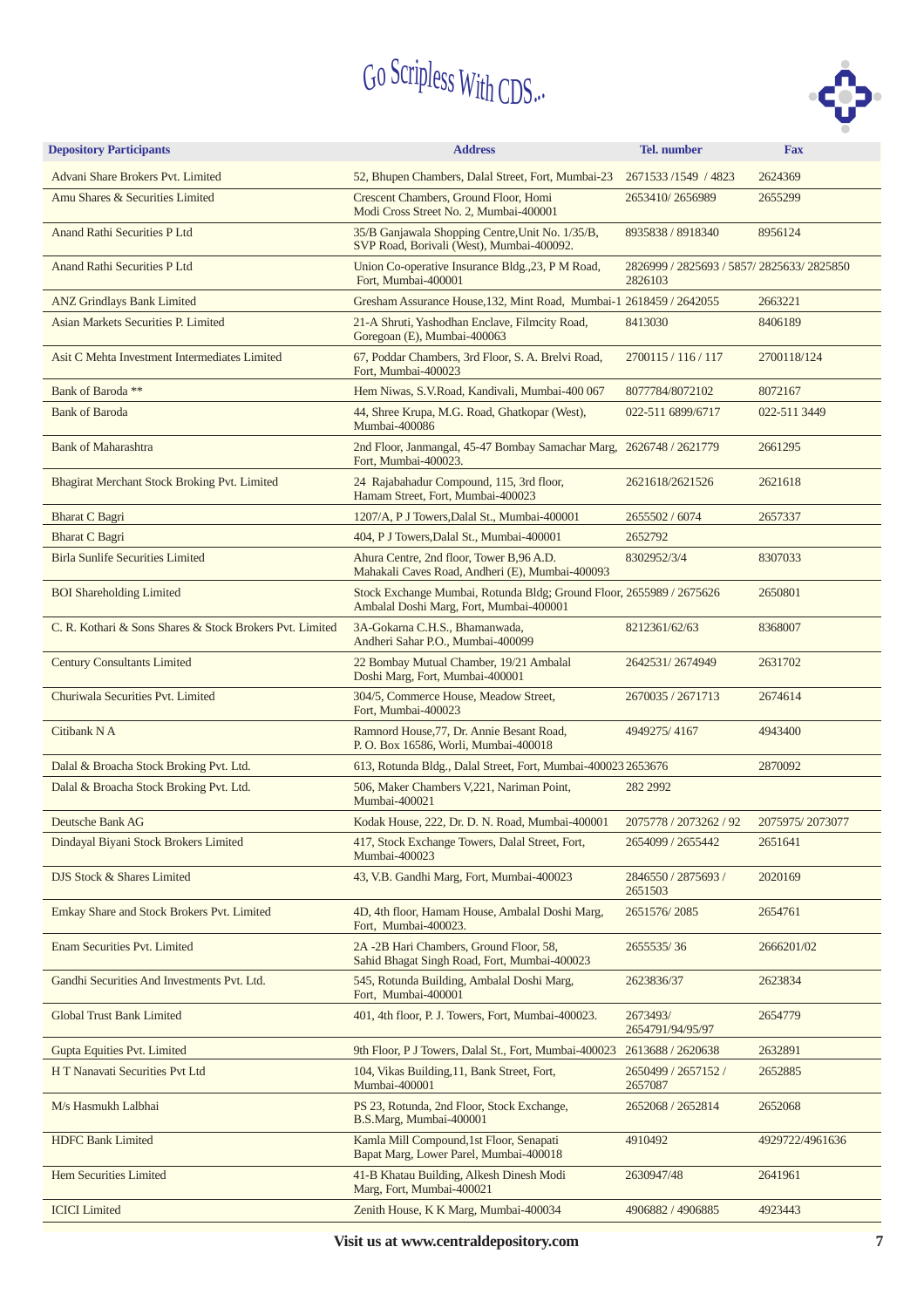

| <b>Depository Participants</b>                      | <b>Address</b>                                                                                       | <b>Tel.</b> number             | <b>Fax</b>                  |
|-----------------------------------------------------|------------------------------------------------------------------------------------------------------|--------------------------------|-----------------------------|
| <b>IIT Corporate Services Limited</b>               | IIT House, Off Vasanji Road, J.B.Nagar<br>Andheri (E), Mumbai-400059                                 | 8225599                        | 8381417/8215352             |
| Ikab Securities & Investments Limited               | Bldg. No. 5, 2nd Floor, Raja Bahadur Compound,<br>43, Tamarind Lane, Fort, Mumbai-400023             | 2651348                        | 2655195                     |
| <b>Indsec Securities and Finance Limited</b>        | 4th floor, Express Bldg., 14/E Road, Churchgate,<br>Mumbai-400020                                    | 2838776/2826056/<br>2855327    | 2046763/2829360             |
| Infrastructure Leasing & Financial Services Limited | ILFS House, Raheja Vihar, Plot No:14, Chandivli,<br>Andheri (East), Mumbai-400072.                   | 8570965/0970/0954              | 8570948/0949                |
| <b>Integrated Master Securities Limited</b>         | 22, Ajaydeep, 240, Bazar Gate Street, Fort, Mumbai-1                                                 | 2657186/87/88                  | 2676408                     |
| <b>Inventure Growth And Securities Limited</b>      | 63, Jalaram Jyot, 1st Floor, Janmabhoomi Marg,<br>Fort, Mumbai-400001                                | 2886851/52/53<br>2047690       | 2886854                     |
| <b>ISJ</b> Securities Limited                       | 401-B Natwar Chambers, 94, Nagindas Master Road,<br>Fort, Mumbai-400023                              | 2616178/2674252                | 2625488                     |
| J G Shah Financial Consultants P. Limited           | 418 P. J. Towers, 4th floor, Dalal Street, Fort,<br>Mumbai-400023                                    | 2651688 / 2694 / 3432          | 2650714                     |
| Jamnadas Morarjee Securities Limited                | 204, P J Towers, Dalal Street, Fort, Mumbai-400023.                                                  | 2655585/87,<br>2654893 / 0411  | 2651256                     |
| Janata Sahakari Bank Ltd., Pune                     | 71/73, Botawala Building, Ground Floor, Alkesh<br>Dinesh Modi Marg, Fort, Mumbai-400001              | 2630568/2630569                | 2654451                     |
| M/s Jitendra J Bhabhera                             | 213, Veena Chambers, 21, Dalal Street, Fort,<br>Mumbai-400023                                        | 2674727/1882                   | 2677537                     |
| Joindre Capital Services Limited                    | Room No.1, 2nd Floor, Botawala Building,<br>11/13 Horniman Circle, Fort, Mumbai-400023               | 2661289/2662292/<br>2620891    | 2700449                     |
| Kantilal Chhaganlal Securities Pvt. Limited         | 2B- Fort Chambers, 2nd Floor, Hamam Street,<br>Above Stock Exchange Post office, Mumbai-400023       | 2676440-54, 2702245-48         | 2624226                     |
| Kantilal Mangaldas Securities Pvt. Limited          | 100/104 D G Chambers, 2nd floor,<br>Nanik Motwani Marg, Mumbai-400001                                | 2675282 / 6500 /1121           | 2677447                     |
| Kaushik Shah Shares & Securities Limited            | 28, IITS House, K Dubhash Marg,<br>Saibaba Marg, Mumbai-400023                                       | 2874860/2844762                | 2824126                     |
| Khambatta Securities Ltd                            | 7/10, Botawala Building, Horniman Circle,<br>Fort, Mumbai-400001                                     | 2664287 / 2702576 / 77         | 2654652                     |
| Kisan Ratilal Choksey Shares And Securities P. Ltd. | 1102, Stock Exchange Tower, Dalal Street,<br>Fort, Mumbai-400001                                     | 2655353                        | 2654372                     |
| M/s Madhukar C Sheth                                | 3, Bansilal Building, 13, Homi Modi St.,<br>Fountain, Mumbai-400001                                  | 2653932/35/38                  | 2659275                     |
| Maheshwari Equity Brokers P. Limited                | 903 Dalamal House, 206, J. B. Marg,<br>Nariman Point, Mumbai-400021                                  | 2042514/2872539                | 2853816                     |
| Maliram Makharia Finstock P. Limited                | 215, Reva Chambers, 31, New Marine Lines,<br>Mumbai-400020                                           | 2093428/2093429                | 2013304                     |
| Malti Securities P. Limited                         | 405 Rotunda, 4th floor, Dalal Street, Fort, Mumbai-23. 2641268/2640727                               |                                | 2700678                     |
| Mangla Capital Services P. Limited                  | 162-C, Mittal Tower, Nariman Point, Mumbai-400021                                                    | 2856934/<br>2875571/2886855    | 2886789/98                  |
| Mehta Vakil & Co. Pvt. Limited                      | PG-11, Ground Floor, Rotunda Building, B. S. Marg,<br>Mumbai-400001                                  | 2652620/1082/2678748           | 2656179                     |
| Mother India Securities Pvt. Limited                | R-414, Rotunda, B.S. Marg, Mumbai-400001                                                             | 2811703/4/2876431/32           | 2850259                     |
| <b>Motilal Oswal Securities Limited</b>             | 401-B, Natwar Chambers, 4th Floor, 94,<br>Nagindas Master Road, Fort, Mumbai-400023                  | 2615800 / 2676136 /<br>2812500 | 2624348                     |
| <b>Mukesh Babu Securities Limited</b>               | 12-A/1, New Sion Co-operative Housing Society,<br>Sion (West), Mumbai-400022                         | 4018218/19/4083386             | 4082687                     |
| Nikko Stock Broker Pvt. Limited                     | 629, P.J. Tower, 21, Dalal Street, Fort, Mumbai-1                                                    | 2613498                        | 2653277                     |
| Nirmal Bang Securities P. Limited                   | 38-B, Khatau Bldg., 2nd Floor, Alkesh<br>Dinesh Mody Marg, Mumbai-400001                             | 2641234 / 2652111              | 2702446/2650109/<br>2624414 |
| Piyush A Vora Securities Pvt. Limited               | 7/10, Botawala Building, 3rd floor, 8, Horniman Circle, 2660184 / 2919 / 5876<br>Fort, Mumbai-400023 |                                | 2658692                     |
| Prabhudas Lilladhar Pvt. Limited                    | PG-3 Rotunda, Ground Floor, Dalal Street, Fort,<br>Mumbai-400023                                     | 2656530 / 2654353              | 2654362                     |
| R M Shares Trading Pvt. Limited                     | PM 8, Rotunda Building, Fort, Mumbai-400023.                                                         | 2656034                        | 2655615                     |
| R N Patwa Shares and Stock Brokers Pvt. Limited     | 725, Rotunda, Bombay Samachar Marg,<br>Fort, Mumbai-400023                                           | 2651951 / 2657258              | 2641692                     |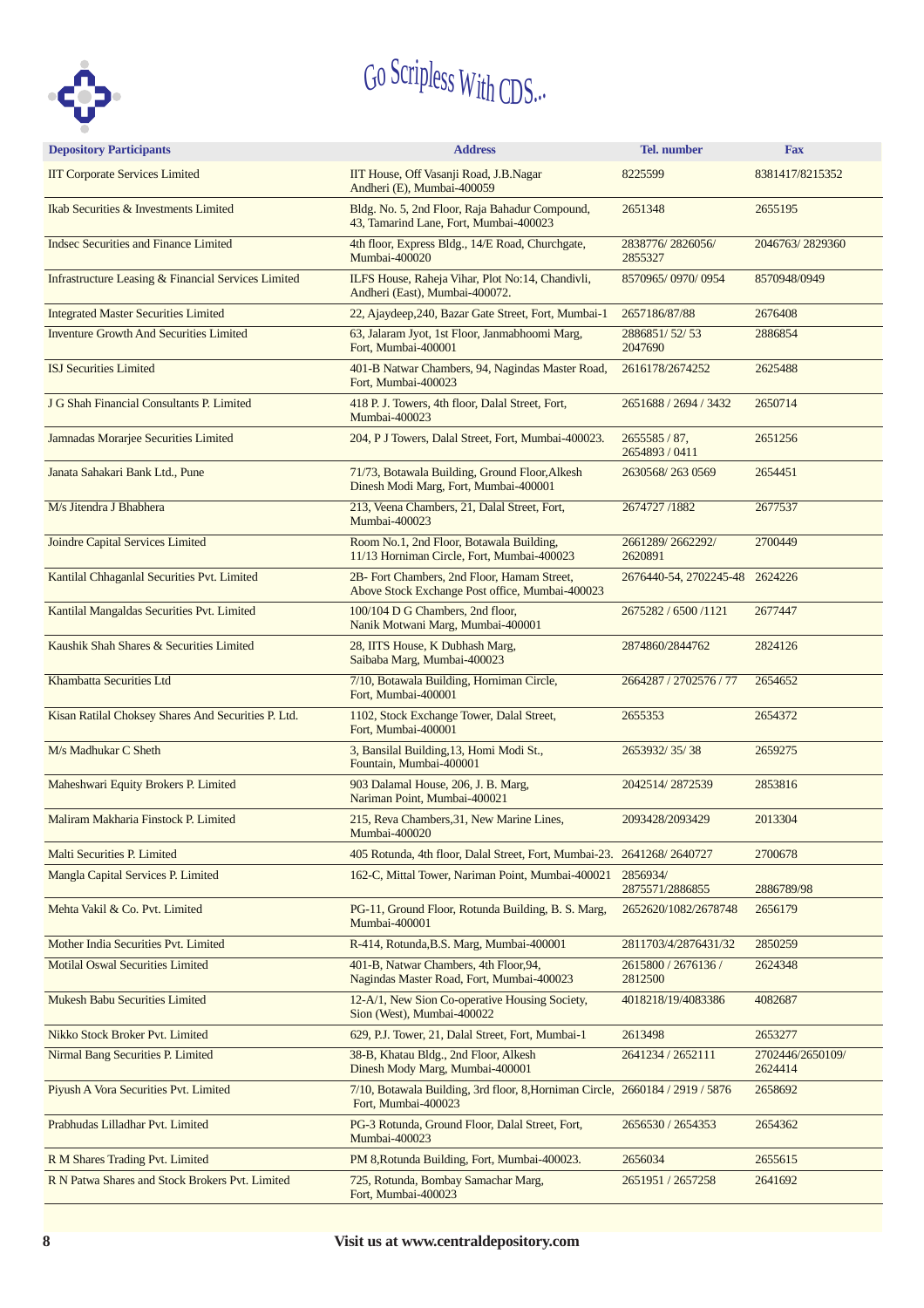

| <b>Depository Participants</b>                        | <b>Address</b>                                                                                                              | Tel. number                                 | <b>Fax</b>                       |
|-------------------------------------------------------|-----------------------------------------------------------------------------------------------------------------------------|---------------------------------------------|----------------------------------|
| <b>Renaissance Securities Limited</b>                 | C/O HKB Securities Limited, 45,<br>Hiramani Ratan Co-op. Hsg. Society, Bangur Nagar,<br>Goregoan (West), Mumbai-400090      | 8786854/55/59/60                            | 8786857                          |
| <b>Renaissance Securities Limited</b>                 | 714, Rotunda Bldg., 7th floor, B.S. Marg,<br>Fort, Mumbai-400023                                                            | 2631177/                                    | 2631213 2631213                  |
| Sai Kripa Securities Limited                          | 216 Stock Exchange Tower, Dalal Street,<br>Mumbai-400023                                                                    | 2704124/2650121                             | 2651485                          |
| M/s Sanjay C Baxi                                     | 23/25, Ambalal Doshi Marg, Opp. Post Office, Fort,<br>Mumbai-400023                                                         | 2695580/2651984<br>/2655852                 | 2656985                          |
| <b>Sarvin Capital Limited</b>                         | 713, Maker Chambers V, Nariman Point, Mumbai-21.                                                                            | 2884745                                     | 2884739                          |
| Shree Hari Shares & Stock Brokers Pvt. Limited        | 58-A, Laxmi Bhavan, Flat No: 13, 3rd floor, D Road,<br>Churchgate, Mumbai-400020                                            | 2811934/9821051881                          | 2810749                          |
| <b>SMIFS Securities Limited</b>                       | Commonwealth Building, 82 Nagindas Master Road,<br>Fort, Mumbai-400023                                                      | 2658027/28                                  | 2623364                          |
| SMK Shares And Stock Broking Pvt. Limited             | Office No:1 Jhamb Chambers, Near Welcome<br>Restaurant, N.M.Road Fort, Mumbai-400001                                        | 2678503 / 04 / 2700071                      | 2642888                          |
| SSJ Finance & Securities Pvt. Limited                 | Surya Mahal, 1st Floor, 5, Burjorji Bharucha Marg,<br>Mumbai-400001                                                         | 2651360                                     | 2703067                          |
| <b>SSKI Investor Services Pvt. Limited</b>            | A-206, Phoenix House, 2nd floor, Senapati Bapat Marg, 4982000<br>Mumbai-400013                                              |                                             | 4982626                          |
| <b>Standard Chartered Bank</b>                        | Custody & Clearing Services, Phoenix Centre,<br>Phoenix Mills Compound, Senapati Bapat Marg,<br>Lower Parel, Mumbai-400013. | 4918483/4914444<br>Extn.7104                | 4918592/93                       |
| State Bank of India **                                | Mumbai Main Branch, B. S. Marg, Fort,<br>Mumbai-400023                                                                      | 2651363/2661765<br>(Extn 305)               | 2695277                          |
| <b>Stock Holding Corporation India Limited</b>        | 44/1, Mehra Estate, L.B.S. Marg, Vikroli, Mumbai-79                                                                         | 5795316 / 5795273 /<br>2810005/7            | 5779629/5795279/<br>2027202/3173 |
| Suresh Rathi Securities Pvt. Limited                  | 9, Parekh Vora Chambers, 66, N M Road, Fort,<br>Mumbai-400023                                                               | 2634026 / 27                                | 2613625                          |
| SVV Shares And Stock Brokers Pvt. Limited             | 917-B, P J Towers, Dalal Street, Mumbai-400023                                                                              | 2655648 / 2670488 /<br>2655330              | 2656515                          |
| Sykes & Rays Equities (India) Limited                 | 1st floor, Daulatram Mansion, Kritidge Road, Colaba,<br>Mumbai-400005                                                       | 2841811/4647/2651292                        | 2846021/2613681                  |
| The Bank of Rajasthan Limited                         | 18/20, Cawasji Patel Street, Fort, Mumbai-400001                                                                            | 2873472                                     | 2843471                          |
| The Greater Bombay Co-operative Bank Limited          | 23, Kedia Kunj, J. B. Nagar,<br>Andheri (East), Mumbai-400059                                                               | 8343694 /95/98                              | 8343699                          |
| The Hongkong and Shanghai Banking Corporation Limited | Custodians Services Department, Sudam<br>Kalu Ahire Marg, Worli, Mumbai-400025.                                             | 4980010/4917013                             | 4980040/4910040                  |
| UTI Securities Exchange Limited                       | Indage House, 2nd floor, 82, Dr.Annie Beasant<br>Road, Worli, Mumbai-400018                                                 | 4962582/85                                  | 4962639                          |
| Vijan Share And Securities Pvt. Ltd.                  | 504, A Jeejeebhoy Towers, Dalal Street,<br>Mumbai-400001                                                                    | 2675431/2672749                             | 2672799                          |
| Wallfort Share & Stock Brokers Limited                | 205, Gundecha Chambers, Nagindas Master Road,<br>Fort, Mumbai-400001                                                        | 2611514/2611523                             | 2704296                          |
|                                                       | <b>NAGPUR</b>                                                                                                               |                                             |                                  |
| Anand Rathi Securities P Ltd                          | Shivhare Building, 2nd Floor, Ayachit Mandir Road,<br>Badkas Chowk, Nagpur-440002                                           | (0712) 731922 / 23 / 24 / 25                |                                  |
|                                                       | <b>NASIK</b>                                                                                                                |                                             |                                  |
| Asit C Mehta Investment Intermediates Limited         | 7, Zaver Bhavan, 2nd Floor, Near Municipal<br>Corporation, NasikRoad-422101                                                 | $(0253)$ 561672 / 567935                    | (0253) 561672                    |
|                                                       | <b>NEW DELHI</b>                                                                                                            |                                             |                                  |
| Abhipra Capital Limited                               | BM-1, Dilkhush Industrial and Commercial<br>Complex, GT Karnal Road, Azadpur, Delhi-110033                                  | 7247797 /98/ 7214564/<br>7241484            | $(011)$ 7215530                  |
| <b>Alankit Assignments Limited</b>                    | 205-206, Anarkali Complex, Jhandewalan Extension,<br>NewDelhi-110055                                                        | 3513514/16/3545773/<br>74                   | (011)3552001                     |
| <b>BLB</b> Limited                                    | 4318/3 Ansari Road, Daryaganj, NewDelhi-110002                                                                              | $(011)$ 3272728 / 9391/9632 $(011)$ 3285758 |                                  |
| <b>Integrated Master Securities Ltd.</b>              | 8-G, Hansalaya, 15, Barakhamba Road, NewDelhi-1                                                                             | 011-332 2136/2143                           | 011-332 2187                     |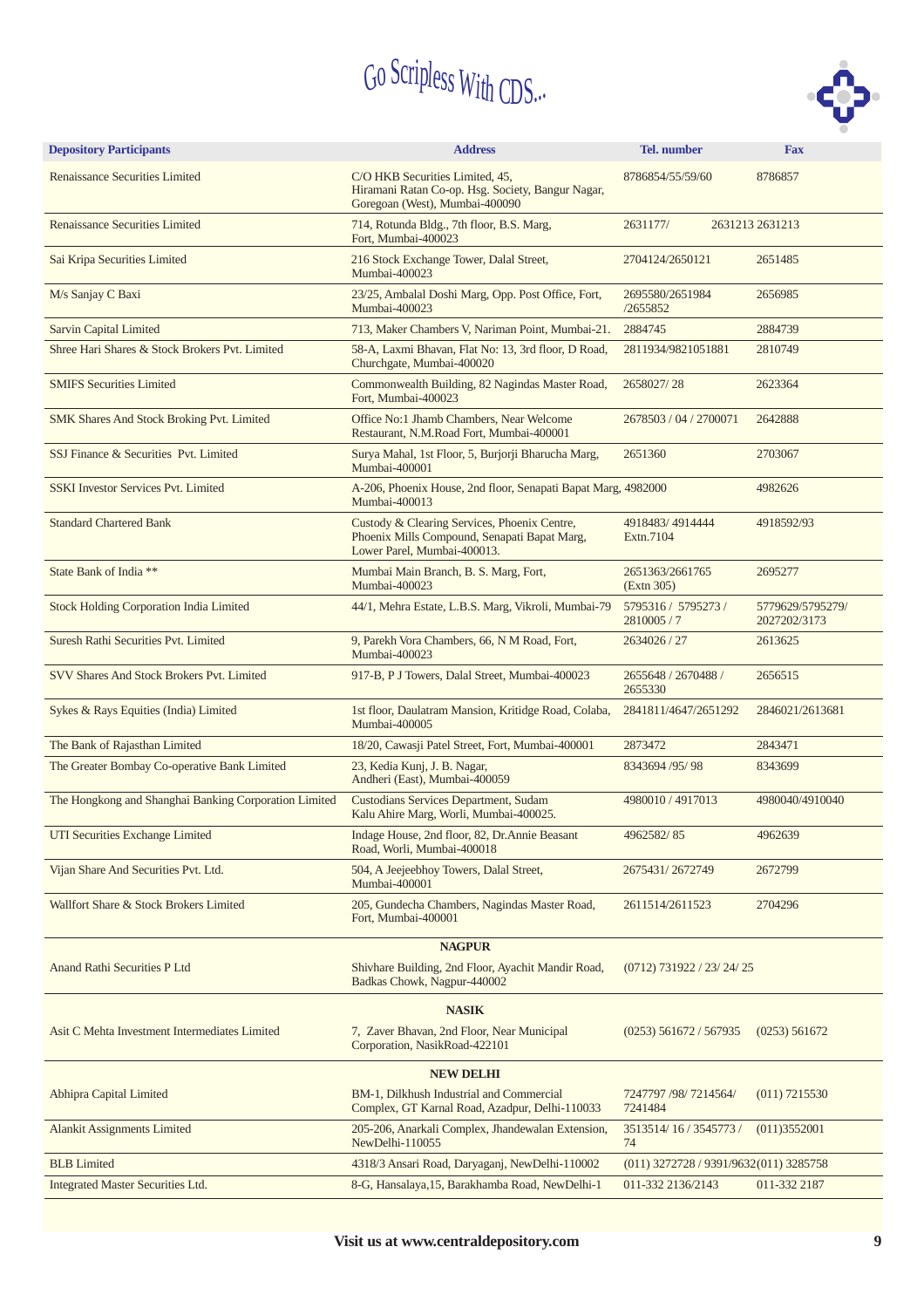

| <b>Depository Participants</b>                                                                                                                                             | <b>Address</b>                                                                                                        | <b>Tel.</b> number                 | <b>Fax</b>      |  |  |  |  |  |
|----------------------------------------------------------------------------------------------------------------------------------------------------------------------------|-----------------------------------------------------------------------------------------------------------------------|------------------------------------|-----------------|--|--|--|--|--|
| Stock Holding Corporation of India Ltd                                                                                                                                     | Tej Building, I Floor, 8 B, Bahadurshah Zafar Marg,<br>NewDelhi-110002                                                | 011-371 2807                       | 011-373 1771    |  |  |  |  |  |
| <b>Uttam Financial Services Limited</b>                                                                                                                                    | 416, Pratap Bhavan, 5, Bahadur Shah Zafar Marg,<br>NewDelhi-110002                                                    | $(011)$ 3326278/3311853            | (011)3739851    |  |  |  |  |  |
|                                                                                                                                                                            | <b>RAIPUR</b>                                                                                                         |                                    |                 |  |  |  |  |  |
| Anand Rathi Securities P Ltd<br>C/O Albright Shares & Stock Brokers, 1st Floor,<br>$(0771)$ 654407 / 616743<br>Chawla Chambers, Jeewan Bima Marg, Pandri,<br>Raipur-492004 |                                                                                                                       |                                    |                 |  |  |  |  |  |
|                                                                                                                                                                            | <b>RAJKOT</b>                                                                                                         |                                    |                 |  |  |  |  |  |
| <b>SKSE Securities Limited</b>                                                                                                                                             | Popatbhai Sorathia Bhavan, Sadar Bazar, Rajkot-1                                                                      | (0281) 442145/475721               | $(0281)$ 477576 |  |  |  |  |  |
|                                                                                                                                                                            | <b>SRIGANGANAGAR</b>                                                                                                  |                                    |                 |  |  |  |  |  |
| Suresh Rathi Securities Pvt. Limited                                                                                                                                       | C/O Ganpati & Co, 37, K Block, Sri Ganganagar-1                                                                       | $(0154)$ 440383                    | $(0154)$ 433003 |  |  |  |  |  |
|                                                                                                                                                                            | <b>SURAT</b>                                                                                                          |                                    |                 |  |  |  |  |  |
| Kisan Ratilal Choksey Share And Securities P. Ltd.                                                                                                                         | 10/2531, 1st floor, Trushna Building, Opp. Rukhmabai (0261) 424290<br>Hospital, Bhagat Talao, Main Road, Surat-395003 |                                    |                 |  |  |  |  |  |
|                                                                                                                                                                            | <b>TINSUKIA</b>                                                                                                       |                                    |                 |  |  |  |  |  |
| Renaissance Securities Limited                                                                                                                                             | C/O Gentlemen Securities, Manav Kalyan Road,<br>Namgar Road, Tinsukia, Assam-786125                                   | $(0374)$ 334622/339062 /<br>334586 | $(0374)$ 330145 |  |  |  |  |  |
|                                                                                                                                                                            | <b>UDAIPUR</b>                                                                                                        |                                    |                 |  |  |  |  |  |
| Renaissance Securities Limited                                                                                                                                             | C/O Liberty Stocklinks Pvt. Limited, 33, Daitya Magri, (0294)526798/423444<br>Saheli Marg, Udaipur-303001             |                                    | $(0294)$ 423444 |  |  |  |  |  |
|                                                                                                                                                                            | <b>VADODARA</b>                                                                                                       |                                    |                 |  |  |  |  |  |
| <b>Bank of Baroda</b>                                                                                                                                                      | 101, Payal Complex- II, Lokmanya Tilak Road,<br>Sayajigunj, Vadodara-390005                                           | 0265-361910                        |                 |  |  |  |  |  |
| Vadodara Stock Exchange Limited                                                                                                                                            | 3rd floor, Fortune Towers, Sayajigunj,<br>Vadodara-390005                                                             | (0265) 361434/ 534/973             | $(0265)$ 361452 |  |  |  |  |  |

\*\* - Operations to commence shortly.

#### *CDS Associates - Stock Exchanges :*

The following Stock Exchanges are connected with CDS to facilitate trading and settlement of dematerialised securities :

- The Stock Exchange, Mumbai  $\bullet$
- National Stock Exchange of India Limited  $\bullet$
- The Delhi Stock Exchange Association Limited\*  $\bullet$
- The Stock Exchange, Ahmedabad  $\bullet$
- Vadodara Stock Exchange Limited ●
- The Calcutta Stock Exchange Association Limited\* ●
- \* Settlement through CDS to commence shortly.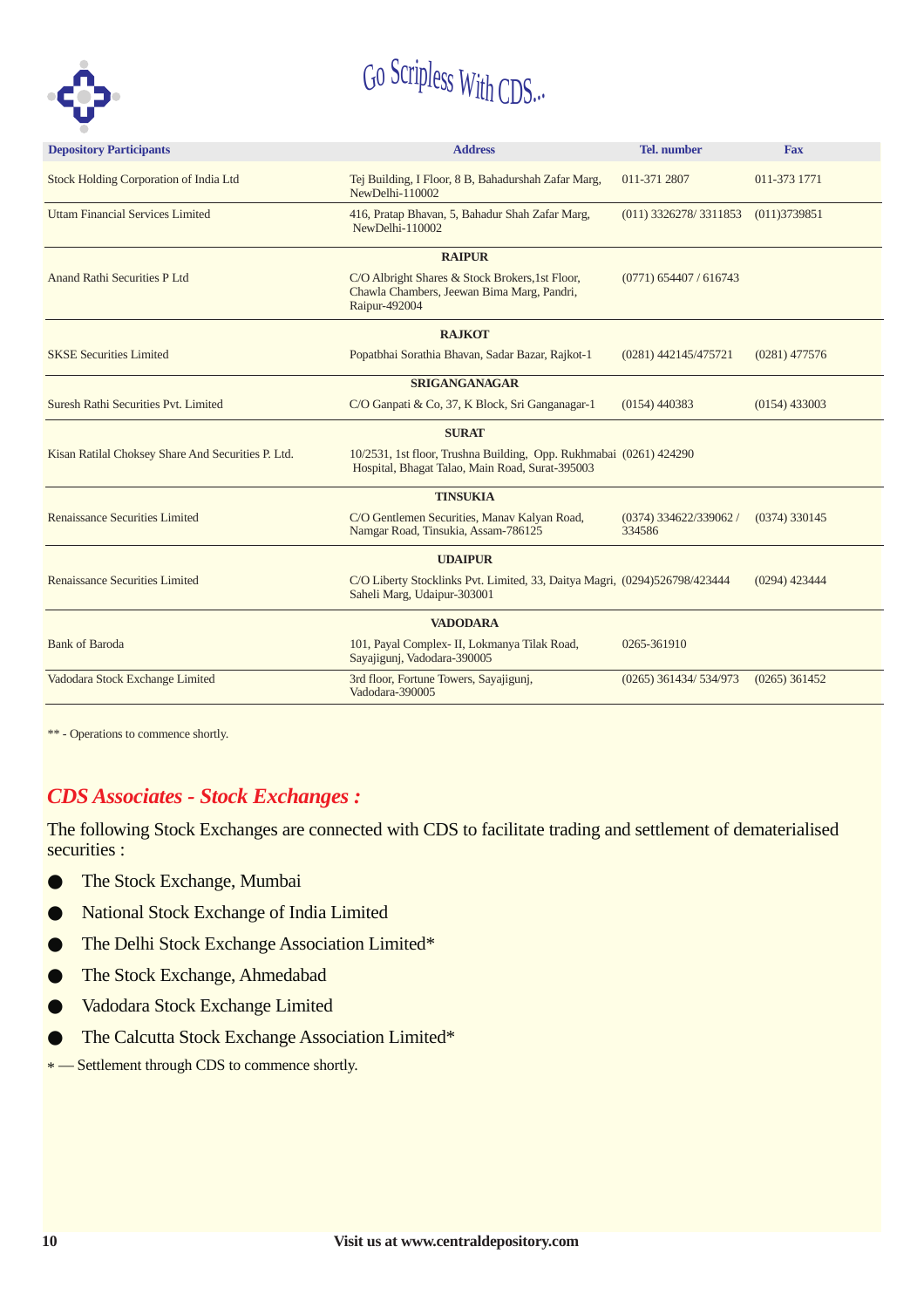

# *CDS Associates - Registrars*

| Sr.No        | <b>Name</b>                                                | <b>Address</b>                                                                                                            | Tel. No                         | <b>Fax</b>  |
|--------------|------------------------------------------------------------|---------------------------------------------------------------------------------------------------------------------------|---------------------------------|-------------|
| $\mathbf{1}$ | A.O.K. In-house Share Registry                             | 3, Community Centre, Naraina Industrial Area, Phase - I,<br>Near Payal Cinema, New Delhi -110028                          | 011-5792013/14<br>15            | 011-5792011 |
| $\mathbf{2}$ | Aarthi Consultants Private Limited                         | 1-2-285, Domalguda, Hyderabad-500029                                                                                      | 7604653/7636715/<br>6501921     | 7632184     |
| 3            | ABC Computers Private Limited                              | National Council Of Education, Bengal,<br>Jadavpur University Campus, Jadavpur, Calcutta-700032                           | 4832972/<br>4731163/1292        | 4832970     |
| 4            | ABS Consultant Pvt. Limited                                | Stephen House, Room No.99, 6th Floor, 4,<br>BBD Bag (East), Calcutta-700001                                               | 033-2430153/<br>2201043         | 033-2430153 |
| 5            | Alankit Assignments Limited                                | 205-206, Anarkali Complex, Jhandewalan Extn.,<br>New Delhi - 110055                                                       | 3545773-74/<br>3546001/3513512  | 3552001     |
| 6            | Alpha Systems Private Limited                              | 30, Ramana Residency, 4th Cross, Sampige Road,<br>Malleshwaram, Bangalore-560003                                          | 3460815-818                     |             |
| $\tau$       | Ami Computers (I) Limited                                  | 60A & 60B, Chowringhee Road, Calcutta-700020                                                                              | 033-2800900/<br>2800812         | 033-2406585 |
| 8            | Amtrac Management Services Limited                         | Plot No. 101/102, M.I.D.C., 19th Street, Satpur,<br>Nasik-422007                                                          | 351892                          | 351126      |
| 9            | Ankit Consultancy Private Limited                          | 2nd Floor, Alankar point, Geeta Bhawan Chouraha,<br>A B Road, Indore-452002                                               | 0731-491298                     | 0731-265798 |
| 10           |                                                            | Beetal Financial & Computer Services (P) Ltd. 321-S, Chirag Delhi, Near Shahid Bhagat Singh College,<br>New Delhi-110 017 | 011-6231990/<br>6232390         | 011-6222146 |
| 11           | <b>Bigshare Services Private Limited</b>                   | E/2, Ansa Industrial Estate, Saki Vihar Road, Sakinaka,<br>Andheri (East), Mumbai-400072                                  | 8523541/8524914                 | 8525207     |
| 12           | C B Management Services Limited                            | P-22, Bondel Road, Calcutta-700019                                                                                        | 2802486/2803495                 | 2470263     |
| 13           | Cameo Corporate Services Limited                           | 'Subramanian Building', No. 1, Club House Road,<br>Chennai-600002                                                         | 8460390-94                      | 8460129     |
| 14           | <b>CIL Securities Limited</b>                              | 214, Raghava Ratna Towers, Chirag Ali Lane,<br>Hyderabad-500001                                                           | 3203155/3202398                 | 3203028     |
| 15           | Computech International Limited                            | W-40, Okhla Industrial Area, Phase-II,<br>New Delhi-110020                                                                | 6316770-73                      | 6922997     |
| 16           | Computech Share Cap Limited                                | 147, Mahatma Gandhi Road, Fort, Mumbai-400023                                                                             | 2671824/26                      | 2670380     |
| 17           | Data Software Research Co. Limited                         | Sree Sovereign Complex, No. 22, 4th Cross Street,<br>Trustpuram, Opp. Playground, Kodambakkam, Chennai-24                 | 4833738/4834487                 | 4834636     |
| 18           | <b>Datamatics Financial Software</b><br>& Services Limited | Plot No. A 16 & 17, MIDC Part B Cross Lane, Marol,<br>Andheri (E), Mumbai-400 093                                         | 8375519-24                      | 8350217     |
| 19           | Dynamic Superways and Exports Limited                      | Rainbow Palace, I C Colony Cross Road No.5,<br>Borivli (W), Mumbai-400 103                                                | 022-8918257/8937793             | 022-8937845 |
| 20           | <b>EIH</b> Limited                                         | 4, Mangoe Lane, Calcutta-700 001                                                                                          | 033-2485883/2206141<br>/2101033 | 033-2420957 |
| 21           | <b>ICICI</b> Infotech Services Limited                     | Maratha Mandir Annexe, Dr. A.R.Nair Road,<br>Mumbai Central, Mumbai-400008                                                | 3051988/3006717                 | 3006738     |
| 22           | <b>IIT Corporate Services Limited</b>                      | IIT House, Off M. Vasanji Road, Opp. Vazir Glass,<br>Near J. B. Nagar, Andheri (E), Mumbai-400059                         | 8225599                         | 8381417     |
| 23           | Ikon Visions Pvt. Limited                                  | 33, Sanali Heavens, 8-3-948, Ameerpet, Hyderabad-73                                                                       | 040-3744138/356                 | 040-3744356 |
| 24           | Integrated Enterprises (India) Limited                     | 46/3, Vijayaraghava Road, T.Nagar, Chennai-600017                                                                         | 8238891/94/96/97                | 8220652     |
| 25           | Intime Spectrum Registry Private Limited                   | 260 - A, Shanti Industrial Estate, Sarojini Naidu Road,<br>Mulund (W), Mumbai-400080                                      | 5647731/5672716/5684590         | 5672693     |
| 26           | Investor Services of India Limited                         | IDBI Building, 2nd Floor, A' Wing, Sector - 11,<br>Plot No-39-41, CBD Belapur, Navi Mumbai-400 614                        | 022-7579636                     | 022-7579650 |
| 27           | Karvy Consultants Limited                                  | Karvy House, 46, Avenue 4, Street No.1,<br>Banjara Hills, Hyderabad-500034                                                | 3303221/3320251/751/752         | 3311968     |
| 28           | M. N. Dastur & Company Limited                             | Matulya Centre 'A', 249, Senapati Bapat Marg,<br>Lower Parel, Mumbai-400013                                               | 4931065/78                      | 4931316     |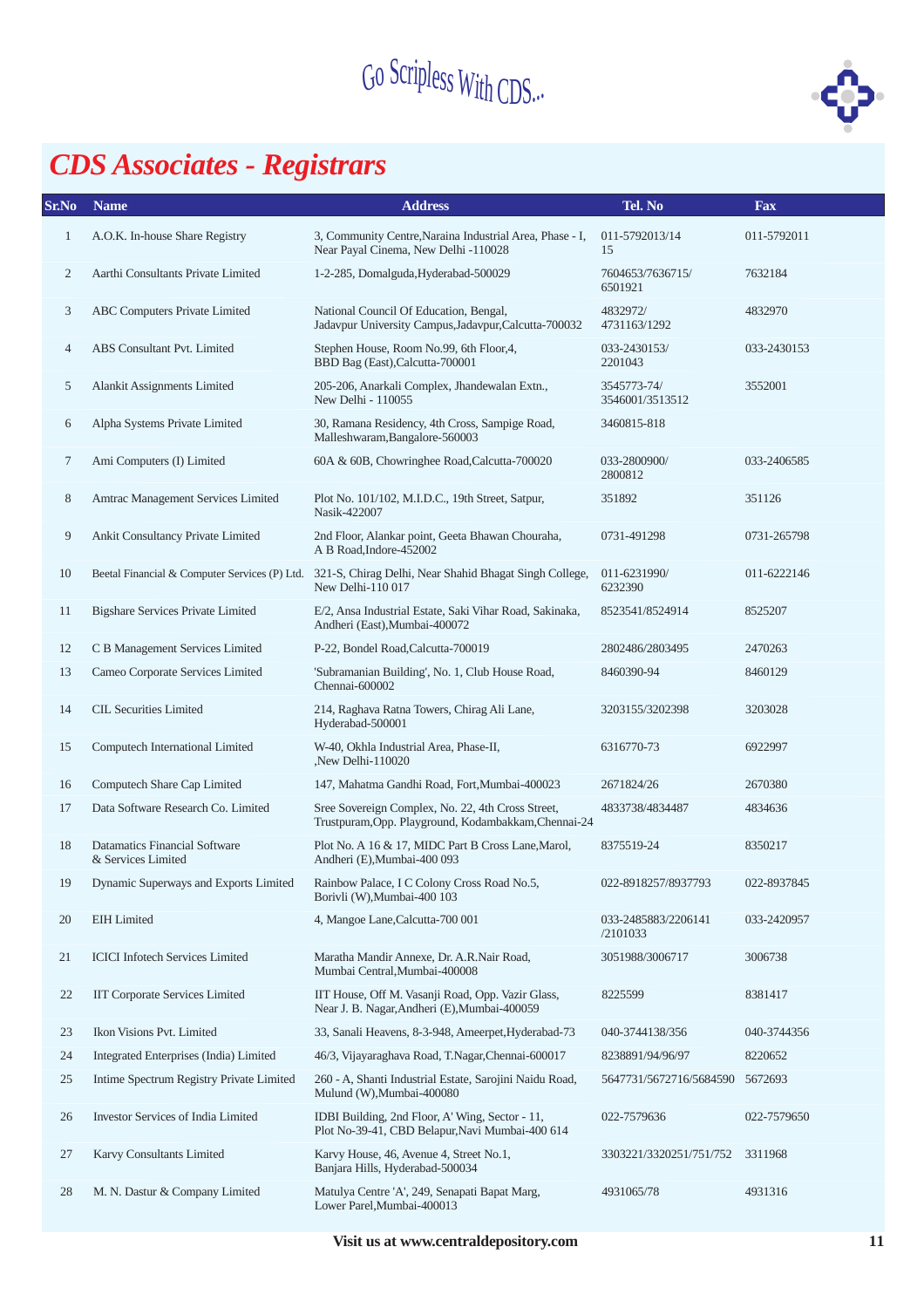

| Sr.No | <b>Name</b>                                            | <b>Address</b>                                                                                                           | Tel. No                                   | <b>Fax</b>      |
|-------|--------------------------------------------------------|--------------------------------------------------------------------------------------------------------------------------|-------------------------------------------|-----------------|
| 29    | Maheshwari Datamatics Pvt. Limited                     | 6 Mangoe Lane, 2nd Floor, Calcutta-700 001                                                                               | 033-2435809/2435029                       | 033-2484787     |
| 30    | <b>MAS Services Private Limited</b>                    | AB-4, Safdarjung Enclave, New Delhi-110029                                                                               | 6104142/6104326/6108303                   |                 |
| 31    | <b>MCS</b> Limited                                     | Sri Venkatesh Bhavan, Plot No.27, Phase II, Road No.11<br>,MIDC Industrial Area, Marol, Andheri (E),Mumbai-93            | 8201785/5741/5742                         | 8201783         |
| 32    | <b>MCS</b> Software Solutions Ltd                      | Rajan House, Opp. Century Bazar, Prabhadevi,<br>Mumbai-400 025                                                           | 4302930                                   | 4379417         |
| 33    | Mondkar Computers Pvt. Limited                         | 21, Shakil Niwas, Mahakali Caves Road,<br>,Andheri (E),Mumbai-400 093                                                    | 022-8221966/836620                        | 022-8366620     |
| 34    | Nagarjuna Investors Services Limited                   | 1, Nagarjuna Hills, Hyderabad-500082                                                                                     | 040-3353057                               | 040-3350714     |
| 35    | Niche Technologies Private Limited                     | C-444 Bagree Market, 4th Floor, 71,<br>BRB Basu Road, Calcutta-700001                                                    | 033-2357270/7271/3070/<br>2200556/2200557 | 033-2156823     |
| 36    | <b>PCS</b> Industries Limited                          | 1st Floor, Hyfa Building, Andheri Kurla Road, Safed Pool, 8510446/8510647<br>Andheri (E), Mumbai-400072                  |                                           | 8520193/8524091 |
| 37    | Pinnacle Shares Registry Private Limited               | Near Ashoka Mills Compound, Naroda Road,<br>Ahmedabad-380025                                                             | 2120582/2120338                           | 2122963         |
| 38    | Premium Financial Services Limited                     | 477, A-2 Shah & Nahar Industrial Estate,<br>Dhanraj Mill Compound, S J Marg,<br>Lower Parel (W), Mumbai-400 013          | 4960621-22                                | 4950128         |
| 39    | Purva Sharegistry (India) Limited                      | 33 Printing House, 28-D, Police Court Lane,<br>Behind Old Handloom House, Fort, Mumbai-400 001                           | 022-2617957/2632967                       | 022-2626407     |
| 40    | R & D Consultants Limited                              | 610, Dalamal Tower, 211, Free Press Journal Road,<br>Nariman Point, Mumbai-400021                                        | 022-2834347/2834374/<br>2884667/2884668   | 022-2855753     |
| 41    | RCMC Share Registry Private Limited                    | 1515, 1st Floor, Bhisham Pitamah Marg,<br>Kotla Mubarakpur, New Delhi-110003                                             | 4649720/4692346/4601017 4692345           |                 |
| 42    | S K Computers                                          | 4/18 Poddar Nagar, Jodhpur Park, Jadavpur, Calcutta-68                                                                   | 033-4831875/2410871                       | 033-4831875     |
| 43    | S.K.D.C. Consultants Limited                           | No.11, Street No.1, S.N.Layout, Tatabad, Coimbatore-12                                                                   | 499856/494704                             | 499574          |
| 44    | Sathguru Management Consultants Limited                | Plot No.15, Hindi Nagar, Punjagutta, Hyderabad-500034                                                                    | 3354042/6507                              |                 |
| 45    | Sharepro Services                                      | Satam Estate, 3rd Floor, Above Bank of Baroda, Chakala<br>Cardinal Gracias Road, Andheri, Mumbai-400099                  | 8215168/8329828/8347719/837564<br>8218    |                 |
| 46    | Sharex (India) Private Limited                         | Luthra Industrial Premises, Andheri Kurla Road,<br>Safed Pool, Andheri (E), Mumbai-400 072                               | 8515606/5644                              | 8512885         |
| 47    | Sindhu Corporate Services Private Limited              | 18A[New No. 492], East Marredpally, Secundrabad-26                                                                       | 7733478                                   | 7733479         |
| 48    | Skyline Financial Services Pvt. Ltd.                   | 123, Vinoba Puri, Lajpat Nagar - II, New Delhi-110 024                                                                   | 011-6838501/6920625                       | 011-6918352     |
| 49    | SRG Infotec Limited                                    | "Devraha House", A-256, Industrial Area, Phase-I,<br>Okhla, New Delhi-110020                                             | 6812434/6812828                           | 6812366         |
| 50    | <b>Tata Consultancy Services</b>                       | Ram House, 1st Floor, Behind Kamat Club,<br>S V Road, Goregaon (W), Mumbai-400062                                        | 022-8765241                               | 022-8765185     |
| 51    | Tata Share Registry Limited                            | Army & Navy Building, 148, Mahatma Gandhi Road,<br>Fort, Mumbai-400001                                                   | 2873831/2850886                           | 2844160         |
| 52    | Trident Investment and Portfolio<br>Services Pvt. Ltd. | 4th Main Road, United India Colony, Kodambakkam,<br>Chennai-600 024                                                      | 044-4800886/4844204/<br>4844217           | 044-4800884     |
| 53    |                                                        | Venture Capital & Corporate Investments Ltd 6-2-913/914, 3rd Floor, Progressive Towers,<br>Khairatabad, Hyderabad-500004 | 3324804/3322264                           | 3324803         |
| 54    | Wisec Global Limited                                   | B-6/6, Commercial Complex, Safdarjung Enclave,<br>New Delhi-110029                                                       | 011-6181584-85/6164506                    | 011-6168876     |
| 55    | X L Softech Systems Limited                            | 1-2-597/17, Lower Tank Bund Road, Domalguda,<br>Hyderabad-500029                                                         | 040-3220284/3221444                       | 040-3221888     |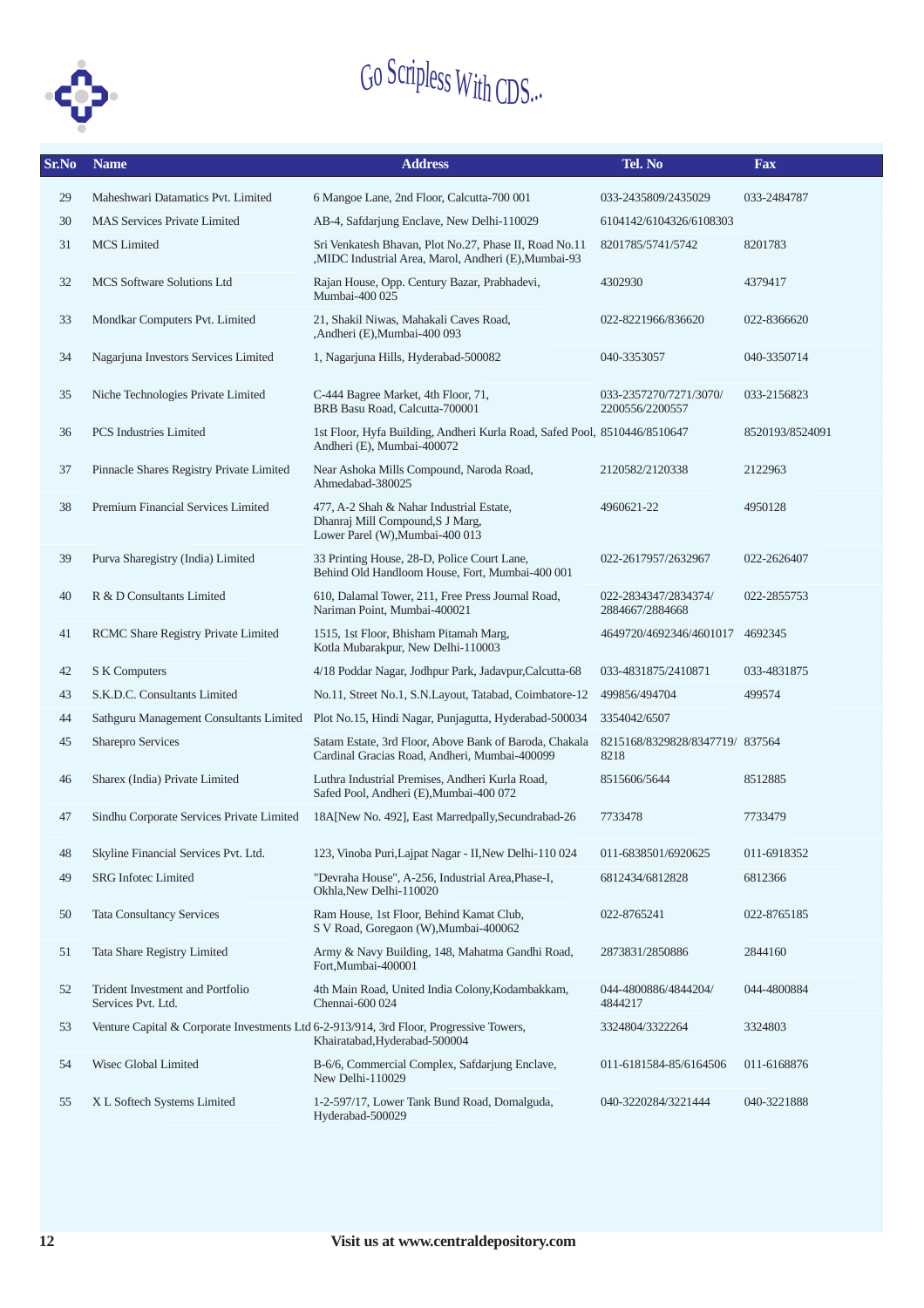

## *CDS Associates - Issuer Companies*

| Sr.No.          | <b>Company Name</b>                                                                | Available<br>for Demat | Compulsory<br>Retail     | Sr.No.     | <b>Company Name</b>                                                                       | Available<br>for Demat | Compulsory<br>Retail    | Sr.No.     | <b>Company Name</b>                                                             | Available<br>for Demat | Compulsory<br>Retail          |
|-----------------|------------------------------------------------------------------------------------|------------------------|--------------------------|------------|-------------------------------------------------------------------------------------------|------------------------|-------------------------|------------|---------------------------------------------------------------------------------|------------------------|-------------------------------|
|                 | 1 21st Century Management Services Limited                                         | Y                      | 08-May-00                |            | 87 Amtrex Hitachi Appliances Limited                                                      | #                      | 24-Jul-00               |            | 173 Bank of Baroda (BOB)                                                        | Y                      | 31-May-99                     |
| 2               | APRLimited                                                                         | Y                      | 26-Jun-00                | 88<br>89   | Anant Raj Industries Ltd                                                                  | Y<br>Y                 | 29-Jan-01               | 174        | Bank of India (BOI)                                                             | Y                      | 31-May-99                     |
| 4               | 3 Aakar Engineering Manufacturing Co. Ltd.<br>Aanjay Software Limited              | Y<br>Y                 | 25-Sep-00<br>@@          | 90         | Ancent Software International Limited<br>Anco Communications Limited                      | Y                      | 08-May-00<br>28-Aug-00  |            | 175 Bank Of Punjab Ltd.<br>176 Bank of Rajasthan Limited                        |                        | 28-Aug-00<br>26-Jun-00        |
| 5               | Aarthi Drugs Limited                                                               | #                      | 24-Jul-00                |            | 91 Andamans Timber Industries Limited                                                     |                        | 27-Nov-00*              | 177        | Banka (India) Limited                                                           |                        | 26-Feb-01                     |
| $\overline{7}$  | 6 Aarthi Industries Limited<br>Aasheesh Securities Limited                         | $\frac{1}{t!}$<br>Y    | 24-Jul-00<br>26-Dec-00*  | 93         | 92 Ansal Buildwell Limited<br>Ansal Housing & Construction Limited                        |                        | 26-Mar-01*<br>30-Oct-00 | 178<br>179 | Bannari Amman Sugars Limited<br><b>Baron Infotech Limited</b>                   |                        | 28-Aug-00<br>24-Jul-00        |
| 8               | Aban Loyd Chiles Offshore Limited                                                  | Y                      | 28-Aug-00                |            | 94 Ansal Properties & Industries Ltd.                                                     |                        | 26-Feb-01*              | 180        | <b>BASF India Limited</b>                                                       |                        | 29-Nov-99                     |
| 9               | ABB Alstom Power India Limited                                                     |                        | 24-Jul-00                |            | 95 Antartica Limited                                                                      | #                      | 24-Jul-00               | 181        | Bata (India) Limited                                                            |                        | 31-May-99                     |
| 11              | 10 Abbott Laboratories (India) Limited<br>Abee Info-Consumables Limited            |                        | 28-Aug-00<br>08-May-00   | 97         | 96 Apar Industries Limited<br>Apcotex Lattices Limited                                    | Y                      | 24-Jul-00<br>08-May-00  | 182<br>183 | Bausch & Lomb India Limited<br>Bayer (India) Limited                            |                        | 17-Jan-00<br>21-Mar-00        |
|                 | 12 Abhishek Industries Limited                                                     |                        | @@                       | 98         | Aplab Limited                                                                             |                        | 24-Jul-00               |            | 184 Bayer ABS Limited                                                           |                        | 28-Aug-00                     |
| 13              | Abhyudya Trading Limited                                                           |                        | @@                       | 99<br>100  | Apollo Finance Limited<br>Apollo Hospitals Enterprises Limited                            | Y                      | 25-Sep-00<br>28-Aug-00  | 185        | Beeyu Overseas Limited                                                          |                        | 25-Sep-00                     |
| 14              | ABM International Limited<br>15 Abner Pharmaceuticals Limited                      |                        | 27-Nov-00*<br>29-Jan-01* | 101        | Apollo International Limited                                                              |                        | 25-Sep-00               | 186<br>187 | Bell Ceramics Ltd.<br>Bell Marshall Tele Systems Limited                        |                        | 25-Sep-00<br>@@               |
|                 | 16 Accurate Exports Limited                                                        |                        | 25-Sep-00                | 102        | Apollo Tyres Limited                                                                      |                        | 29-Nov-99               | 188        | Bells Controls Ltd.                                                             |                        | 30-Oct-00                     |
| 17<br>18        | Accurate Transformers Limited<br>Ace Software Exports Limited                      |                        | 29-Jan-01<br>30-Oct-00   | 103        | Apple Credit Corporation Limited<br>104 Apple Finance Limited                             |                        | 26-Jun-00<br>08-May-00  | 189<br>190 | Berger Paints India Ltd<br>Best and Crompton Engineering Limited                | Y                      | 28-Aug-00<br>26-Jun-00        |
| 19              | Aci Infocom Ltd.                                                                   |                        | 08-May-00                | 105        | Aptech Limited                                                                            |                        | 31-May-99               | 191        | <b>Bestavision Electronics Limited</b>                                          |                        | 27-Nov-00*                    |
| 20              | Action Financial Services Limited                                                  |                        | 28-Aug-00                | 106        | Aravali Securities & Finance Limited<br>107 Archana Software Limited                      |                        | 27-Nov-00*<br>08-May-00 |            | 192 BFL Software Limited                                                        | Y<br>Y                 | 29-Nov-99                     |
| 21              | Adam Comsof Limited<br>22 Adani Exports Limited                                    |                        | 24-Jul-00<br>26-Jun-00   | 108        | Archies Greetings & Gifts Limited                                                         |                        | 17-Jan-00               | 193<br>194 | Bhageria Dye-Chem Limited<br><b>Bhagwandas Metals Limited</b>                   | Y                      | @@<br>@@                      |
| 23              | Adarsh Derivatives Ltd                                                             |                        | 25-Sep-00                | 109        | Aridhi Hi-Tech Limited                                                                    | Y                      | 25-Sep-00               | 195        | Bhagyanagar Metals Ltd                                                          | Y                      | 30-Oct-00                     |
| 24<br>25        | Addlife Pharma Ltd<br>Adelphia Vision India Limited                                | Y                      | 26-Mar-01*<br>@@         |            | 110 Arihant Cotsyn Limited<br>111 Arman Lease & Finance Ltd                               | Y                      | 30-Oct-00<br>26-Dec-00* | 196<br>197 | Bhagyanagar Wood Plast Limited<br><b>Bhandari Industries Limited</b>            | Y<br>Y                 | 30-Oct-00<br>30-Oct-00        |
|                 | 26 ADF Foods Limited                                                               |                        | 30-Oct-00                |            | 112 Arnit Infotech Limited Limited)                                                       | Y                      | 08-May-00               | 198        | Bhandari Udhyog Limited                                                         | Y                      | 26-Jun-00                     |
|                 | 27 Adinath Textiles Limited                                                        | Y                      | $26 - Dec -00*$          |            | 113 Aroni Chemical Industries Limited<br>114 Arraycom (India) Limited                     | Y<br>γ                 | @@<br>24-Jul-00         | 199        | Bhansali Engineering Polymers Limited                                           | Y                      | 26-Jun-00                     |
| 28<br>29        | Aditya International Ltd<br>Adlabs Films Limited                                   | γ<br>γ                 | 27-Nov-00*<br>@@         |            | 115 Arrow Webtex Limited                                                                  | Y                      | 24-Jul-00               | 200<br>201 | Bharat Bhushan Share & Stock Brokers Ltd.<br><b>Bharat Bijlee Limited</b>       | Y<br>Y                 | 28-Aug-00<br>21-Mar-00        |
| 30 <sup>°</sup> | Ador Fontech Limited                                                               |                        | 28-Aug-00                |            | 116 Artefact Software & Finance Limited                                                   | #                      | 25-Sep-00               | 202        | Bharat Commerce & Industries Limited                                            |                        | 27-Nov-00*                    |
| 32              | 31 Advani Oerlikon Limited<br>Advent Computer Services Limited                     | Y<br>Y                 | 08-May-00<br>30-Oct-00   |            | 117 Arvind Products Limited<br>118 Arvind Remedies Ltd                                    |                        | 24-Jul-00<br>26-Feb-01* | 203<br>204 | Bharat Earth Movers Ltd (BEML)<br><b>Bharat Electronics Ltd</b>                 | Y                      | 26-Jun-00<br>26-Jun-00        |
| 33              | Aegis Chemical Industries Ltd                                                      | Y                      | 27-Nov-00*               |            | 119 Asahi India Safety Glass Limited                                                      | Y                      | 24-Jul-00               | 205        | <b>Bharat Forge Limited</b>                                                     |                        | 29-Nov-99                     |
|                 | 34 AFT Industries Limited                                                          | Y                      | 28-Aug-00                | 120        | Asea Brown Boveri Limited (ABB Limited)<br>121 Ashapura Minechem Limited                  | Y<br>Y                 | 31-May-99<br>24-Jul-00  | 206        | Bharat Heavy Electricals Limited (BHEL)                                         |                        | 31-May-99                     |
| 36              | 35 Aftek Infosys Limited<br>Agee Gold Refiners Limited                             | Y<br>γ                 | 29-Nov-99<br>08-May-00   |            | 122 Ashika Credit Capital Limited                                                         | Y                      | 24-Jul-00               | 207<br>208 | <b>Bharat Hotels Limited</b><br>Bharat Petroleum Corporation Limited (BPCL)     | Y                      | 24-Jul-00<br>31-May-99        |
| 37              | AGK Computer Secure Prints Limited                                                 | Y                      | 30-Oct-00                |            | 123 Ashima Limited                                                                        | Y                      | 28-Aug-00               | 209        | Bharat Rasayan Ltd                                                              | Y                      | 26-Dec-00*                    |
| 38              | Agro Dutch Foods Limited                                                           | #                      | 28-Aug-00                | 125        | 124 Ashirwad Capital Limited<br>Ashok Leyland Finance Limited                             |                        | 28-Aug-00<br>29-Nov-99  | 210<br>211 | Bhartiya International Limited                                                  |                        | 24-Jul-00<br>26-Dec-00*       |
| 40              | 39 Agro Tech Foods Limited<br>Ahlcons Parenterals (India) Limited                  | Y                      | 26-Jun-00<br>26-Dec-00*  |            | 126 Ashok Leyland Limited                                                                 |                        | 29-Nov-99               | 212        | <b>Bhor Industries Ltd</b><br>Bhushan Steel & Strips Ltd.                       |                        | 25-Sep-00                     |
|                 | 41 Ahmednagar Forgings Limited                                                     | Y                      | 28-Aug-00                |            | 127 Ashram Online.com Ltd                                                                 |                        | 29-Jan-01               | 213        | Bhuwalka Steel Industries Ltd                                                   | Y                      | 27-Nov-00*                    |
|                 | 42 AIMCO Pesticides Limited<br>43 Ajanta Pharma Limited                            |                        | 25-Sep-00<br>24-Jul-00   | 128<br>129 | Asian Bearing Limited<br>Asian CERC Information Technology Ltd                            | γ                      | 30-Oct-00<br>@@         | 214        | <b>Bijco Holdings Limited</b><br>215 Bimetal Bearings Ltd                       | Y<br>Y                 | 26-Mar-01*<br>$26 - Dec -00*$ |
|                 | 44 Ajanta Soya Limited                                                             |                        | 30-Oct-00                |            | 130 Asian Electronics Limited                                                             |                        | 28-Aug-00               | 216        | <b>Binani Industries Limited</b>                                                | Y                      | 21-Mar-00                     |
|                 | 45 Ajay Home Products Limited                                                      | $\frac{1}{t!}$         | 25-Sep-00<br>@@          | 132        | 131 Asian Hotels Limited<br>Asian Paints (India) Limited                                  | #                      | 21-Mar-00<br>31-May-9   | 217<br>218 | <b>Binary Semantics Limited</b><br>Biofil Chemicals and Pharmaceuticals Limited | Y<br>Y                 | 24-Jul-00<br>24-Jul-00        |
| 46<br>47        | Aksh Optifibre Limited<br>Akshay Fiscal Services Limited                           |                        | @@                       | 133        | Asian Tea & Exports Limited                                                               |                        | 30-Oct-00               | 219        | Biopac India Corporation limited                                                |                        | 24-Jul-00                     |
| 48              | Akshay Software Technologies Limited                                               |                        | 24-Jul-00                |            | 134 ASIL Industries Limited<br>135 Asman Investments Limited                              | Y                      | 27-Nov-00*<br>24-Jul-00 | 220        | Birla 3M Limited                                                                |                        | 28-Aug-00                     |
| 49<br>50        | Alacrity Electronics Limited<br>Albert David Limited                               |                        | 30-Oct-00<br>29-Jan-01   | 136        | Associated Infotech Limited                                                               | Y                      | 24-Jul-00               | 221<br>222 | Birla Century Finance Ltd<br><b>Birla Corporation Limited</b>                   |                        | 27-Nov-00*<br>26-Jun-00       |
|                 | 51 Albright & Wilson Chemicals India Limited                                       | Y                      | 30-Oct-00                | 137        | Associated Profiles & Aluminium Limited                                                   | Y                      | $24$ -Jul-00            | 223        | Birla Ericsson Optical Limited                                                  |                        | 28-Aug-00                     |
|                 | 52 Alchemie Organics Limited<br>53 Alembic Limited                                 | #                      | 24-Jul-00<br>28-Aug-00   | 139        | 138 Astra-IDL Limited<br>Atco Healthcare Limited                                          | Y                      | 21-Mar-00<br>24-Jul-00  |            | 224 Birla Global Finance Limited (BGFL)<br>225 Birla VXL Limited                | Y                      | 31-May-99<br>08-May-00        |
| 54              | Alexcon Foamcast Limited                                                           |                        | 30-Oct-00                | 140        | Atco Technologies Ltd                                                                     |                        | 08-May-00               | 226        | Birla Yamaha Limited                                                            |                        | 28-Aug-00                     |
| 55              | Alfa Ica (India) Ltd                                                               |                        | 26-Dec-00*               | 141        | Atlas Copco (India) Limited<br>142 Atlas Cycle Industries Limited                         |                        | 17-Jan-00<br>28-Aug-00  |            | 227 BITS (India) Limited                                                        | Y                      | 28-Aug-00                     |
| 5/              | 56 Alfa Laval (India) Limited<br>Alfavision Overseas (India) Limited               |                        | 21-Mar-00<br>30-0ct-00   |            | 143 ATN International Limited                                                             |                        | 08-May-00               | 228        | <b>BLB Limited</b><br>229 Blow Plast Limited                                    |                        | 26-Jun-00<br>26-Jun-00        |
|                 | 58 Alka Spinners Limited                                                           | Y                      | 24-Jul-00                |            | 144 ATN Telefilms Limited                                                                 | Y<br>γ                 | 24-Jul-00               | 230        | Blue Chip India Limited                                                         | Y                      | 26-Mar-01*                    |
| 60              | 59 Alkyl Amines Chemicals Limited<br>Allianz Capital & Management Services Limited | Y<br>Y                 | 28-Aug-00<br>08-May-00   |            | 145 Atul Limited<br>146 ATV Projects India Limited                                        | Y                      | 26-Jun-00<br>30-Oct-00  | 232        | 231 Blue Dart Express Limited<br>Blue Star Infotech Limited                     | Y                      | 28-Aug-00<br>@@               |
|                 | 61 Allianz Securities Limited                                                      | Y                      | 08-May-00                | 147        | Auro Laboratories Limited                                                                 | Y                      | 29-Jan-01               | 233        | <b>Blue Star Limited</b>                                                        |                        | 17-Jan-00                     |
|                 | 62 Allsoft Corp. Ltd.                                                              | Y<br>Y                 | 08-May-00                | 148<br>149 | Aurobindo Pharma Limited<br>Autolec Industries Ltd                                        | Y<br>Y                 | 24-Jul-00<br>27-Nov-00* | 234<br>235 | <b>Bobshell Electrodes Ltd</b><br><b>BOC</b> India Limited                      |                        | 26-Mar-01*<br>29-Nov-99       |
| 63<br>64        | Alok Textile Industries Limited<br>Alpha Drug India Limited                        | Y                      | 21-Mar-00<br>28-Aug-00   | 150        | Automotive Axles Ltd.                                                                     | Y                      | 28-Aug-00               | 236        | Bombay Drugs & Pharma Limited                                                   | Y                      | 30-Oct-00                     |
|                 | 65 Alpha Graphics India Ltd                                                        |                        | 30-Oct-00                |            | 151 Autoriders Finance Limited                                                            | Y                      | 28-Aug-00               | 237        | Bombay Swadeshi Stores Limited                                                  |                        | @@                            |
| 67              | 66 Alpha Hi-Tech Fuel Limited<br>Alphageo (India) Limited                          | Y<br>Y                 | @@<br>29-Jan-01          |            | 152 Avantel Softech Limited<br>153 Aventis Cropscience India Limited                      | γ                      | 24-Jul-00<br>28-Aug-00  | 238<br>239 | Bongaigaon Refinery & Petrochemicals Limited<br>Borax Morarji Limited           |                        | 08-May-00<br>@@               |
|                 | 68 Alpic Finance Ltd.                                                              | Y                      | 25-Sep-00                |            | 154 Avery India Limited                                                                   |                        | 21-Mar-00               | 240        | <b>BPL Engineering Limited</b>                                                  |                        | 08-May-00                     |
|                 | 69 Alps Industries Ltd<br>70 Alps Infosys Limited                                  | Y                      | 26-Feb-01*<br>08-May-00  | 156        | 155 Avon Organics Limited<br>Aztec Software & Technology Services Limited                 | #<br>Y                 | 24-Jul-00<br>@@         | 241<br>242 | <b>BPL Limited</b><br><b>BPL Refigeration Limited</b>                           |                        | 31-May-99<br>08-May-00        |
| 71              | Alstom Ltd.                                                                        | #                      | 26-Jun-00                |            | 157 B.K. Duplex Board Limited                                                             | Y                      | 26-Dec-00*              | 243        | BPL Sanyo Technologies Limited                                                  | Y                      | 08-May-00                     |
|                 | 72 Amara Raja Batteries Limited                                                    | Y                      | 17-Jan-00                | 158        | Bajaj Auto Finance Limited<br>159 Bajaj Auto Limited                                      | Y                      | 26-Jun-00<br>31-May-99  | 244        | BPL Sanyo Utilities & Appliances Limited                                        |                        | 08-May-00                     |
|                 | 73 Amarshiv Opticals Limited<br>74 Ambalal Sarabhai Enterprises Limited            | Y<br>Y                 | @@<br>28-Aug-00          | 160        | Bajaj Hindustan Limited                                                                   |                        | 26-Jun-00               | 245<br>246 | Brady & Morris Engineering Company Ltd<br>Brawn Pharmaceuticals Limited         | Y                      | 25-Sep-00<br>26-Dec-00*       |
| 75              | Ambica Agarbathies & Aroma Industries Ltd                                          |                        | @@                       | 161        | Bajaj Hirers & Lessors Ltd                                                                | Y                      | 30-Oct-00               | 247        | Brels Infotech Limited                                                          | Y                      | 30-Oct-00                     |
| 77              | 76 Ambitious Plastomac Limited<br>Ambuja Cement Eastern Limited                    | Y<br>Y                 | 29-Jan-01<br>25-Sep-00   |            | 162 Bala Techno Global Ltd<br>163 Balaji Distilleries Ltd.                                |                        | 26-Feb-01*<br>28-Aug-00 | 248<br>249 | Britannia Industries Limited<br>Brushman (India) Limited                        | Y                      | 31-May-99<br>27-Nov-00*       |
|                 | 78 Ambuja Cement Rajasthan Limited                                                 | #                      | 31-May-99                | 164        | Balaji Telefilms Limited                                                                  | γ                      | @@                      | 250        | <b>BSEL Information Systems Ltd.</b>                                            | Y                      | 08-May-00                     |
| 79              | Amco Vinyl Limited                                                                 | Y                      | 29-Jan-01*               |            | 165 Ballarpur Industries Limited<br>166 Balmer Lawrie & Co. Limited                       | #<br>Y                 | 29-Nov-99<br>26-Jun-00  | 251        | <b>BSES LTD</b><br><b>BSL Ltd</b>                                               | Y<br>Y                 | 31-May-99                     |
| 80<br>81        | American Remedies Limited<br>Amex Information Technologies Limited                 |                        | 24-Jul-00<br>24-Jul-00   | 167        | Balrampur Chini Mills Limited                                                             |                        | 21-Mar-00               | 252<br>253 | <b>Bulls And Bears Portfolios Limited</b>                                       | Y                      | 26-Dec-00*<br>$26 - Dec -00*$ |
| 82              | Amforge Industries Limited                                                         |                        | 24-Jul-00                | 168        | Balurghat Technologies Ltd                                                                | Y                      | 25-Sep-00               | 254        | Burroughs Wellcome (India) Limited                                              | Y                      | 29-Nov-99                     |
| 83<br>84        | AMI Computers (I) Limited<br>Amit Spinning Indsutries Limited                      | Y<br>Y                 | 24-Jul-00<br>24-Jul-00   | 169<br>170 | Balwas e-Com India Ltd (Global e-Com India Limited) Y<br><b>BampsI Securities Limited</b> |                        | 24-Jul-00<br>24-Jul-00  | 255<br>256 | Cable Corporation of India Limited<br>Cabot India Limited                       | Y                      | 28-Aug-00<br>28-Aug-00        |
| 85              | AMR Softech Limited                                                                |                        | @@                       | 171        | Banco Products (India) Ltd.                                                               | Y                      | 29-Jan-01               | 257        | Cadbury (India) Limited                                                         |                        | 31-May-99                     |
|                 | 86 Amtek Auto Ltd.                                                                 |                        | 26-Dec-00*               |            | 172 Bangalore Softsell Limited                                                            | Y                      | 24-Jul-00               |            | 258 Calcom Vision Limited                                                       |                        | 29-Jan-01                     |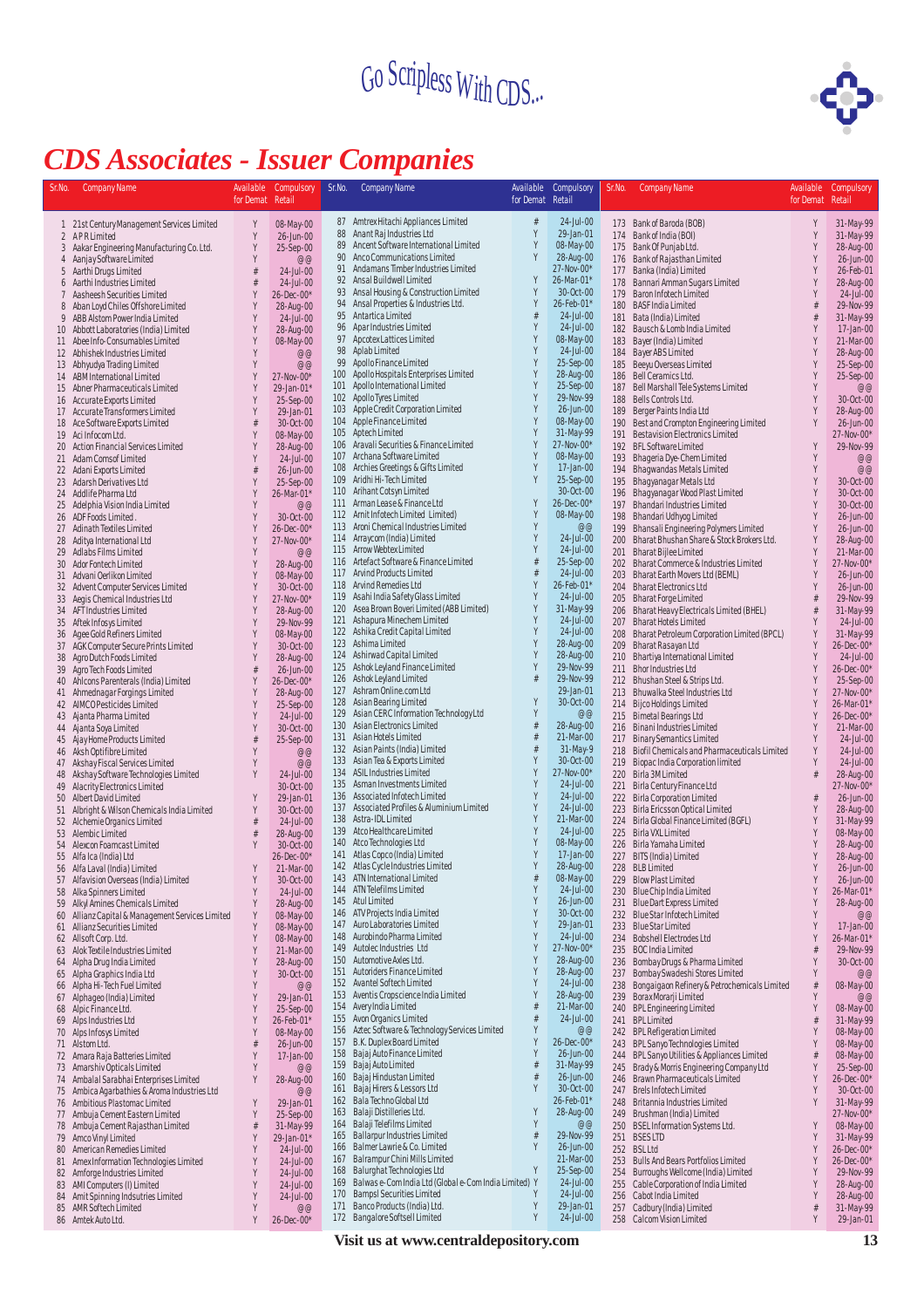

| Sr.No.     | <b>Company Name</b>                                                                         | Available | Compulsory                | Sr.No.     | <b>Company Name</b>                                                               | Available | Compulsory               | Sr.No.     | <b>Company Name</b>                                                        | Available           | Compulsory              |
|------------|---------------------------------------------------------------------------------------------|-----------|---------------------------|------------|-----------------------------------------------------------------------------------|-----------|--------------------------|------------|----------------------------------------------------------------------------|---------------------|-------------------------|
|            |                                                                                             | for Demat | Retail                    |            |                                                                                   | for Demat | Retail                   |            |                                                                            | for Demat Retail    |                         |
|            | 259 California Software Company Limited                                                     | Y         | @@                        |            | 347 Core Emballage Ltd                                                            |           | 29-Jan-01                |            | 434 E.Com Infotech (India) Ltd                                             | Y                   | 25-Sep-00               |
|            | 260 Camlin Limited                                                                          | Y         | 24-Jul-00                 | 348        | Core Healthcare Limited                                                           |           | 28-Aug-00                |            | 435 E.I.D. Parry (India) Limited                                           | Y                   | 26-Jun-00               |
| 261        | Canbank Mutual Fund - Canstar (80L)                                                         | Y         | 24-Jul-00                 |            | 349 Coromandel Fertilisers Limited                                                |           | 26-Jun-00                |            | 436 E.Star Infotech Limited                                                | γ                   | @@                      |
|            | 262 Canbank Mutual Fund - Canstar (CG)                                                      | Y         | 25-Sep-00                 |            | 350 Corporation Bank                                                              | #         | 31-May-99                |            | 437 e.Xchange on the Net Ltd                                               |                     | 08-May-00               |
| 263        | Cannan International Infotech Limited                                                       | γ         | 08-May-00                 | 352        | 351 Cosco (India) Limited<br>Cosmo Ferrites Limited                               |           | 27-Nov-00*<br>30-Oct-00  |            | 438 Eastern Fibre Industries Limited                                       | Y                   | 29-Jan-01               |
| 264<br>265 | Caprihans India Limited<br>Carbon Everflow Limited                                          |           | 28-Aug-00<br>08-May-00    |            | 353 Cosmo Films Limited                                                           |           | 24-Jul-00                |            | 439 Eastern Sugar & Industries Ltd<br>440 ECE Industries Limited           | Y                   | 30-Oct-00<br>26-Mar-01* |
|            | 266 Carborundum Universal Limited                                                           | #         | 21-Mar-00                 |            | 354 Crabtree Securities & Credits Limited                                         |           | 26-Mar-01*               | 441        | Eclat Infoway Limited                                                      |                     | 28-Aug-00               |
| 267        | Carnation Industries Limited                                                                |           | 25-Sep-00                 | 355        | Cranex Limited                                                                    |           | 30-Oct-00                |            | 442 Ecoboard Industries Limited                                            |                     | 28-Aug-00               |
|            | 268 Carrier Aircon Limited                                                                  |           | 17-Jan-00                 |            | 356 Crazy Infotech Limited                                                        | Y         | 25-Sep-00                |            | 443 Eicher Limited                                                         |                     | 08-May-00               |
|            | 269 Castrol India Limited                                                                   |           | 31-May-99                 |            | 357 Creative Eye Limited                                                          |           | 24-Jul-00                |            | 444 Eicher Motors Limited                                                  |                     | 21-Mar-00               |
| 271        | 270 Cat Technologies Limited<br><b>Catvision Products Limited</b>                           | Y         | 08-May-00<br>25-Sep-00    |            | 358 Credence Sound & Vision Limited<br>359 Credit Rating Information Services     | Y         | 25-Sep-00<br>29-Nov-99   |            | 445 Eider E-Commerce Limited<br>446 Eider Infotech Limited                 |                     | @@<br>08-May-00         |
|            | 272 Cauvery Software Engg. Systems Limited                                                  | Y         | 30-Oct-00                 |            | of India Limited (CRISIL)                                                         |           |                          | 447        | Eider Technologies Limited                                                 |                     | 27-Nov-00*              |
|            | 273 CCAP Ltd                                                                                |           | 26-Dec-00*                |            | 360 Crest Communications Limited                                                  | Y         | 24-Jul-00                |            | 448 EIH Limited                                                            |                     | 31-May-99               |
|            | 274 CCS Infotech Limited                                                                    |           | @@                        |            | 361 Crompton Greaves Limited                                                      | #         | 31-May-99                |            | 449 Eimco Elecon (India) Limited                                           |                     | 28-Aug-00               |
|            | 275 Ceat Financial Services Limited                                                         |           | 28-Aug-00                 |            | 362 Cross Country Hotels Limited                                                  | Y         | 30-Oct-00                |            | 450 Elbee Services Limited                                                 |                     | 28-Aug-00               |
|            | 276 Ceat Limited                                                                            | #<br>Y    | 21-Mar-00                 |            | 363 Crystal Audio Limited                                                         | Y<br>Y    | 30-Oct-00                |            | 451 Elder Pharmaceuticals Limited                                          | Y                   | 26-Jun-00               |
| 277        | Cee (I) TV Entertainments Limited<br>278 Centak Chemicals Limited                           |           | @@<br>28-Aug-00           |            | 364 Crystal Credits Corporation Limited<br>365 CS Software Enterprise Limited     | Y         | 30-Oct-00<br>24-Jul-00   | 452<br>453 | Elecon Engineering Company Limited<br>Electrical Manufacturing Company Ltd |                     | 28-Aug-00<br>28-Aug-00  |
| 279        | <b>Centurion Bank Limited</b>                                                               |           | 26-Jun-00                 | 366        | Cummins India Limited                                                             | Y         | 29-Nov-99                |            | 454 Electrolux Kelvinator Limited                                          |                     | 28-Aug-00               |
| 280        | Century Enka Limited                                                                        |           | 21-Mar-00                 |            | 367 Cure Specs Lasers Limited                                                     | Y         | 30-Oct-00                |            | 455 Electrosteel Castings Limited                                          |                     | 17-Jan-00               |
| 281        | Century Extrusions Limited                                                                  | #         | 08-May-00                 |            | 368 Cybermate Infotek Limited                                                     | Y         | 08-May-00                | 456        | Elegant Marbles & Grani Industries Limited                                 | Y                   | 28-Aug-00               |
| 282        | Century Plyboards (I) Limited                                                               | ₩         | 25-Sep-00                 |            | 369 Cyberscape Multimedia Limited                                                 | Y<br>Y    | @@                       | 457        | Elgi Equipments Limited                                                    |                     | 26-Jun-00               |
| 283<br>284 | Century Textiles and Industries Limited<br>Cerebra Integrated Technologies Limited          | #<br>Υ    | 29-Nov-99<br>24-Jul-00    | 370        | Cyberspace Infosys Limited<br>371 Cybertech Systems & Software Limited            | Y         | 08-May-00<br>29-Nov-99   |            | 458 Elgitread (India) Limited<br>459 Elnet Technologies Limited            |                     | 28-Aug-00<br>30-Oct-00  |
| 285        | <b>CESC Limited</b>                                                                         | #         | 08-May-00                 |            | 372 Cyberwave Internet Solutions Limited                                          | Y         | 25-Sep-00                |            | 460 Elpro International Ltd                                                |                     | 26-Feb-01*              |
| 286        | CG Igarshi Motors Limited                                                                   |           | 28-Aug-00                 |            | 373 Cynamid Agro Limited                                                          |           | 28-Aug-00                |            | 461 Emco Limited                                                           |                     | 21-Mar-00               |
| 287        | Chambal Fertilisers & Chemicals Limited                                                     | #         | 31-May-99                 |            | 374 DR Softech and Industries Limited                                             |           | 08-May-00                |            | 462 Emkay Consultants Limited                                              |                     | 26-Mar-01*              |
| 288        | Chartered Capital & Investment Limited                                                      | Y         | 30-Oct-00                 |            | 375 D S Kulkarni Developers Ltd.                                                  |           | 30-Oct-00                | 463        | Emmessar Biotech & Nutrition Limited                                       | Y                   | 30-Oct-00               |
| 289        | Checons Ltd                                                                                 |           | 26-Mar-01*                |            | 376 Dabur India Limited<br>377 Daewoo Motors India Limited                        | Y         | 31-May-99                | 464        | Emmsons International Limited                                              | Y<br>Y              | 27-Nov-00*              |
| 290<br>291 | <b>Cheminor Drugs Limited</b><br>Chemplast Sanmar Limited                                   |           | $17$ -Jan-00<br>28-Aug-00 | 378        | Dagger-Forst Tools Ltd                                                            |           | 28-Aug-00<br>27-Nov-00*  |            | 465 Emtex Industries (India) Limited<br>466 Encore Infosys Ltd.            | Y                   | 30-Oct-00<br>26-Mar-01* |
| 292        | Chennai Petroleum Corporation Limited                                                       | #         | 31-May-99                 | 379        | Daikaffil Chemicals (India) Ltd                                                   |           | 25-Sep-00                |            | 467 Encore Software Limited                                                | Y                   | 08-May-00               |
| 293        | Cheslind Textiles Ltd                                                                       |           | 26-Feb-01*                | 380        | Daisy Systems Limited                                                             |           | 24-Jul-00                |            | 468 Engineers India Limited (EIL)                                          | Y                   | 24-Jul-00               |
| 294        | Chettinad Cement Corporation Limited                                                        | Y         | 28-Aug-00                 | 381        | Dalmia Cement (Bharat) Ltd.                                                       |           | 28-Aug-00                |            | 469 Enrich Industries Limited                                              | Y                   | 08-May-00               |
| 295        | Cheviot Company Limited                                                                     | Y         | 26-Dec-00*                | 382        | Dankuni Investments Limited                                                       |           | 30-Oct-00                |            | 470 Epic Enzymes Pharma and                                                | γ                   | 21-Mar-00               |
| 296        | Chicago Pneumatic India Limited                                                             | Y<br>Y    | 28-Aug-00                 | 383<br>384 | Danlaw Technologies India Limited<br>Database Finance Limited                     |           | 08-May-00<br>30-Oct-00   |            | Industrial Chemicals Limited<br>471 Esab India Limited                     |                     | 29-Nov-99               |
| 297<br>298 | Chicago Software Industries Limited<br>Choice International Limited                         | Y         | 08-May-00<br>30-Oct-00    | 385        | Datamatics Technologies Limited                                                   |           | 24-Jul-00                |            | 472 Escorts Finance Limited                                                | Y                   | 26-Jun-00               |
| 299        | Choksh Infotech Limited                                                                     |           | 08-May-00                 | 386        | Datanet Systems Limited                                                           |           | 24-Jul-00                |            | 473 Escorts Limited                                                        |                     | 31-May-99               |
|            | 300 Cholamandalam Investment                                                                | #         | 26-Jun-00                 | 387        | Datapro Information Technology Limited                                            |           | 28-Aug-00                |            | 474 Escorts Mutual Fund                                                    |                     | 28-Aug-00               |
|            | and Finance Company Limited                                                                 |           |                           | 388        | Datasoft Application Software (India) Limited                                     | Y         | 24-Jul-00                |            | 475 Eskay K'n'lT (India) Ltd                                               |                     | 08-May-00               |
|            | 301 Chowgule Steamships Ltd.                                                                | Y         | 28-Aug-00                 | 389        | Datum Technologies (India) Limited                                                |           | 25-Sep-00                |            | 476 Essar Oil Limited                                                      |                     | 08-May-00               |
|            | 302 Ciba Specialty Chemicals (India) Limited<br>303 CIL Securities Limited                  | Y<br>Y    | 21-Mar-00<br>24-Jul-00    | 390<br>391 | Daulat Securities Limited<br>DB (International) Stock Brokers Limited             | Y         | 29-Jan-01*<br>29-Jan-01* |            | 477 Essar Shipping Ltd<br>478 Essar Steel Limited                          |                     | 26-Jun-00<br>31-May-99  |
|            | 304 Cimmco Birla Ltd                                                                        | Y         | 29-Jan-01                 |            | 392 DCL Polysters Limited                                                         |           | 08-May-00                |            | 479 Essel Packaging Limited                                                |                     | 31-May-99               |
|            | 305 Cinerad Communications Limited                                                          |           | 30-Oct-00                 |            | 393 DCM Financial Services Ltd.                                                   |           | 30-Oct-00                | 480        | Essel Software & Services Limited                                          | Y                   | @@                      |
|            | 306 Cinevista Comunications Limited                                                         | Y         | 24-Jul-00                 |            | 394 DCM Limited                                                                   |           | 26-Jun-00                | 481        | Essemm Information Systems Limited                                         |                     | @@                      |
| 307        | Cipla Limited                                                                               |           | 31-May-99                 |            | 395 DCM Shriram Consolidated Limited                                              | Y         | 21-Mar-00                | 482        | Esteem Capital & Management Services Limited                               | Y                   | 30-Oct-00               |
| 308<br>309 | Citicorp Securities & Investments Limited<br>Citurgia Biochemicals Ltd                      | ₫         | 29-Nov-99<br>25-Sep-00    |            | 396 DCW Limited<br>397 Deal (India) Ltd                                           |           | 08-May-00<br>29-Jan-01   |            | 483 Ester Industries Ltd<br>484 Eternit Everest Limited                    | Y<br>Y              | 27-Nov-00*<br>21-Mar-00 |
|            | 310 City Online Services Limited                                                            |           | @@                        |            | 398 Deepak Fertilisers and                                                        |           | 08-May-00                | 485        | Eupharma Laboratories Limited                                              | Y                   | 26-Jun-00               |
| 311        | City Union Bank Limited                                                                     |           | 25-Sep-00                 |            | Petrochemicals Corporation Ltd.                                                   |           |                          | 486        | European Software Alliances Ltd                                            | Y                   | 26-Feb-01*              |
|            | 312 Cityman Ltd                                                                             |           | 26-Feb-01                 |            | 399 Deepak Nitrite Limited                                                        |           | 28-Aug-00                | 487        | Eurotex Industries & Exports Ltd                                           |                     | 29-Jan-01*              |
|            | 313 Clariant (India) Limited                                                                |           | 21-Mar-00                 |            | 400 Deldot Systems Limited                                                        | Y         | 24-Jul-00                | 488        | Eveready Industries India Limited                                          |                     | 21-Mar-00               |
|            | 314 Classic Biotech & Exports Limited                                                       | Y         | 30-Oct-00<br>08-May-00    |            | 401 Dena Bank<br>402 Denim Enterprises Limited                                    | Y         | 08-May-00<br>24-Jul-00   | 490        | 489 Evergo Capital Limited<br><b>Excel Industries Limited</b>              | #                   | 30-Oct-00<br>29-Nov-99  |
| 315        | Clio Infotech Limited<br>316 Clutch Auto Limited                                            |           | 30-Oct-00                 | 403        | Denso India Limited                                                               | Y         | 08-May-00                |            | 491 Exide Industries Limited                                               | #                   | 17-Jan-00               |
| 317        | C-Mac Centum Limited                                                                        |           | 28-Aug-00                 | 404        | Design Auto Systems Limited                                                       | Y         | 30-Oct-00                | 492        | Exquisite Exports Limited                                                  |                     | @@                      |
|            | 318 CMC Limited                                                                             | Υ         | 21-Mar-00                 | 405        | Dewan Housing Finance Corporation Limited                                         | Y         | 28-Aug-00                |            | 493 EZ-Comm Trade Technologies Limited                                     | Y                   | 08-May-00               |
| 319        | <b>CMI Limited</b>                                                                          | Y         | 30-Oct-00                 | 406        | DGP Windsor India Limited                                                         | Y         | 26-Jun-00                | 494        | FAG Bearings India Limited                                                 |                     | 28-Aug-00               |
| 320<br>321 | CMM Broadcasting Network Ltd<br>CMS Infotech Limited                                        |           | 08-May-00<br>08-May-00    | 408        | 407 Dhampur Invertos Limited<br>Dharamsi Morarji Chemical Co.Ltd.                 | Y         | 30-Oct-00<br>28-Aug-00   |            | 495 FCS Software Solutions Limited<br>496 FDC Limited                      |                     | @@<br>28-Aug-00         |
| 322        | Coates of India Limited                                                                     |           | 26-Jun-00                 | 409        | Digital Equipment (India) Limited                                                 | #         | 31-May-99                |            | 497 Fedders Lloyds Corporation Limited                                     | Y                   | 29-Jan-01*              |
| 323        | Colgate Palmolive (India) Limited                                                           | Y         | 31-May-99                 |            | 410 Digital Multiforms Limited                                                    | Y         | 30-Oct-00                | 498        | Federal Technologies Ltd.                                                  |                     | 28-Aug-00               |
|            | 324 Color Chips (India) Ltd                                                                 | γ         | 30-Oct-00                 |            | 411 Divi's Laboratories Limited                                                   |           | 24-Jul-00                | 499        | FGP Ltd.                                                                   |                     | 25-Sep-00               |
|            | 325 Colour-Chem Limited                                                                     | Y         | 21-Mar-00                 |            | 412 Divya Jyoti Industries Limited                                                | Y         | 30-Oct-00                | 500        | FI Sofex Limited                                                           | Y                   | 24-Jul-00               |
| 326        | Combine Overseas Limited                                                                    |           | 30-Oct-00                 |            | 413 D-Link (India) Limited                                                        | Y         | @@                       | 501        | Filaments India Limited                                                    | Y                   | 27-Nov-00*              |
| 327<br>328 | <b>Comfort Fininvest Limited</b><br>Commitment Finance Ltd                                  | Y<br>Y    | 26-Jun-00<br>26-Feb-01*   |            | 414 Dolat Investments Limited<br>415 Dolphin Offshore Enterprises (India) Limited | Y         | 24-Jul-00<br>24-Jul-00   | 502<br>503 | Filatex India Limited<br>Filmcity Media Limited                            | $\frac{1}{t!}$<br>Y | 25-Sep-00<br>25-Sep-00  |
| 329        | Compact Disc India Limited                                                                  | Y         | 26-Dec-00*                |            | 416 Dot Com Global Limited                                                        | Y         | @@                       | 504        | Finolex Cables Limited                                                     |                     | 29-Nov-99               |
| 330        | Competent Automobiles Company Ltd.                                                          | Y         | 26-Mar-01*                |            | 417 Dr. M. Soy and General Food Ltd                                               | #         | 30-Oct-00                | 505        | <b>Finolex Industries Limited</b>                                          |                     | 08-May-00               |
| 331        | Compuage Infocom Limited                                                                    | Y         | @@                        |            | 418 Dr. Ramayya's Pramila Hospitals Limited                                       |           | 30-Oct-00                | 506        | Fintech Communication Limited                                              | Y                   | 25-Sep-00               |
|            | 332 Compucom Software Ltd                                                                   | γ         | 30-Oct-00                 |            | 419 Dr. Reddy's Laboratories Ltd.                                                 |           | 31-May-99                |            | 507 Flamour Finance & Securities Limited                                   | Y                   | 28-Aug-00               |
| 333        | Compudyne Winfosystems Limited                                                              | Y<br>Y    | 25-Sep-00                 | 420<br>421 | Dredging Corporation of India Limited<br>DSJ Communications Limited               | Y         | 28-Aug-00<br>30-Oct-00   | 509        | 508 Flat Products Equipments (India) Limited                               | Y<br>Y              | 28-Aug-00<br>24-Jul-00  |
| 334<br>335 | Comp-U-Learn Tech India Limited<br>Computech International Limited                          | Y         | 25-Sep-00<br>24-Jul-00    | 422        | <b>DSM Agro Products Limited</b>                                                  | Y         | 24-Jul-00                |            | Flex Chemicals Limited<br>510 Flex Engineering Ltd                         | Y                   | 27-Nov-00*              |
| 336        | <b>Computer Point Limited</b>                                                               |           | 30-Oct-00                 |            | 423 DSQ Biotech Limited                                                           |           | 28-Aug-00                |            | 511 Flex Foods Limited                                                     | Y                   | 26-Feb-01*              |
| 337        | Computer Power (India) Limited                                                              |           | 24-Jul-00                 |            | 424 DSQ Software Limited                                                          | Y         | 29-Nov-99                |            | 512 Flex Industries Limited                                                | Y                   | 28-Aug-00               |
| 338        | Computerskill Ltd                                                                           |           | 26-Dec-00*                |            | 425 Dujohn Laboratories Limited                                                   | Y         | 25-Sep-00                | 513        | Flexo Film Wraps (India) Limited                                           | Y                   | 30-Oct-00               |
| 339        | Consolidated Fibres & Chemicals Ltd                                                         | #         | 28-Aug-00                 |            | 426 Duncans Industries Ltd                                                        | Y         | 29-Jan-01*               |            | 514 Floatglass(I) Ltd.                                                     |                     | 28-Aug-00               |
| 340<br>341 | Consortex Karl Doelitzch (India) Limited<br>Container Corporation of India Limited (ConCor) | Y<br>Y    | 24-Jul-00<br>31-May-99    |            | 427 Duphar Interfran Limited<br>428 Duropack Limited                              | Y         | 28-Aug-00<br>30-Oct-00   |            | 515 Forbes Gokak Limited<br>516 Fore C Software Limited                    |                     | 28-Aug-00<br>24-Jul-00  |
| 342        | Contech Software Limited                                                                    | Y         | 24-Jul-00                 |            | 429 Dwarikesh Sugar Industries Ltd                                                | Y         | 24-Jul-00                | 517        | Fort Gloster Industries Limited                                            |                     | 24-Jul-00               |
| 343        | Continental Construction Limited                                                            | Y         | 26-Feb-01                 |            | 430 Dynacons Systems & Solutions Limited                                          | Y         | 24-Jul-00                |            | 518 Fortune Informatics Limited                                            |                     | 28-Aug-00               |
| 344        | <b>Continental Controls Limited</b>                                                         | Υ         | @@                        |            | 431 Dynamatic Technologies Limited                                                | Y         | 28-Aug-00                |            | 519 Fortune Infotech Limited                                               |                     | @@                      |
| 345        | Control Print (India) Limited                                                               | Y         | 30-Oct-00                 |            | 432 Dynamic Portfolio Mgmt & Services Ltd                                         | Y         | 26-Feb-01*               |            | 520 Foseco India Limited                                                   | Y                   | 28-Aug-00               |
|            | 346 Corcomp Infosystems Ltd.                                                                | Υ         | 08-May-00                 |            | 433 E Merck (India) Limited                                                       | Y         | 29-Nov-99                | 521        | Fourth Generation Information Systems Limited                              | Y                   | @@                      |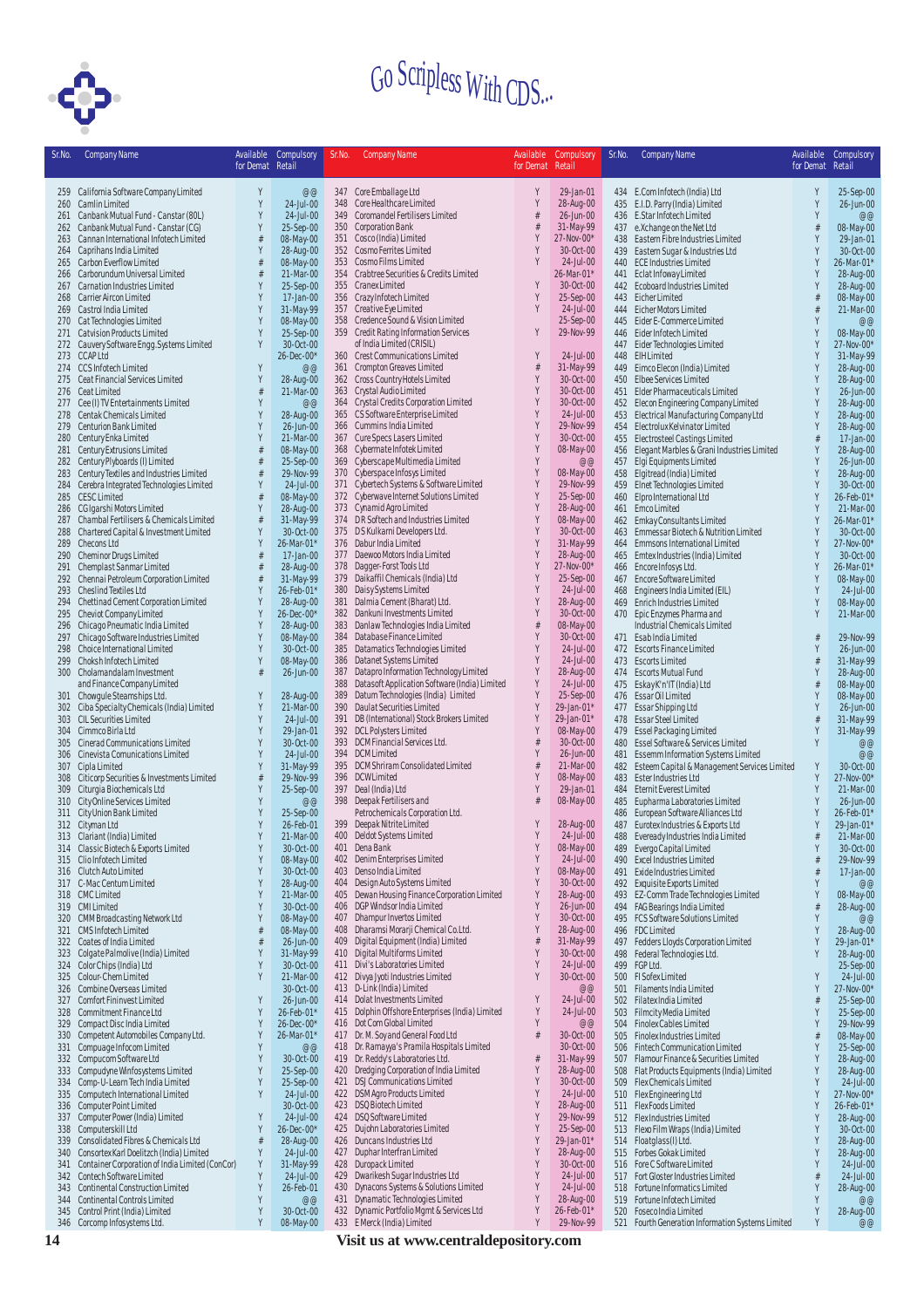

| Sr.No.     | <b>Company Name</b>                                                   | Available<br>for Demat | Compulsory<br>Retail    | Sr.No.     | <b>Company Name</b>                                                                                 | Available<br>for Demat | Compulsory<br>Retail     | Sr.No.     | <b>Company Name</b>                                                                | Available<br>for Demat | Compulsory<br>Retail     |
|------------|-----------------------------------------------------------------------|------------------------|-------------------------|------------|-----------------------------------------------------------------------------------------------------|------------------------|--------------------------|------------|------------------------------------------------------------------------------------|------------------------|--------------------------|
|            |                                                                       |                        |                         |            |                                                                                                     |                        |                          |            |                                                                                    |                        |                          |
|            | 522 Framatome Connectors OEN Limited                                  | Y                      | 28-Aug-00               |            | 611 Gujarat Cycles Limited                                                                          | Y                      | 26-Feb-01*               |            | 698 IDI Limited                                                                    | #<br>γ                 | 08-May-00                |
| 523<br>524 | Frontier Information Technologies Limited<br>Frontline Securities Ltd | Y<br>Y                 | 25-Sep-00<br>26-Feb-01* | 612        | Gujarat Cypromet Ltd<br>613 Gujarat Fluorochemicals Limited                                         | Y<br>Y                 | 29-Jan-01*<br>28-Aug-00  | 699<br>700 | <b>IEC Software Limited</b><br>IFB Agro Industries Limited                         |                        | 08-May-00<br>27-Nov-00*  |
| 525        | Frontline Soft Limited                                                |                        | 24-Jul-00               |            | 614 Gujarat Gas Company Limited                                                                     |                        | 17-Jan-00                | 701        | IFB Industries Ltd.                                                                |                        | 25-Sep-00                |
| 526        | Fujitsu ICIM Limited                                                  |                        | 21-Mar-00               | 615        | Gujarat Heavy Chemicals Limited (GHCL)                                                              | Y                      | 28-Aug-00                |            | 702 IFB Securities Limited                                                         |                        | 29-Jan-01                |
| 527        | Fulford (India) Limited                                               |                        | 24-Jul-00               | 616        | Gujarat Incatel Telecommunication Ltd                                                               | Y                      | 25-Sep-00                | 703        | <b>IFGL Refractories Limited</b>                                                   | Y                      | 24-Jul-00                |
| 528<br>529 | <b>GPElectronics Limited</b><br><b>GR Cables Limited</b>              |                        | 24-Jul-00<br>30-Oct-00  |            | 617 Gujarat Industrial Power Co. Limited (GIPCL)<br>618 Gujarat Lease Financing Ltd.(GLFL)          | Y                      | 26-Jun-00<br>28-Aug-00   | 704<br>705 | IIT Capital Services Limited<br>IKAB Securities & Investment Limited               |                        | 30-Oct-00<br>@@          |
| 530        | G.V.Films Limited                                                     |                        | 25-Sep-00               | 619        | Gujarat Mineral Development Corp Ltd.(GMDC)                                                         | Y                      | 21-Mar-00                | 706        | IL&FS Venture Corporation Limited                                                  |                        | 30-Oct-00                |
| 531        | Galaxy Indo-Fab Limited                                               |                        | @@                      | 620        | Gujarat Narmada Valley Fertilizers Co. Ltd (GNFC)                                                   | #                      | 31-May-99                | 707        | <b>IMAP Technologies Limited</b>                                                   |                        | @@                       |
| 532        | Galaxy Info-Soft Limited                                              |                        | @@                      |            | 621 Gujarat Sidhee Cement Limited                                                                   |                        | 28-Aug-00                | 708        | <b>IMP Power Limited</b>                                                           |                        | 24-Jul-00                |
| 533<br>534 | Galaxy Multimedia Limited<br>Gamma Infoway Exalt Limited              |                        | 26-Jun-00<br>08-May-00  | 622        | Gujarat State Fertilizers & Chemicals Limited (GSFC)<br>623 Gulf Oil India Limited                  | Y<br>Y                 | 17-Jann-00<br>26-Jun-00  | 709<br>710 | Inani Securites Limited<br>Ind Tra Deco Limited                                    |                        | 26-Dec-00*<br>30-Oct-00  |
| 535        | Gammon India Limited                                                  |                        | 28-Aug-00               |            | 624 Hanuman Tea Co. Limited                                                                         |                        | 30-Oct-00                |            | 711 Indbank Merchant Banking Services Ltd.                                         | Y                      | 30-Oct-00                |
| 536        | Gandhi Special Tubes Limited                                          |                        | @@                      | 625        | Harbor Network Systems Limited                                                                      | Y                      | 30-Oct-00                | 712        | India E-Commerce Limited                                                           | Y                      | @@                       |
| 537        | Ganesh Anhydride Limited                                              |                        | 28-Aug-00               | 626        | Haria Exports Limited                                                                               | Y                      | @@                       | 713        | India Emerging Companies Investment Limited                                        |                        | 25-Sep-00                |
| 538<br>539 | Ganesh Benzoplast Limited<br>Ganesh Housing Corporation Limited       |                        | 08-May-00<br>29-Jan-01* | 627<br>628 | Harita Finance Limited<br>Harrisons Malayalam Limited                                               | Y<br>Y                 | 24-Jul-00<br>28-Aug-00   | 714<br>715 | India Foils Limited<br>India Glycols Limited                                       |                        | 08-May-00<br>08-May-00   |
| 540        | Gangotri Textiles Ltd                                                 |                        | 26-Mar-01*              | 629        | Havell's India Limited                                                                              |                        | 26-Mar-01*               | 716        | India Gypsum Limited                                                               |                        | 28-Aug-00                |
| 541        | Garden Silk Mills Limited                                             |                        | 24-Jul-00               | 630        | Hawkins Cookers Ltd                                                                                 |                        | 30-Oct-00                | 717        | India Nippon Electricals Ltd                                                       |                        | 29-Jan-01*               |
| 542        | Garware Polyester Limited                                             |                        | 26-Jun-00               | 631        | HB Leasing & Finance Company Ltd                                                                    | Y                      | @@                       | 718        | India Securities Limited                                                           | Y                      | 26-Jun-00                |
| 543<br>544 | Garware Wall Ropes Limited<br>Gas Authority of India Limited (GAIL)   |                        | 08-May-00<br>31-May-99  |            | 632 HB Portfolio Limited<br>633 HB Stockholdings Limited                                            | Y                      | @@<br>26-Feb-01'         | 719<br>720 | Indian Acrylics Limited<br>Indian Aluminium Company Limited (INDAL)                |                        | 30-Oct-00<br>26-Jun-00   |
| 545        | GATILtd                                                               |                        | 28-Aug-00               |            | 634 HBC Flextech Limited                                                                            |                        | 30-Oct-00                | 721        | Indian Card Clothing Company Limited                                               |                        | 08-May-00                |
| 546        | <b>GDR Software Limited</b>                                           |                        | 24-Jul-00               | 635        | <b>HCL Infosystems Limited</b>                                                                      |                        | 31-May-99                | 722        | Indian Infotech And Software Limited                                               |                        | 08-May-00                |
| 547        | Geekay Imaging Limited                                                |                        | @@                      |            | 636 HCL Technologies Limited                                                                        | Y                      | 24-Jul-00                | 723        | Indian Lead Limited                                                                |                        | 25-Sep-00                |
| 548<br>549 | Gei Hamon Industries Limited<br>Gem Cables & Conductors Limited       |                        | 25-Sep-00<br>25-Sep-00  |            | 637 HDFC Bank Ltd.<br>638 HEG Limited                                                               |                        | 31-May-99<br>24-Jul-00   | 724<br>725 | Indian Oil Corporation Limited (IOC)<br>Indian Organic Chemicals Limited           |                        | 17-Jan-00<br>26-Jun-00   |
| 550        | Genesys International Corporation Ltd                                 | Y                      | @@                      | 639        | Helios & Matheson Information Technology Limited                                                    | Y                      | @@                       | 726        | Indian Overseas Bank (IOB)                                                         | Y                      | 25-Sep-00                |
| 551        | Genus Commu-Trade Ltd                                                 | Y                      | 30-Oct-00               | 640        | Henkel Spic India Limited                                                                           | Y                      | 24-Jul-00                | 727        | Indian Petrochemicals Corporation Limited (IPCL)                                   | Y                      | 31-May-99                |
| 552        | Geojit Securities Limited                                             |                        | 28-Aug-00               | 641        | Herdillia Unimers Limited                                                                           | Y                      | 30-Oct-00                | 728        | Indian Rayon & Industries Ltd                                                      |                        | 31-May-99                |
| 553<br>554 | Geometric Software Solutions Company Ltd.<br>Georg Fischer Disa Ltd   | #                      | 26-Jun-00<br>29-Jan-01  |            | 642 Hero Honda Motors Limited                                                                       |                        | 31-May-99<br>25-Sep-00   | 729<br>730 | Indian Toners & Developers Limited<br>Inditalia Refcon Limited                     |                        | 30-Oct-00<br>30-Oct-00   |
| 555        | George Williamson (Assam) Limited                                     | #                      | 21-Mar-00               |            | 643 HGI Industries Ltd (Hindusthan Gas & Industries Ltd) Y<br>644 Hifunda.Com Limited               |                        | @@                       | 731        | Indo Asian Finance Limited                                                         |                        | 28-Aug-00                |
| 556        | German Remedies Limited                                               | Y                      | 17-Jan-00               |            | 645 Hikal Chemicals Limited                                                                         | Y                      | 28-Aug-00                | 732        | Indo Biotech Foods Ltd                                                             |                        | 25-Sep-00                |
| 557        | <b>GESCO Corporation Limited</b>                                      |                        | 24-Jul-00               |            | 646 Hilltone Software & Gases Ltd                                                                   | Y                      | 26-Feb-01                | 733        | Indo Britain Agro Farms Ltd                                                        |                        | 30-Oct-00                |
| 558<br>559 | GIC Housing Finance Limited<br>Gillanders Arbuthnot & Company Ltd     |                        | 28-Aug-00<br>25-Sep-00  |            | 647 Himachal Futuristic Communications Limited (HFCL)<br>648 Himadri Chemicals & Industries Limited | #<br>Y                 | 17-Jan-00<br>27-Nov-00*  | 734<br>735 | Indo Count Finance Ltd<br>Indo Count Industries Ltd.                               | Y<br>Y                 | 26-Dec-00*<br>26-Feb-01* |
| 560        | Gillette India Ltd)                                                   |                        | 17-Jan-00               | 649        | Himadri Credit & Finance Limited                                                                    |                        | 26-Dec-00*               | 736        | Indo French Biotech Enterprises Limited                                            |                        | 30-Oct-00                |
| 561        | Gini Silk Mills Limited                                               | Y                      | @@                      | 650        | Himalaya International Limited                                                                      | Y                      | 25-Sep-00                | 737        | Indo Gulf Corporation Limited                                                      | #                      | 31-May-99                |
| 562        | Ginni Filaments Ltd                                                   |                        | 26-Mar-01*              | 651        | Himatsingka Seide Limited                                                                           | #                      | 21-Mar-00                | 738        | Indo National Limited                                                              | Y                      | 28-Aug-00                |
| 563<br>564 | Ginni International Limited<br>GIVO Ltd.                              |                        | 29-Jan-01<br>29-Jan-01  | 653        | 652 Hind Industries Ltd<br>Hind Lever Chemicals Limited                                             |                        | 29-Jan-01*<br>17-Jan-00  | 739<br>740 | Indo Rama Synthetics (India) Limited<br>Indo-Castle Multimedia Limited             | Y                      | 31-May-99<br>25-Sep-00   |
| 565        | GKN Driveshafts (India) Limited                                       | Y                      | 24-Jul-00               | 654        | Hind Syntex Limited                                                                                 |                        | 28-Aug-00                | 741        | Indo-City Infotech Limited                                                         |                        | @@                       |
| 566        | <b>GKW Limited</b>                                                    | Y                      | 26-Feb-01               | 655        | Hindalco Industries Limited                                                                         |                        | 31-May-99                | 742        | Indo-Pacific Securities Limited                                                    |                        | @@                       |
| 567        | Glaxo India Ltd.                                                      |                        | 31-May-99               |            | 656 Hinduja Finance Limited                                                                         |                        | 28-Aug-00                | 743        | Indraprastha Medical Corporation Limited                                           |                        | 26-Feb-01*               |
| 568<br>569 | Glenmark Pharmaceuticals Limited<br><b>Glittek Granites Limited</b>   |                        | 24-Jul-00<br>26-Feb-01* | 657<br>658 | Hindustan Adhesives Limited                                                                         | Y                      | 29-Jan-01                | 744<br>745 | Indrayani Biotech Limited<br>Ind-Swift Laboratories Limited                        |                        | 30-Oct-00<br>30-Oct-00   |
| 570        | <b>Global Capital Limited</b>                                         | Y                      | 30-Oct-00               | 659        | Hindustan Construction Co. Ltd (HCC)<br>Hindustan Inks and Resins Ltd (HIRL)                        | #                      | 28-Aug-00<br>26-Jun-00   | 746        | Ind-Swift Limited                                                                  | γ                      | 30-Oct-00                |
| 571        | Global Finance & Securities Limited                                   |                        | 26-Feb-01*              | 660        | Hindustan Lever Limited (HLL)                                                                       |                        | 31-May-99                | 747        | Induj Enertech Limited                                                             |                        | 24-Jul-00                |
| 572        | Global Software Ltd                                                   |                        | 29-Jan-01*              | 661        | Hindustan Motors Limited                                                                            | Y                      | 17-Jan-00                | 748        | Indus e-Solutions Limited                                                          |                        | 08-May-00                |
| 573<br>574 | Global Tele-Systems Limited<br>Global Trust Bank Limited (GTB)        |                        | 29-Nov-99<br>31-May-99  | 662<br>663 | Hindustan National Glass & Industries Limited<br>Hindustan Oil Exploration Company Ltd (HOEC)       | Y<br>Y                 | 24-Jul-00<br>26-Jun-00   | 749<br>750 | Indus Networks Limited<br>IndusInd Bank Limited                                    |                        | 25-Sep-00<br>31-May-99   |
| 575        | Globe Stocks & Securities Limited                                     |                        | 29-Jan-01               | 664        | Hindustan Organic Chemicals Limited (HOC)                                                           | Y                      | 08-May-00                | 751        | Industrial Development Bank of India (IDBI)                                        |                        | 31-May-99                |
|            | 576 GMR Technologies & Industries Limited                             |                        | 28-Aug-00               |            | 665 Hindustan Petroleum Corporation Limited (HPCL)                                                  | Y                      | 31-May-99                |            | 752 Industrial Investment Trust Limited (IIT)                                      | #                      | 08-May-00                |
| 577        | <b>GMR Vasavi Inforech Limited</b>                                    |                        | 08-May-00               | 666        | Hindustan Powerplus Ltd.                                                                            | Y                      | 28-Aug-00                | 753        | Infar (India) Ltd                                                                  |                        | 29-Jan-01                |
| 578<br>579 | GMS Computers (India) Limited<br>Godfrey Phillips India Ltd.          | Y                      | 08-May-00<br>25-Sep-00  |            | 667 Hindustan Sanitaryware & Industries Limited<br>668 Hindustan Zinc Limited                       | Y<br>Y                 | 28-Aug-00<br>31-May-99   |            | 754 Infoquest Software Exports Ltd<br>755 Information Technologies (India) Limited | Y<br>Y                 | 25-Sep-00<br>24-Jul-00   |
| 580        | Godrej Foods Limited                                                  |                        | 26-Jun-00               |            | 669 Hitech Drilling Services India Limited                                                          | #                      | 29-Nov-99                | 756        | Infosys Technologies Limited (Infy)                                                | Y                      | 31-May-99                |
| 581        | Godrej Soaps Limited                                                  |                        | 21-Mar-00               |            | 670 Hitech Entertainment Limited                                                                    | Y                      | 24-Jul-00                | 757        | Infotech Enterprises Limited                                                       | Y                      | 28-Aug-00                |
| 582        | Goetze (India) Limited                                                |                        | $24$ -Jul-00            |            | 671 Hi-Tech Gears Limited                                                                           | Y<br>Y                 | 25-Sep-00                | 758<br>759 | Infragro Industries Limited<br>Ingersoll-Rand (India) Limited                      | #                      | 29-Jan-01*<br>17-Jan-00  |
| 583<br>584 | Golden Laminates Limited<br><b>Golden Securities Limited</b>          | Y                      | 29-Jan-01<br>29-Jan-01  |            | 672 Hitechi Jewellery Industries Limited<br>673 HK Agrochem Limited                                 | Y                      | $24$ -Jul-0<br>28-Aug-00 | 760        | Innareddy Computer Software Associates (I) Limited                                 | Y                      | 08-May-00                |
| 585        | Goldiam International Limited                                         | Y                      | 28-Aug-00               |            | 674 HMA Starware Ltd                                                                                | Y                      | @@                       | 761        | Innosoft Technologies Limited                                                      | Y                      | 08-May-00                |
| 586        | Goldstone Technologies Limited                                        | Y                      | 24-Jul-00               |            | 675 HMT Limited                                                                                     | Y                      | 26-Jun-00                | 762        | Innovation Medi Equip Ltd                                                          | Y                      | 25-Sep-00                |
| 587<br>588 | Gontermann Peipers Limited<br>Goodlass Nerolac Paints Limited         | Y                      | 28-Aug-00<br>26-Jun-00  |            | 676 Hoechst Marion Roussel Limited<br>677 Hoganas India Limited                                     | Y<br>Y                 | 17-Jan-00                | 763<br>764 | Innovation Software Exports Limited<br>Insilco Limited                             | Y                      | 26-Dec-00*<br>24-Jul-00  |
| 589        | Goodricke Group Limited                                               | Y                      | 21-Mar-00               |            | 678 Home Trade Limited                                                                              | Y                      | 26-Jun-00<br>30-Oct-00   | 765        | Insutech India Limited                                                             |                        | 25-Sep-00                |
| 590        | Goodyear India Ltd.                                                   | Y                      | 28-Aug-00               |            | 679 Honda Siel Power Products Limited                                                               | Υ                      | 24-Jul-00                | 766        | Integrated Data Systems Limited                                                    | Y                      | 27-Nov-00*               |
| 591        | Goplee Lease & Finance Ltd.                                           |                        | 26-Feb-01*              |            | 680 Hotel Leela Venture Limited                                                                     | Y                      | 26-Jun-00                | 767        | Integrated Enterprises (India) Ltd                                                 | γ                      | 26-Jun-00                |
| 592        | Govind Rubber Limited                                                 | Y<br>Y                 | 30-Oct-00<br>27-Nov-00* |            | 681 Hotel Silver Plaza Limited                                                                      | Y<br>Y                 | 29-Jan-01<br>25-Sep-00   | 768<br>769 | Integrated Financial Services Limited<br>Integrated Hi-Tech Limited                | Y<br>Y                 | 26-Dec-00*<br>25-Sep-00  |
| 593<br>594 | Goyal Associates Ltd.<br>Graphite India Limited                       |                        | 28-Aug-00               |            | 682 Hotline Teletube & Components Limited<br>683 Housing Development Finance                        | Y                      | 31-May-99                | 770        | Integrated Technologies Limited                                                    |                        | 25-Sep-00                |
| 595        | Grasim Industries Limited                                             |                        | 31-May-99               |            | Corporation Limited (HDFC)                                                                          |                        |                          |            | 771 Inter State Finance Limited                                                    | Υ                      | 26-Mar-01*               |
| 596        | Gravity (India) Ltd                                                   |                        | 28-Aug-00               |            | 684 Howard Hotels Limited                                                                           | Y                      | 26-Dec-00*               |            | 772 Inter State Oil Carrier Limited                                                | #                      | 28-Aug-00                |
| 597<br>598 | Greaves Limited<br>Greenply Industries Ltd                            | Y                      | 08-May-00<br>26-Feb-01* |            | 685 Hughes Software Systems Limited<br>686 Hughes Tele.com (India) Limited                          | Y<br>Y                 | 26-Jun-00<br>@@          | 773        | International Best Foods Limited<br>774 International Travel House Limited         | Y<br>Y                 | 26-Jun-00<br>28-Aug-00   |
| 599        | <b>Grindwell Norton Limited</b>                                       | Y                      | 28-Aug-00               | 687        | Hyderabad Industries Limited                                                                        | Y                      | 28-Aug-00                |            | 775 Intertec Communications Limited                                                | Y                      | 24-Jul-00                |
| 600        | Grover Leasing Limited                                                |                        | 26-Feb-01*              |            | 688 I G Petrochemicals Limited                                                                      | Y                      | 26-Jun-00                |            | 776 Intron Limited                                                                 |                        | 29-Jan-01                |
| 601        | GTC Industries Ltd                                                    | #                      | 30-Oct-00               | 689        | IB Infotech Enterprises Ltd                                                                         | Y                      | 25-Sep-00                |            | 777 Investment Trust of India Limited                                              | Y                      | 28-Aug-00                |
| 602<br>603 | <b>GTN Textiles Limited</b><br>Gufic Biosciences Ltd                  | Y<br>Y                 | 28-Aug-00<br>@@         | 691        | 690 IBP Ltd<br>Iccon Oil & Specialities Limited                                                     |                        | 26-Jun-00<br>24-Jul-00   | 779        | 778 Investsmart India Limited<br>ION Exchange (India) Limited                      |                        | @@<br>24-Jul-00          |
| 604        | Gujarat Alkalies and Chemicals Limited                                | Y                      | 08-May-00               |            | 692 ICES Software Limited                                                                           | #                      | 08-May-00                |            | 780 IP Rings Limited                                                               |                        | 28-Aug-00                |
| 605        | Gujarat Ambuja Cements Limited                                        | Y                      | 31-May-99               |            | 693 ICI (India) Limited                                                                             | #                      | 17-Jan-00                |            | 781 Ipca Laboratories Limited                                                      | Y                      | 24-Jul-00                |
| 606        | Gujarat Ambuja Exports Limited                                        | Y                      | 24-Jul-00               |            | 694 ICICI Banking Corporation Limited                                                               | #                      | 31-May-99                |            | 782 IQ Infotech Limited                                                            |                        | @@                       |
| 607<br>608 | Gujarat Arth Ltd<br>Gujarat Borosil Ltd                               | Y<br>Y                 | 30-Oct-00<br>30-Oct-00  |            | 695 ICICI Investment Management<br>Company Ltd (CBO Fund)                                           | Y                      | @@                       | 783        | <b>IQMS Software Limited</b><br>784 Irmac Services India Limited                   | γ<br>Y                 | @@<br>24-Jul-00          |
| 609        | Gujarat Capital Ventures Limited                                      | Y                      | 08-May-00               |            | 696 ICICI Limited                                                                                   | #                      | 31-May-99                | 785        | Ishwar Medical Services Limited                                                    | Y                      | 30-Oct-00                |
|            | 610 Gujarat Credit Corporation Limited                                | #                      | 25-Sep-00               |            | 697 IDBI Bank Limited                                                                               | Y                      | 21-Mar-00                |            | 786 Isibars Limited                                                                | Y                      | 26-Jun-00                |
|            |                                                                       |                        |                         |            | Visit us at www.centraldepository.com                                                               |                        |                          |            |                                                                                    |                        | 15                       |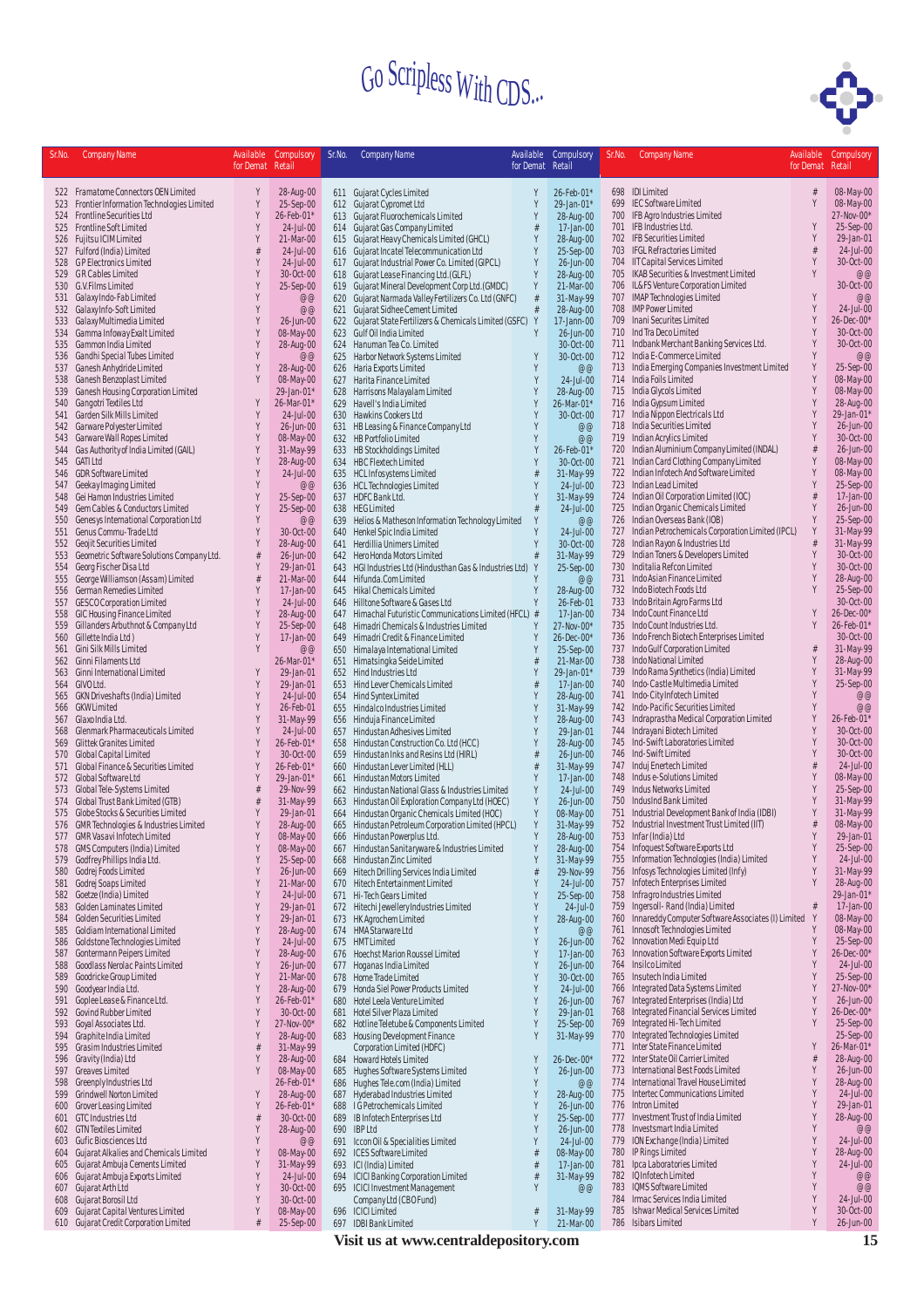

|    | Sr.No.     | <b>Company Name</b>                                                    | for Demat Retail | Available Compulsory    | Sr.No. | <b>Company Name</b>                                                                     | for Demat Retail   | Available Compulsory      | Sr.No.       | <b>Company Name</b>                                                                         | Available<br>for Demat Retail | Compulsory              |
|----|------------|------------------------------------------------------------------------|------------------|-------------------------|--------|-----------------------------------------------------------------------------------------|--------------------|---------------------------|--------------|---------------------------------------------------------------------------------------------|-------------------------------|-------------------------|
|    | 787        | Ispat Alloys Limited                                                   | #                | 26-Jun-00               |        | 876 Kinetic Motor Company Limited (Kinetic Honda)                                       | Y                  | 28-Aug-00                 |              | 965 Madras Cements Limited                                                                  | Y                             | 17-Jan-00               |
|    | 788        | Ispat Industries Limited                                               | #                | 08-May-00               |        | 877 Kirloskar Brothers Limited                                                          | Y                  | 24-Jul-00                 |              | 966 Madras Fertilizers Limited                                                              | Y                             | 24-Jul-00               |
|    | 789        | Ispat Profiles India Limited                                           |                  | 24-Jul-00               |        | 878 Kirloskar Electric Company Limited                                                  | Y                  | 24-Jul-00                 |              | 967 Madura Coats Limited                                                                    | Y                             | 26-Jun-00               |
|    | 791        | 790 IT & T Limited<br>IT Microsystems (India) Limited                  | Y                | @@<br>08-May-00         |        | 879 Kirloskar Ferrous Industries Limited<br>880 Kirloskar Investments & Finance Limited | Y<br>Y             | 25-Sep-00<br>08-May-00    | 969          | 968 Mafatlal Finance Company Limited<br>Magan Industries Limited                            | Y<br>Y                        | 30-Oct-00<br>24-Jul-00  |
|    |            | 792 ITC Bhadrachalam Paperboards Limited                               | #                | 31-May-99               |        | 881 Kirloskar Multimedia Limited                                                        |                    | 24-Jul-00                 |              | 970 Magnum Ltd.                                                                             | Y                             | 27-Nov-00*              |
|    | 793        | <b>ITC Hotels Limited</b>                                              |                  | 26-Jun-00               |        | 882 Kirloskar Oil Engines Limited (KOEL)                                                | #                  | 21-Mar-00                 | 971          | Maha Rashtra Apex Corporation Ltd.                                                          | Y                             | 26-Dec-00*              |
|    |            | 794 ITC Limited                                                        |                  | 31-May-99               |        | 883 Kirloskar Pneumatic Co. Limited                                                     | #<br>Y             | 26-Jun-00                 |              | 972 Mahanagar Telephone Nigam Limited (MTNL)                                                | Y<br>Y                        | 31-May-99               |
|    |            | 795 ITI Limited<br>796 ITW Signode India Limited                       |                  | 26-Jun-00<br>29-Nov-99  |        | 884 Kisan Mouldings Limited<br>885 Kitply Industries Ltd.                               | Y                  | @@<br>28-Aug-00           | 973          | Maharashtra Scooters Limited<br>974 Maharashtra Seamless Ltd.                               |                               | 26-Jun-00<br>28-Aug-00  |
|    |            | 797 IVP Limited                                                        |                  | 30-Oct-00               |        | 886 KLG Systel Limited                                                                  |                    | 29-Nov-99                 |              | 975 Mahavir Impex Limited                                                                   |                               | 30-Oct-00               |
|    |            | 798 IVRCL Infrastructures & Projects Limited                           | Y                | 26-Jun-00               |        | 887 Knoll Pharmaceuticals Limited                                                       | Y                  | 17-Jan-00                 |              | 976 Mahavir Spinning Mills Limited                                                          | Y                             | 24-Jul-00               |
|    | 799<br>800 | JAFinance Limited<br>JB Chemicals & Pharmaceuticals Limited            | #                | 25-Sep-00<br>24-Jul-00  |        | 888 Kochi Refineries Limited<br>889 Kodak India Limited                                 | #                  | 31-May-99<br>26-Jun-00    |              | 977 Mahindra & Mahindra Limited (M & M)<br>978 Mahindra Ugine Steel Company Limited (MUSCO) | #                             | 31-May-99<br>24-Jul-00  |
|    | 801        | JJ Exporters Limited                                                   | Y                | 25-Sep-00               |        | 890 Kolar Information Technologies Limited                                              | Y                  | 08-May-00                 |              | 979 Majestic Auto Limited                                                                   |                               | 28-Aug-00               |
|    |            | 802 JJ Spectrum Silk Ltd.                                              | Y                | 29-Jan-01*              |        | 891 Kopran Drugs Limited                                                                | #                  | 24-Jul-00                 |              | 980 Makers Laboratories Limited                                                             |                               | 26-Jun-00               |
|    |            | 803 JK Corp Limited<br>804 JK Dairy And Foods Ltd                      | Y<br>Y           | 24-Jul-00<br>25-Sep-00  |        | 892 Kopran Limited<br>893 Kotak Mahindra Finance Limited (KMFL)                         | #<br>Y             | 21-Mar-00<br>29-Nov-99    |              | 981 Malar Hospitals Limited<br>982 Malvika Steel Ltd                                        |                               | 30-Oct-00<br>26-Jun-00  |
|    |            | 805 JK Industries Limited                                              |                  | 24-Jul-00               |        | 894 Kotawala (India) Limited                                                            | Y                  | 08-May-00                 |              | 983 Malwa Cotton Spinning Mills Limited                                                     | Y                             | 28-Aug-00               |
|    |            | 806 J.K. Synthetics Limited                                            | Y                | 08-May-00               |        | 895 Kothari Fermentation & Biochem Limited                                              | Y                  | 30-Oct-00                 |              | 984 Managalore Refinery                                                                     |                               | 31-May-99               |
|    |            | 807 J.R.Fabricators Ltd.                                               | Y<br>Y           | 29-Jan-01               |        | 896 Kothari Industrial Corporation Limited                                              | Y<br>γ             | 26-Jun-00                 |              | & Petrochemicals Limited (MRPL)                                                             |                               |                         |
|    | 808<br>809 | Jagson Airlines Limited<br>Jagsonpal Pharmaceuticals Limited           | Y                | 26-Dec-00*<br>24-Jul-00 |        | 897 Kothari Petrochemicals Limited<br>898 Kothari Products Limited                      | Y                  | 24-Jul-00<br>24-Jul-00    |              | 985 Manali Petrochemical Limited<br>986 Mangalam Cements Limited                            | Y                             | 08-May-00<br>26-Jun-00  |
|    | 810        | Jain Irrigation Systems Limited                                        | Y                | 08-May-00               | 899    | Kothari Sugars and Chemicals Limited                                                    | Y                  | 24-Jul-00                 | 987          | Mangalam Timber Products Limited                                                            | Y                             | 26-Feb-01*              |
|    | 811        | Jain Studios Limited                                                   | Y                | 30-Oct-00               |        | 900 KPIT Systems Limited                                                                | Y                  | 26-Jun-00                 | 988          | Mangalore Chemicals & Fertilizers Limited                                                   | Y                             | 25-Sep-00               |
|    | 812<br>813 | Jaiprakash Industries Limited<br>Jaipur Polyspin Limited               | Y<br>#           | 29-Nov-99<br>30-Oct-00  |        | 901 KPL International Ltd<br>902 KRBL Limited                                           | Y                  | 25-Sep-00<br>25-Sep-00    | 989          | Mangalya Soft-Tech Ltd.<br>990 Manphool Exports Limited                                     | Y<br>Y                        | 29-Jan-01<br>27-Nov-00* |
|    |            | 814 Jammu and Kashmir Bank Limited                                     | Y                | 26-Jun-00               |        | 903 Krebs Biochemicals Limited                                                          | Y                  | 28-Aug-00                 |              | 991 Mantra Online Ltd.                                                                      | Y                             | 29-Jan-01               |
|    | 815        | Jay Bharat Maruti Ltd                                                  | Y                | 27-Nov-00*              |        | 904 Krishna Capital & Securities Ltd.                                                   | Y                  | 25-Sep-00                 |              | 992 Manugraph Industries Limited                                                            | Y                             | 24-Jul-00               |
|    |            | 816 Jay Kay Dee Industries Limited                                     | Y<br>Y           | 26-Dec-00*              |        | 905 Krishna Filaments Limited                                                           | Y                  | 31-May-99                 |              | 993 Maral Overseas Limited                                                                  | Y                             | 21-Mar-00               |
|    | 818        | 817 Jay Shree Tea & Industries Limited<br>Jayant Agro-Organics Limited | Y                | 24-Jul-00<br>24-Jul-00  |        | 906 Krishna Lifestyle Technologies Limited.<br>907 Krishna Texport Industries Limited   | #<br>Y             | 08-May-00<br>08-May-00    |              | 994 Mardia Chemicals Limited<br>995 Marico Industries Limited                               | Y                             | 30-Oct-00<br>29-Nov-99  |
|    | 819        | Jayaswals Neco Ltd.                                                    | Y                | 26-Dec-00*              |        | 908 Krisn Information Technologies Limited                                              |                    | 24-Jul-00                 |              | 996 Mascon Global Limited                                                                   | Y                             | 08-May-00               |
|    | 820        | Jaypee Hotels Limited                                                  |                  | 24-Jul-00               |        | 909 Krone Communications Limited                                                        | #                  | 24-Jul-00                 |              | 997 Mascot Systems Limited                                                                  |                               | 24-Jul-00               |
|    | 821<br>822 | Jaysynth Dyechem Limited<br>JBF Industries Limited                     | Y<br>Y           | 28-Aug-00<br>08-May-00  |        | 910 Krypton Industries Limited<br>911 KSB Pumps Limited                                 | Y<br>Y             | 29-Jan-01*<br>28-Aug-00   |              | 998 Mastek Limited<br>999 Master.Com Software Limited                                       | Y<br>Y                        | 26-Jun-00<br>@@         |
|    |            | 823 JCT Electronics Limited                                            |                  | 28-Aug-00               |        | 912 KTL Infosys Limited                                                                 |                    | 08-May-00                 | 1000         | Mathew Easow Research Securities Limited                                                    | Y                             | 30-Oct-00               |
|    |            | 824 JCT Limited                                                        |                  | 08-May-00               |        | 913 Kunal Overseas Limited                                                              |                    | 25-Sep-00                 | 1001         | Matsushita Television and Audio India Limited                                               | Y                             | 28-Aug-00               |
|    | 825        | Jeevan Softech Limited                                                 | Y                | 24-Jul-00<br>30-Oct-00  |        | 914 Kushagra Software Limited<br>915 Kushal Software Limited                            | Y                  | 08-May-00                 | 1003         | 1002 Max India Limited                                                                      | Y<br>Y                        | 21-Mar-00<br>@@         |
|    | 826<br>827 | Jenson & Nicholson (India) Limited<br>JIK Industries Limited           | Y                | 24-Jul-00               |        | 916 Kvaerner Cementation India Ltd.                                                     | Y                  | 30-Oct-00<br>28-Aug-00    | 1004         | Maximaa Systems Limited<br>McDowell & Company Limited                                       | Y                             | 17-Jan-00               |
|    | 828        | Jindal Iron and Steel Company Ltd. (JISCO)                             | Y                | 31-May-99               |        | 917 Kwality Dairy (India) Limited                                                       | Y                  | 26-Feb-01*                | 1005         | Mcnally Bharat Engineering Company Limited                                                  | Y                             | 24-Jul-00               |
|    | 829        | Jindal Online.com Limited                                              | Y                | 25-Sep-00               |        | 918 L.G.Balakrishnan & Bros Limited                                                     | Y                  | 26-Jun-00                 |              | 1006 MCS Limited                                                                            |                               | 24-Jul-00               |
|    | 830<br>831 | Jindal Photo Films Limited<br>Jindal Steel & Power Limited             | Y                | 26-Jun-00<br>24-Jul-00  |        | 919 La Multi Info Systems Limited<br>920 Lakhanpal National Limited                     | Y<br>Y             | 08-May-00<br>28-Aug-00    |              | 1007 Media Video Limited<br>1008 Medicamen Biotech Ltd                                      | Y<br>Y                        | 08-May-00<br>27-Nov-00* |
|    | 832        | Jindal Strips Limited                                                  |                  | 29-Nov-99               |        | 921 Lakshmi Auto Components Limited                                                     | Y                  | $26$ -Jun-00              | 1009         | Medicorp Technologies Limited                                                               | Y                             | 24-Jul-00               |
|    | 833        | Jindal Vijayanagar Steel Ltd                                           | Y                | 26-Jun-00               |        | 922 Lakshmi Machine Works Limited (LMW)                                                 | #                  | 28-Aug-00                 |              | 1010 Mediline Equipments & Computer Systems (I) Limited Y                                   |                               | 28-Aug-00               |
|    | 834<br>835 | JM Basic Fund                                                          | Y                | 28-Aug-00<br>24-Jul-00  |        | 923 Lakshmi Overseas Industries Limited<br>924 Lan Eseda Industries Ltd                 | Y<br>Y             | 30-0ct-00                 | 1011         | Medinova Diagnostics Services Limited<br>1012 Mega Channel Computers Limited                | Y<br>Y                        | 29-Jan-01<br>24-Jul-00  |
|    | 836        | JMC Projects (India) Limited<br>Joindre Capital Services Limited       |                  | 28-Aug-00               |        | 925 Lanco Global Systems Limited                                                        | Y                  | 26-Mar-01*<br>24-Jul-00   |              | 1013 Mega Corporation Limited                                                               |                               | 29-Jan-01*              |
|    | 837        | Jolly Rides Limited                                                    | Y                | 30-Oct-00               |        | 926 Larsen & Toubro Limited (L & T)                                                     | #                  | 31-May-99                 |              | 1014 Melstar Information Technologies Limited                                               | Y                             | 26-Jun-00               |
|    | 838        | Jupiter Orga Limited                                                   | Y                | 30-Oct-00               |        | 927 Laser Eye Care Limited                                                              | Y                  | $25-Sep-00$               |              | 1015 Mercator Lines Limited                                                                 | Y                             | @@<br>26-Dec-00*        |
|    | 839        | Jyoti Structures Limited<br>840 KG Denim Limited                       |                  | 21-Mar-00<br>26-Jun-00  |        | 928 LCC Infotech Limited<br>929 Leading Edge Systems Ltd                                | $\frac{1}{t}$<br>Y | 08-May-00<br>25-Sep-00    |              | 1016 Mercury Forging & Casting Ltd<br>1017 Metrochem Industries Ltd                         |                               | 29-Jan-01'              |
|    | 841        | K G Khosla Compressors Limited                                         | #                | 26-Jun-00               |        | 930 Ledo Tea Company Limited                                                            | Y                  | 25-Sep-00                 |              | 1018 Micro Technologies (I) Limited                                                         | Y                             | 28-Aug-00               |
|    |            | 842 K.Z. Leasing & Finance Ltd                                         | Y                | 30-Oct-00               |        | 931 Lee & Nee Software (Exports) Ltd                                                    | Y                  | $25-Sep-00$               |              | 1019 Microcity (India) Limited                                                              | Y                             | @@                      |
|    | 843<br>844 | Kaashyap Radiant Systems Limited<br>Kabra Extrusiontechnik Limited     |                  | 25-Sep-00<br>26-Dec-00* |        | 932 Leo Industrials Limited<br>933 Liberty Shoes Limited                                | Y                  | 27-Nov-00*<br>@@          |              | 1020 Microcon International Limited<br>1021 Mid-day Multimedia Limited                      | Y                             | 30-Oct-00<br>@@         |
|    | 845        | Kajaria Ceramics Limited                                               | #                | 28-Aug-00               |        | 934 Libord Infotech Limited                                                             | Y                  | 08-May-00                 | 1022         | Midpoint Software & Electro Systems Ltd                                                     | Y                             | 30-Oct-00               |
|    | 846        | Kakatiya Cement Sugar & Industries Limited                             | Y                | 26-Mar-01*              |        | 935 LIC Housing Finance Limited (LICHFL)                                                | Y                  | 31-May-99                 | 1023         | Millennium Infocom Technologies Limited                                                     | Y                             | 08-May-00               |
|    | 847<br>848 | Kale Consultants Limited<br>Kalpataru Power Transmission Limited       | Y<br>Y           | 26-Jun-00<br>28-Aug-00  |        | 936 Linaks Microelectronics Limited<br>937 Linc Pen & Plastics Limited                  | Y<br>Y             | 30-Oct-00<br>25-Sep-00    | 1024         | Milton Plastics Limited<br>1025 Mindteck India Limited                                      | Y<br>Y                        | 26-Jun-00<br>28-Aug-00  |
|    | 849        | Kals Information Systems Limited                                       | Y                | 24-Jul-00               |        | 938 Lincoln Pharmaceuticals Ltd                                                         |                    | 27-Nov-00*                |              | 1026 Mini Soft Limited                                                                      | Y                             | 08-May-00               |
|    | 850        | Kalyani Brakes Limited                                                 | Y                | 24-Jul-00               |        | 939 Link House Industries Limited                                                       | Y                  | @@                        | 1027         | Mirc Electronics Limited                                                                    | Y                             | 24-Jul-00               |
|    | 851        | Kalyani Sharp India Limited                                            | Y<br>Y           | 28-Aug-00               |        | 940 Link International Corporate Services Limited                                       | Y<br>Y             | 08-May-00                 | 1028         | Mirza Tanners Limited                                                                       | Y                             | 28-Aug-00               |
|    | 853        | 852 Kalyani Steels Limited<br>Kanika Infotech Limited                  | Y                | 26-Jun-00<br>24-Jul-00  |        | 941 Lippi Systems Limited<br>942 Litaka Pharmaceuticals Limited                         | Y                  | 25-Sep-00<br>25-Sep-00    | 1029<br>1030 | Mobile Telecommunications Limited<br>Model Financial Corporation Limited                    | Y                             | 30-Oct-00<br>24-Jul-00  |
|    |            | 854 Kanoi Paper & Industries Limited                                   | Y                | 30-Oct-00               |        | 943 Livewell Home Finance Limited                                                       | Y                  | 29-Jan-01                 | 1031         | Modern Dairies Limited                                                                      | Y                             | 29-Jan-01               |
|    | 855        | Kanoria Chemicals & Industries Limited                                 | Y                | 26-Dec-00*              |        | 944 LKP Merchant Financing Limited                                                      | #                  | 24-Jul-00                 | 1032         | Modern Home Credit And Capital Limited                                                      | Y                             | 24-Jul-00               |
|    | 856<br>857 | Karnataka Financial Services Limited<br>Karuna Cables Ltd              | Y<br>Y           | 30-Oct-00<br>26-Feb-01* |        | 945 Lloyd Electric & Engineering Ltd<br>946 Lloyds Finance Limited                      | Y<br>Y             | 26-Dec-00*<br>08-May-00   |              | 1033 Modi Rubber Limited<br>1034 Modiluft Ltd.                                              | Y<br>Y                        | 24-Jul-00<br>30-Oct-00  |
|    | 858        | Kay Pulp & Paper Mills Limited                                         | Y                | 30-Oct-00               |        | 947 Lloyds Metals & Engineers Ltd.                                                      |                    | 28-Aug-00                 | 1035         | Moh Ltd                                                                                     |                               | 24-Jul-00               |
|    | 859        | <b>KCC Software Limited</b>                                            |                  | 24-Jul-00               |        | 948 Lloyds Steel Industries Limited                                                     | Y                  | 08-May-00                 |              | 1036 Mold-Tek Technologies Ltd                                                              |                               | 25-Sep-00               |
|    | 860<br>861 | <b>KEC International Limited</b><br><b>KEI Industries Limited</b>      | Y<br>Y           | 24-Jul-00<br>30-Oct-00  |        | 949 LML Limited<br>950 Logix Microsystems Limited                                       | #<br>Y             | $17$ -Jan-00<br>24-Jul-00 | 1037<br>1038 | Monalisa Infotech Limited<br>Monotona Exports Limited                                       | Y<br>Y                        | 08-May-00<br>25-Sep-00  |
|    | 862        | Kemrock Industries & Exports Limited                                   | Y                | 30-Oct-00               |        | 951 Lohia Securites Limited                                                             | Y                  | @@                        | 1039         | Monsanto Chemicals of India Limited                                                         |                               | 28-Aug-00               |
|    | 863        | Kerala Ayurveda Pharmacy Limited                                       | Y                | 30-Oct-00               |        | 952 Lumax Industries Limited                                                            | Y                  | 28-Aug-00                 | 1040         | Morarjee Gokuldas Spinning & Weaving Co.Ltd.                                                |                               | 08-May-00               |
|    | 864        | Kerala Chemicals & Proteins Limited                                    | Y                | 28-Aug-00               |        | 953 Lupin Chemicals Limited                                                             | #                  | 08-May-00                 | 1041         | Morarka Finance Limited                                                                     | Y                             | 29-Nov-99               |
|    | 865<br>866 | Kesar Enterprises Ltd<br>Kesar Petroproducts Limited                   | Y                | 28-Aug-00<br>30-Oct-00  |        | 954 Lupin Laboratories Limited<br>955 Lyka Labs Limited                                 | #<br>#             | 29-Nov-99<br>26-Jun-00    | 1042<br>1043 | Morepen Hotels Limited<br>Morepen Laboratories Limited                                      | Y                             | 26-Dec-00*<br>29-Nov-99 |
|    | 867        | Kesoram Industries Limited                                             |                  | 31-May-99               |        | 956 Lyons Industrial Enterprises Limited                                                | Y                  | 08-May-00                 | 1044         | Morgan Stanley Mutual Fund                                                                  |                               | 29-Nov-99               |
|    | 868        | Kesoram Textile Mills Ltd                                              | Y                | 25-Sep-00               |        | 957 MP Telelinks Limited                                                                | Y                  | 30-Oct-00                 |              | 1045 Moser Baer India Limited                                                               |                               | 29-Nov-99               |
|    | 869<br>870 | Khaitan Chemicals & Fertilizers Ltd<br>Khaitan Electricals Limited     | Y                | 26-Mar-01*<br>24-Jul-00 |        | 958 MWomenInfoLine.com Ltd. (<br>959 Maars Software International Limited               | Y<br>Y             | 25-Sep-00<br>29-Nov-99    | 1046<br>1047 | Motherson Sumi Systems Limited<br>Motor Industries Company Ltd (MICO)                       |                               | 28-Aug-00<br>26-Jun-00  |
|    | 871        | Khandwala Securities Limited                                           | Y                | 24-Jul-00               |        | 960 Machino Plastics Limited                                                            | Y                  | 25-Sep-00                 | 1048         | Motorol Enterprises Limited.                                                                |                               | 25-Sep-00               |
|    | 872        | Khemka Containers Ltd                                                  | Y                | 26-Feb-01               |        | 961 Madhu Intra Limited                                                                 |                    | 27-Nov-00*                | 1049         | Motorol Speciality Oils Ltd                                                                 |                               | 25-Sep-00               |
|    | 873        | Khyati Mulitmedia-Entertainment Ltd.                                   | Y                | 26-Feb-01*              |        | 962 Madhur Capital & Finance Limited                                                    | Y<br>Y             | 27-Nov-00*                | 1050         | Mount Everest Mineral Water Limited                                                         | Y                             | 30-Oct-00               |
|    | 874<br>875 | Kiduja Industries Limited<br>Kinetic Engineering Limited               | Y<br>Y           | 28-Aug-00<br>28-Aug-00  |        | 963 Madhur Food Products Ltd.<br>964 Madhya Pradesh Glychem Limited                     | Y                  | 29-Jan-01<br>28-Aug-00    | 1051         | Movilex Irrigation limited<br>1052 Moving Picture Company (India) Limited                   | Y                             | 24-Jul-00<br>@@         |
| 16 |            |                                                                        |                  |                         |        | Visit us at www.centraldepository.com                                                   |                    |                           |              |                                                                                             |                               |                         |
|    |            |                                                                        |                  |                         |        |                                                                                         |                    |                           |              |                                                                                             |                               |                         |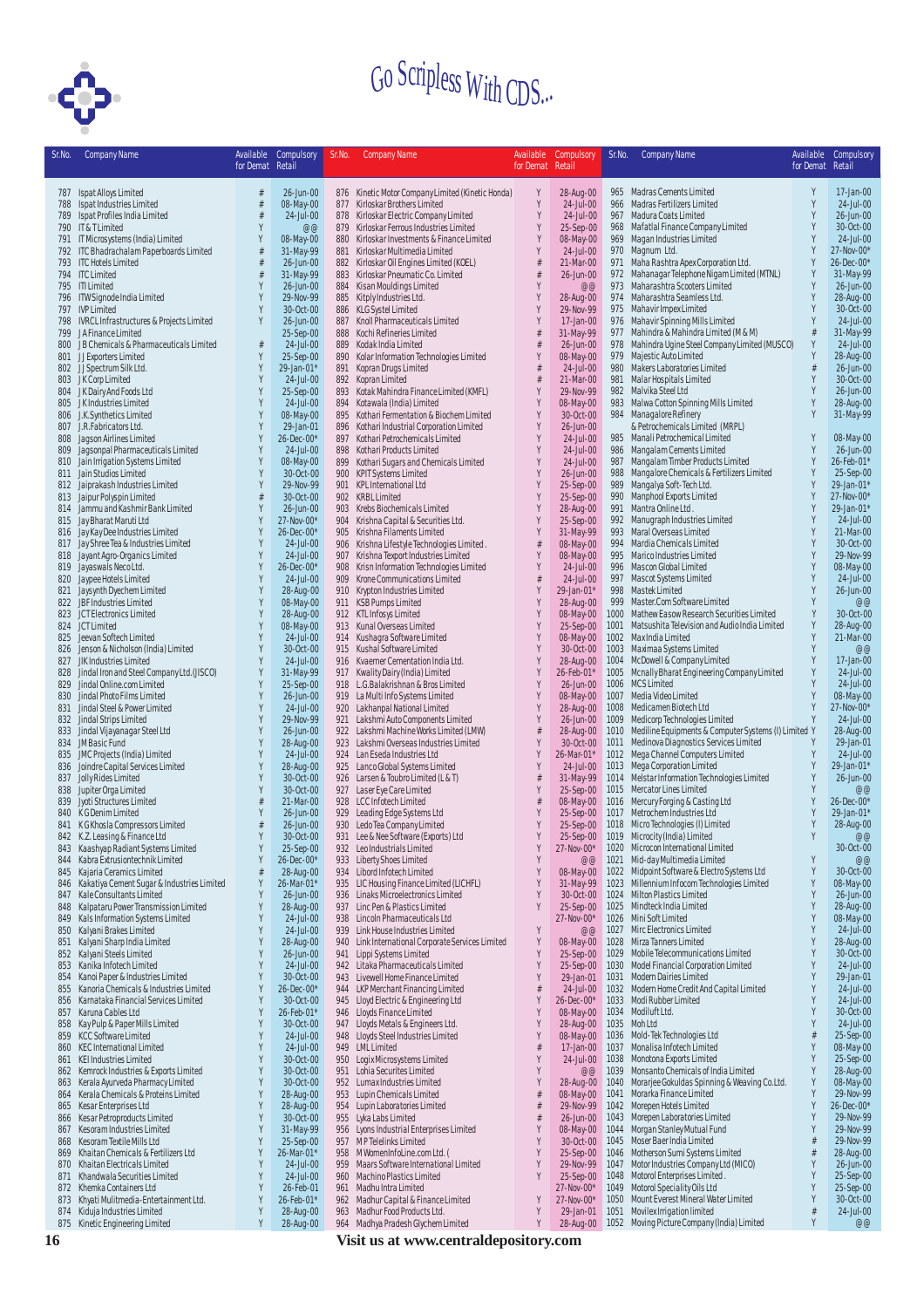

| Sr.No.       | <b>Company Name</b>                                                      | Available | Compulsory                    | Sr.No.       | <b>Company Name</b>                                                        |                  | Available Compulsory    | Sr.No.       | <b>Company Name</b>                                                           | Available | Compulsory              |
|--------------|--------------------------------------------------------------------------|-----------|-------------------------------|--------------|----------------------------------------------------------------------------|------------------|-------------------------|--------------|-------------------------------------------------------------------------------|-----------|-------------------------|
|              |                                                                          | for Demat | Retail                        |              |                                                                            | for Demat Retail |                         |              |                                                                               | for Demat | Retail                  |
|              |                                                                          |           |                               |              |                                                                            |                  |                         |              |                                                                               |           |                         |
|              | 1053 MRF Limited<br>1054 MRO - TEK Limited                               | Y         | $17$ -Jan-00                  | 1143         | 1142 Octagon Technology Limited<br>Odissi Securities Ltd.                  | Υ                | 30-Oct-00<br>26-Mar-01* |              | 1231 Praj Industries Limited                                                  | Y<br>Y    | 21-Mar-00               |
|              | 1055 MTZ (India) Limited                                                 | Y         | 24-Jul-00<br>28-Aug-00        | 1144         | Odyssey Technologies Limited                                               | #                | 08-May-00               | 1233         | 1232 Pratik Panels Ltd<br><b>Precision Electronics Limited</b>                | Y         | 26-Dec-00*<br>26-Feb-01 |
|              | 1056 MTZ Polyesters Limited                                              |           | 28-Aug-00                     |              | 1145 Odyssey Video Communications Limited                                  | ₫                | 08-May-00               | 1234         | Precision Fastners Limited                                                    |           | 28-Aug-00               |
| 1057         | Mudra Ispat Limited                                                      |           | 29-Jan-01*                    | 1146         | Oil & Natural Gas Corporation Limited (ONGC)                               | Y                | 21-Mar-00               |              | 1235 Precot Mills Limited                                                     |           | 26-Jun-00               |
| 1058         | Mukand Engineers Limited                                                 |           | 24-Jul-00                     |              | 1147 Oil Country Tubular Limited                                           |                  | 28-Aug-00               |              | 1236 Premier Auto Electric Limited                                            |           | 24-Jul-00               |
| 1059         | Mukand Limited                                                           |           | 26-Jun-00                     | 1148         | Ojas Technochem Products Limited                                           |                  | 25-Sep-00               |              | 1237 Premier Explosives Limited                                               | Y         | 25-Sep-00               |
| 1060         | Mukesh Babu Financial Services Limited<br>Mukta Arts Limited             |           | 25-Sep-00<br>@@               | 1150         | 1149 OK Play India Limited                                                 |                  | 25-Sep-00<br>26-Feb-01  | 1239         | 1238 Premier Instruments & Controls Ltd. (PRICOL)<br>Prime Securities Limited | #         | 28-Aug-00<br>28-Aug-00  |
| 1061         | 1062 Mukunda Industrial Finance Limited                                  |           | 29-Jan-01*                    |              | Olympia Capitals Ltd<br>1151 Omax Autos Limited                            |                  | 25-Sep-00               |              | 1240 Principal Pharmaceuticals & Chemicals Limited                            | Y         | 25-Sep-00               |
| 1063         | Multi Arc India Limited                                                  |           | 26-Dec-00*                    |              | 1152 Omega Interactive Technologies Limited                                | #                | 08-May-00               |              | 1241 Prism Cement Limited                                                     | Y         | 31-May-99               |
| 1064         | Munjal Showa Limited                                                     |           | 28-Aug-00                     |              | 1153 Omni Ax's Software Limited                                            |                  | 24-Jul-00               | 1242         | Pritish Nandy Communications Limited                                          | Y         | 24-Jul-00               |
| 1065         | Murli Agro Products Limited                                              |           | 30-Oct-00                     |              | 1154 Onida Finance Limited                                                 |                  | 08-May-00               | 1243         | Priyadarshini Cement Ltd                                                      | Y         | 29-Jan-01*              |
| 1066         | Murudeshwar Ceramics Ltd                                                 |           | 27-Nov-00*                    |              | 1155 Online Media Solutions Limited                                        |                  | @@                      |              | 1244 Procal Electronics India Limited                                         | Y         | 25-Sep-00               |
| 1067         | Musk Exports Marketing Limited                                           |           | 25-Sep-00                     |              | 1156 Ontrack Systems Limited                                               | Y                | @@<br>21-Mar-00         |              | 1245 Procter & Gamble (India) Ltd. (P & G)<br>1246 Prosoft Systems Limited    | Y         | 31-May-99<br>30-Oct-00  |
| 1068         | Mysore Cements Limited<br>1069 Mysore Petrochemicals Limited             |           | 24-Jul-00<br>24-Jul-00        | 1158         | 1157 Onward Technologies Limited<br>Optel Telecommunications Limited       | Y                | 30-Oct-00               | 1247         | Prudential ICICI AMC - ICICI Premier Scheme                                   |           | 28-Aug-00               |
| 1070         | Nachmo Knitex Ltd.                                                       |           | 29-Jan-01                     |              | 1159 Opto Circuits (India) Ltd                                             | Y                | @@                      |              | 1248 Prudential ICICI AMC Ltd - ICICI Power Scheme                            | Y         | @@                      |
| 1071         | Nagarjuna Construction Company Ltd.                                      | Y         | 29-Jan-01*                    |              | 1160 Orchid Chemicals & Pharmaceuticals Limited                            | #                | 29-Nov-99               | 1249         | PSI Data Systems Limited                                                      | Y         | 21-Mar-00               |
| 1072         | Nagarjuna Drugs Limited                                                  |           | 29-Jan-01                     |              | 1161 Orient Information technology Limited                                 | Y                | 24-Jul-00               |              | 1250 PSL Holdings Ltd                                                         |           | 29-Jan-01*              |
| 1073         | Nagarjuna Fertilizers and Chemicals Limited (NFCL)                       | Y         | 28-Aug-00                     |              | 1162 Orient Paper & Industries Limited                                     |                  | 28-Aug-00               | 1251         | Pudumjee Agro Industries Limited                                              | Y         | 27-Nov-00*              |
| 1074         | Nagarjuna Institute Of Software Technology Limited                       | Y         | 26-Feb-01                     |              | 1163 Oriental Bank of Commerce (OBC)                                       | Y                | 31-May-99               |              | 1252 Pudumjee Pulp & Paper Mills Limited                                      | Y         | 28-Aug-00               |
|              | 1075 Nagpur Foundries Limited                                            |           | 24-Jul-00                     |              | 1164 Oriental Containers Ltd.<br>1165 Oriental Hotels Ltd.                 |                  | 28-Aug-00               | 1253         | Punjab Alkalies & Chemicals Limited<br>Punjab Anand Lamp Industries Limited   | Y<br>Y    | 24-Jul-00               |
| 1076         | Nagreeka Exports Limited<br>1077 Nahar Exports Limited                   |           | 28-Aug-00<br>08-May-00        |              | 1166 Orpine Systems Limited                                                |                  | 25-Sep-00<br>@@         | 1254<br>1255 | Punjab Chemicals & Pharmaceuticals Limited                                    |           | 28-Aug-00<br>28-Aug-00  |
| 1078         | Nahar Industrial Enterprises Limited                                     |           | 26-Jun-00                     |              | 1167 Ortin Laboratories Limited                                            |                  | 27-Nov-00*              | 1256         | Punjab Communications Limited                                                 |           | 28-Aug-00               |
| 1079         | Nahar International Limited                                              | Y         | 26-Jun-00                     |              | 1168 Oswal Agro Mills Limited                                              |                  | 31-May-99               | 1257         | Punjab Tractors Limited                                                       |           | 17-Jan-00               |
| 1080         | Nahar Spinning Mills Limited                                             |           | 21-Mar-00                     | 1169         | Oswal Chemicals & Fertilisers Limited                                      |                  | 26-Jun-00               | 1258         | Punsumi India Limited                                                         |           | 26-Feb-01               |
| 1081         | Nahar Sugar & Allied Industries Limited                                  | Y         | 24-Jul-00                     |              | 1170 Otco International Limited                                            |                  | 26-Feb-01*              | 1259         | Pyxis Technology Solutions Limited                                            |           | @@                      |
| 1082         | Narmada Cements Company Limited                                          | Υ         | 08-May-00                     |              | 1171 OTIS Elevator Company (India) Limited                                 | Y                | 21-Mar-00               | 1260         | Quantum Softech Limited                                                       | Y         | 24-Jul-00               |
| 1083         | Narmada Chematur Petrochemicals Limited                                  | Y<br>γ    | 29-Jan-01*                    |              | 1172 Oudh Sugar Mills Limited                                              | ₫<br>Y           | 08-May-00               |              | 1261 RMMohite Textiles Limited<br>1262 RS Software India Limited              | Y         | 25-Sep-00               |
| 1084<br>1085 | Natco Pharma Ltd.<br>Nath Pulp & Paper Mills Limited                     | Y         | $26$ -Dec-00 $*$<br>30-Oct-00 |              | 1173 Overseas Capital Ltd<br>1174 Pacific Cotspin Limited                  |                  | 30-Oct-00<br>26-Feb-01* | 1263         | Raajratna Metal Industries Limited                                            |           | 28-Aug-00<br>24-Jul-00  |
| 1086         | Nath Seeds Limited                                                       | Y         | 25-Sep-00                     |              | 1175 Padmalaya Telefilms Limited                                           | γ                | 24-Jul-00               | 1264         | Radhika Spinning Mills Limited                                                |           | 30-Oct-00               |
| 1087         | National Aluminium Company Limited (NALCO)                               |           | 31-May-99                     |              | 1176 Padmini Technologies Ltd                                              | Y                | 28-Aug-00               | 1265         | Radiant Financial Services Limited                                            | Y         | 26-Dec-00*              |
| 1088         | National Flask Industries Limited                                        |           | 28-Aug-00                     |              | 1177 Pal Credit & Capital Limited                                          | Y                | 30-Oct-00               | 1266         | Radiant Software Limited                                                      |           | @@                      |
| 1089         | National Organic Chemical Industries Limited (NOCIL) Y                   |           | 31-May-99                     |              | 1178 Palace Heights Hotels Limited                                         | γ                | 30-Oct-00               | 1267         | Radico Khaitan Limited                                                        |           | 29-Jan-01*              |
| 1090         | National Steel Industries Limited                                        | #         | 25-Sep-00                     |              | 1179 Palsoft Infosystems Ltd                                               | γ                | 25-Sep-00               |              | 1268 Raghunath International Ltd                                              |           | 30-Oct-00               |
| 1091         | Natural Capsules Limited                                                 | γ         | 30-Oct-00                     | 1180         | Panacea Biotec Ltd                                                         | γ                | 30-Oct-00               | 1269         | Rain Calcining Limited                                                        |           | 08-May-00               |
| 1092<br>1093 | Nava Bharat Ferro Alloys Limited<br>Navneet Publications (India) Limited |           | 24-Jul-00<br>29-Nov-99        | 1181         | Pantaloon Retail (India) Limited<br>1182 Paramount Communications Limited  | Υ                | 25-Sep-00<br>24-Jul-00  | 1270<br>1271 | Rajasthan Polyesters Limited<br>Rajasthan Spinning and Weaving Mills Limited  | Y         | 26-Feb-01*<br>26-Jun-00 |
|              | 1094 NCC Finance Ltd                                                     |           | 25-Sep-00                     |              | 1183 Paras Petrofils Ltd.                                                  |                  | 26-Mar-01*              | 1272         | Rajesh Exports Limited                                                        | Y         | 08-May-00               |
|              | 1095 NCJ International Ltd.                                              |           | 25-Sep-00                     |              | 1184 Paras Pharmaceuticals Limited                                         |                  | 24-Jul-00               | 1273         | Rajesh Global Solutions Limited                                               | Y         | 24-Jul-00               |
| 1096         | NDA Securities Limited                                                   |           | 30-Oct-00                     |              | 1185 Parekh Platinum Ltd.                                                  |                  | 30-Oct-00               | 1274         | Rajeswari Graphics Limited                                                    | Y         | 30-Oct-00               |
| 1097         | Nedungadi Bank Limited                                                   |           | 28-Aug-00                     |              | 1186 Parke Davis (India) Limited                                           |                  | 17-Jan-00               | 1275         | Rajnish Enterprises Limited                                                   | Y         | 27-Nov-00*              |
| 1098         | Neeraj Consultants Limited                                               |           | 25-Sep-00                     |              | 1187 Parker Agrochem Exports Limited                                       | Y                | 26-Feb-01*              | 1276         | Rajpurohit GMP India Limited                                                  | Y         | @@                      |
| 1099         | NELCO Limited                                                            |           | 28-Aug-00<br>30-Oct-0         | 1188<br>1189 | Parrys Confectionery Limited<br>Paschim Petrochem Limited                  |                  | 26-Jun-00<br>24-Jul-00  |              | 1277 Rajshree Sugar & Chemicals Limited<br>1278 Rallis India Limited          |           | 27-Nov-00*<br>24-Jul-00 |
| 1100         | Neocure Therapeutics Limited<br>1101 NEPC Agro Foods Ltd.                |           | 30-Oct-00                     | 1190         | Pasupati Spinning & Weaving Mills Ltd                                      | Y                | 27-Nov-00*              |              | 1279 Ram Informatics Limited                                                  |           | 24-Jul-00               |
|              | 1102 NEPC India Ltd.                                                     | Y         | 30-Oct-00                     | 1191         | Patel Engineering Limited                                                  | #                | 24-Jul-00               | 1280         | Rama Newsprint and Papers Limited                                             | Y         | 28-Aug-00               |
|              | 1103 NEPC Paper & Board Ltd                                              |           | 26-Mar-01*                    |              | 1192 Patel On-Board Couriers Limited                                       |                  | 29-Jan-01               | 1281         | Rama Petrochemicals Limited                                                   | Y         | 24-Jul-00               |
|              | 1104 NEPC Textiles Ltd                                                   |           | 27-Nov-00*                    | 1193         | Patels Airtemp (India) Ltd.                                                |                  | 29-Jan-01               | 1282         | Rama Phosphates Limited                                                       |           | 24-Jul-00               |
|              | 1105 Nestle India Limited                                                | Ĥ         | 31-May-99                     |              | 1194 PCS Industries Limited                                                |                  | 25-Sep-00               |              | 1283 Rama Vision Ltd                                                          |           | 25-Sep-00               |
| 1106         | Netlogic Technologies Limited<br>1107 Netripples.com Software Limited    |           | @@<br>@@                      |              | 1195 Peacock Industries Limited<br>1196 Pearl Engineering Polymers Limited |                  | 28-Aug-00<br>28-Aug-00  |              | 1284 Ramco Systems Limited<br>1285 Rana Sugars Ltd                            |           | 24-Jul-00<br>30-Oct-00  |
|              | 1108 Netvista Information Technology Limited                             |           | 29-Nov-99                     |              | 1197 Pearl Global Ltd                                                      |                  | 26-Dec-00*              |              | 1286 Ranbaxy Laboratories Limited                                             |           | 31-May-99               |
|              | 1109 Network Limited                                                     |           | 30-Oct-00                     |              | 1198 Pearl Polymers Limited                                                |                  | 28-Aug-00               |              | 1287 Rane (Madras) Limited                                                    | Y         | 26-Jun-00               |
| 1110         | Neuland Laboratories Limited                                             | Y         | 24-Jul-00                     | 1199         | Pennar Aluminium Company Limited                                           | Y                | 30-Oct-00               | 1288         | Rane Brake Lining Limited                                                     | Y         | 24-Jul-00               |
| 1111         | New India Sugar Mills Limited                                            |           | 26-Mar-01'                    | 1200         | Pennar Aqua Exports Limited                                                | Y                | 26-Feb-01               | 1289         | Rane Engine Valves Limited                                                    | Y         | 26-Jun-00               |
|              | 1112 Newgen Software Technologies Limited                                | Y         | @@                            | 1201         | Pennar Industries Limited                                                  | Y                | 24-Jul-00               | 1290         | Ransi Softwares India Limited                                                 | Y         | 08-May-00               |
|              | 1113 Nexcen Softech Limited                                              | γ<br>γ    | 08-May-00                     | 1202         | Penta Pharmadyes Limited                                                   | Y<br>Y           | @@                      | 1291         | Ras Propack Lamipack Limited<br>Ratnamani Metals & Tubes Ltd                  | Y<br>Y    | 28-Aug-00               |
| 1115         | 1114 Nexus Software Limited<br>Neyveli Lignite Corporation Ltd.          |           | 25-Sep-00<br>28-Aug-00        | 1203<br>1204 | Pentagon Global Solutions Limited<br>Pentamedia Graphics Limited           | γ                | 24-Jul-00<br>29-Nov-99  | 1292<br>1293 | Ravi Leela Financial Services Limited                                         |           | 26-Dec-00*<br>08-May-00 |
|              | 1116 Nicco Uco Alliance Credit Limited                                   |           | 27-Nov-00*                    | 1205         | Pentasoft Technologies Limited                                             | γ                | 31-May-99               | 1294         | Raymond Limited                                                               |           | 29-Nov-99               |
| 1117         | Nicholas Piramal India Limited                                           |           | 17-Jan-00                     | 1206         | Pentium Infotech Limited                                                   |                  | 08-May-00               | 1295         | <b>RCF Ltd</b>                                                                | Y         | 08-May-00               |
| 1118         | <b>NIIT Limited</b>                                                      | #         | 31-May-99                     | 1207         | Petron Engineering Construction Limited                                    | Y                | 26-Jun-00               | 1296         | Real Strips Ltd                                                               | Y         | 26-Feb-01*              |
| 1119         | Nijjer Agro Foods Limited                                                |           | 30-Oct-00                     | 1208         | <b>Pfizer Limited</b>                                                      |                  | 31-May-99               | 1297         | Reckitt & Colman India Limited                                                |           | 31-May-99               |
|              | 1120 Nilkamal Plastics Limited                                           | #         | 21-Mar-00                     | 1209         | Phil Corporation Ltd.                                                      |                  | 28-Aug-00               | 1298         | Recron Synthetics Limited (                                                   |           | 28-Aug-00               |
| 1122         | 1121 Nimbus Communications Limited<br>Nirav Commercials Limited          | Y<br>Υ    | 24-Jul-00                     |              | 1210 Philips India Limited<br>1211 Phoenix International Limited           | γ<br>Y           | 29-Nov-99<br>28-Aug-00  | 1299<br>1300 | Recursion Software Limited<br>Regency Ceramics Ltd.                           | Y<br>Y    | 25-Sep-00<br>29-Jan-01  |
| 1123         | Nirlon Limited                                                           | γ         | 25-Sep-00<br>24-Jul-00        |              | 1212 Phoenix Lamps India Ltd                                               |                  | 25-Sep-00               | 1301         | REI Agro Limited                                                              |           | 25-Sep-00               |
|              | 1124 Nirma Limited                                                       | γ         | 21-Mar-00                     |              | 1213 Phoenix Mills Limited                                                 |                  | 08-May-00               | 1302         | Relaxo Footwears Limited                                                      |           | 08-May-00               |
|              | 1125 Norben Tea & Exports Limited                                        |           | 30-Oct-00                     |              | 1214 Photoquip India Limited                                               | γ                | 25-Sep-00               | 1303         | Reliable Plastics Limited                                                     |           | 26-Feb-01               |
| 1126         | Nouveau Multimedia Limited                                               |           | 08-May-00                     |              | 1215 Phyto Chem (India) Limited                                            | Y                | 26-Dec-00*              | 1304         | Reliance Capital Ltd.                                                         |           | 31-May-99               |
| 1127         | Nova Petrochemicals Limited                                              | #         | 24-Jul-00                     | 1216         | Pidilite Industries Limited                                                | ₫                | 26-Jun-00               | 1305         | Reliance Industrial Infrastructure Ltd.                                       |           | 21-Mar-00               |
| 1128         | Novartis India Limited                                                   | γ<br>Υ    | 31-May-99                     |              | 1217 Pinnacle Trades & Investments Limited                                 | Y<br>Y           | 30-Oct-00               | 1306         | Reliance Industries Ltd.(RIL)                                                 |           | 31-May-99               |
| 1129<br>1130 | Novopan Industries Ltd.<br>NRB Bearings Limited                          |           | 26-Dec-00*<br>29-Jan-01*      |              | 1218 Pioneer Embroideries Limited<br>1219 Pioneer Technoparks Ltd          |                  | 29-Jan-01<br>27-Nov-00* | 1307<br>1308 | Reliance Petroleum Ltd. (RPL)<br><b>REPL Engineering Limited</b>              | Y         | 31-May-99<br>30-Oct-00  |
| 1131         | Nucent Finance Limited                                                   |           | 24-Jul-00                     | 1220         | Pittie Finance Limited                                                     | Y                | 08-May-00               | 1309         | Repro India Limited                                                           | Y         | 24-Jul-00               |
| 1132         | Nuchem Limited                                                           |           | 08-May-00                     |              | 1221 Pix Transmissions Limited                                             | Y                | 27-Nov-00*              | 1310         | Response Informatics Limited                                                  | Y         | @@                      |
|              | 1133 Nucleus Securities Limited                                          | γ         | 25-Sep-00                     |              | 1222 Plastiblends India Limited                                            | Y                | @@                      | 1311         | Revathi - CP Equipment Limited                                                |           | 28-Aug-00               |
| 1134         | Nucleus Software Exports Limited                                         |           | 24-Jul-00                     |              | 1223 PNB Gilts Limited                                                     | Y                | 28-Aug-00               | 1312         | Rhone Poulenc (India) Limited                                                 | Y         | 29-Nov-99               |
| 1135         | Numero Uno Projects Limited                                              | Y         | 28-Aug-00                     | 1224         | Polaris Software Lab Limited                                               | γ                | 26-Jun-00               | 1313         | Richfield Financial Services Ltd                                              | Y<br>Y    | 27-Nov-00*              |
| 1136<br>1137 | Oasis Cine Communication Ltd<br>Oasis Infotech Limited                   | Y         | 26-Feb-01*<br>$@@$            | 1226         | 1225 Polo Hotels Limited<br>Polychem Ltd                                   | γ                | 27-Nov-00*<br>25-Sep-00 |              | 1314 Richirich Agro Limited<br>1315 RICO Auto Industries Limited              | Y         | 29-Jan-01<br>28-Aug-00  |
| 1138         | Oasis Securities Limited                                                 |           | 30-Oct-00                     | 1227         | Polymechplast Machines Limited                                             |                  | 29-Jan-01               |              | 1316 Ricoh India Limited                                                      | Y         | 28-Aug-00               |
| 1139         | Oceana Software Solutions Limited                                        | Y         | 24-Jul-00                     | 1228         | Polyplex Corporation Ltd                                                   |                  | 29-Jan-01*              | 1317         | <b>Rider Electronics Ltd</b>                                                  | Y         | 26-Feb-01*              |
|              | 1140 Ocl India Ltd.                                                      | #         | 28-Aug-00                     | 1229         | Pradeep Metals Limited                                                     |                  | 24-Jul-00               |              | 1318 Rollatainers Limited                                                     | Y         | 26-Jun-00               |
|              | 1141 Octagon Industries Limited                                          | Y         | 30-Oct-00                     | 1230         | Pragnya Software Systems Limited                                           |                  | 30-Oct-00               |              | 1319 Rolta India Limited                                                      | Y         | 29-Nov-99               |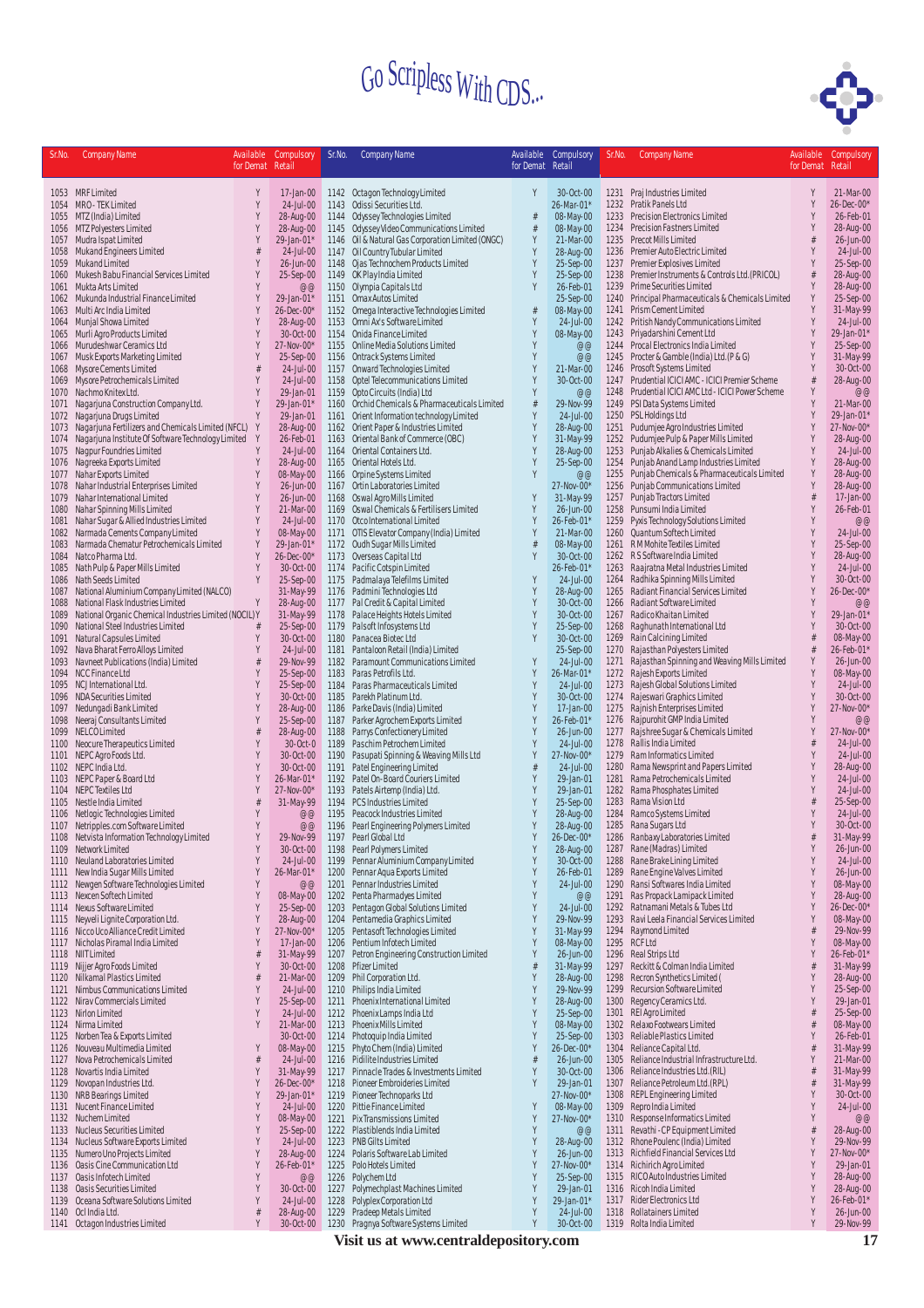

| Sr.No.       | <b>Company Name</b>                                                        | Available<br>for Demat | Compulsory<br>Retail         | Sr.No.       | <b>Company Name</b>                                                                     | Available<br>for Demat | Compulsory<br>Retail    | Sr.No.       | <b>Company Name</b>                                              | Available<br>for Demat | Compulsory<br>Retail    |
|--------------|----------------------------------------------------------------------------|------------------------|------------------------------|--------------|-----------------------------------------------------------------------------------------|------------------------|-------------------------|--------------|------------------------------------------------------------------|------------------------|-------------------------|
|              | 1320 Roofit Industries Limited                                             | #                      | 26-Jun-00                    |              | 1409 Shri MM Softek Limited                                                             | Y                      | 08-May-00               |              | 1495 Sterling Tools Limited                                      |                        | 26-Jun-00               |
| 1321         | Royal Cushion Vinyl Products Limited                                       | Y                      | 25-Sep-00                    | 1410         | Shri Niranjan Ayurved Bhawan Limited                                                    | Y                      | 30-Oct-00               | 1496         | Sterlite Industries (India) Limited                              |                        | 31-May-99               |
|              | 1322 Royal Infosys Ltd (                                                   |                        | 27-Nov-00*                   | 1411         | Shri Shakti LPG Limited                                                                 | Y                      | 28-Aug-00               | 1497         | Sterlite Optical Technologies Limited                            | Y                      | @@                      |
|              | 1323 Royale Manor Hotels & Industries Ltd                                  | Y                      | 30-Oct-00                    | 1412         | Shriram City Union Finance Limited                                                      | Y                      | 24-Jul-00               | 1498         | STI India Limited                                                | Y                      | 26-Dec-00*              |
|              | 1324 RPG Cables Limited                                                    |                        | 26-Jun-00                    | 1413         | Shriram Investments Limited                                                             | Y<br>Y                 | $24$ -Jul-00            | 1499<br>1500 | <b>STL Exports Ltd</b>                                           |                        | 30-Oct-00<br>30-Oct-00  |
| 1325         | RPG Life Sciences Limited<br>1326 RPG Transmission Limited                 |                        | 21-Mar-00<br>28-Aug-00       | 1414<br>1415 | Shriram Transport Finance Limited<br>Shriyam Securities & Finance Limited               | Y                      | 24-Jul-00<br>24-Jul-00  | 1501         | Stresscrete India Limited<br>Strides Arcolab Ltd                 |                        | 26-Dec-00               |
|              | 1327 RTS Power Corporation Limited                                         |                        | $26 - Dec -00*$              | 1416         | Shyam Software Limited                                                                  | Y                      | 08-May-00               | 1502         | Suashish Diamonds Ltd                                            | Y                      | 26-Mar-01'              |
|              | 1328 Ruchi Soya Industries Limited                                         |                        | 24-Jul-00                    | 1417         | Shyam Star Gems Limited                                                                 | Y                      | 24-Jul-00               | 1503         | Subex Systems Limited                                            |                        | 24-Jul-00               |
| 1329         | Rupa & Company Limited                                                     |                        | 27-Nov-00*                   | 1418         | Shyam Telecom Limited                                                                   |                        | 24-Jul-00               | 1504         | Subhash Projects & Marketing limited                             |                        | 24-Jul-00               |
|              | 1330 Rupangi Impex Ltd                                                     |                        | 26-Dec-00*                   | 1419         | Sibar Media & Entertainment Limited                                                     | Y                      | 28-Aug-00               | 1505         | Subros Limited                                                   | Y                      | 28-Aug-00               |
| 1331         | SB&T International Ltd<br>1332 SB International Ltd (                      | Y                      | 26-Mar-01*<br>@@             | 1420<br>1421 | Sibar Software Services (India) Ltd<br>Siddharth Tubes Ltd                              | Y<br>Y                 | 24-Jul-00<br>29-Jan-01* | 1506<br>1507 | Suchinfotech Limited<br>Sudha Commercial Company Limited         | Y<br>Y                 | 24-Jul-00<br>26-Dec-00* |
|              | 1333 S Kumars Nationwide Ltd                                               |                        | 26-Jun-00                    | 1422         | SIEL Limited                                                                            | γ                      | @@                      | 1508         | Suman Motels Limited                                             |                        | 24-Jul-00               |
|              | 1334 SR Industries Limited                                                 |                        | 27-Nov-00*                   |              | 1423 Siemens Limited                                                                    | Y                      | 29-Nov-99               | 1509         | Sumedha Fiscal Services Limited                                  | Y                      | 30-Oct-00               |
|              | 1335 S&S Power Switchgears Ltd                                             |                        | 25-Sep-00                    | 1424         | Sierra Optima Limited                                                                   | γ                      | 28-Aug-00               | 1510         | Sumeru Leasing & Finance Limited                                 | Y                      | 26-Dec-00*              |
|              | 1336 S.Kumars.Com Limited<br>1337 Saarc Net Ltd.                           |                        | 24-Jul-00                    | 1425         | Silicon Valley Infotech Limited                                                         |                        | 08-May-00<br>30-Oct-00  | 1511         | Sun Beam Infotech Limited<br>Sun Earth Ceramics Limited          |                        | 08-May-00<br>26-Jun-00  |
|              | 1338 Sab Nife Power Systems Limited                                        |                        | 08-May-00<br>28-Aug-00       | 1426         | Silktex Limited<br>1427 Siltap Chemicals Limited                                        | γ                      | 08-May-00               | 1512         | 1513 Sun Infoways Limited                                        |                        | @@                      |
| 1339         | Sabero Organics Gujarat Limited                                            |                        | 08-May-00                    | 1428         | Silverline Industries Limited                                                           | Y                      | 29-Nov-99               | 1514         | Sun Pharmaceuticals Ltd.                                         | #                      | 29-Nov-99               |
|              | 1340 Sagarsoft (India) Limited                                             |                        | 24-Jul-00                    | 1429         | Silversmith India Limited                                                               | Y                      | 27-Nov-00*              | 1515         | Sundaram Clayton Limited                                         |                        | 29-Nov-99               |
|              | 1341 Sai Service Station Ltd                                               |                        | 26-Feb-01*                   | 1430         | Sinclairs Hotels & Transportation Limited                                               | Y                      | 24-Jul-00               | 1516         | Sundaram Finance Limited                                         | Y                      | 28-Aug-00               |
|              | 1342 Sainik Finance & Industries Limited                                   |                        | 29-Jan-01*                   | 1431         | Singer India Ltd                                                                        | Y                      | 29-Jan-01*              | 1517         | Sundram Fasteners Limited                                        | Y<br>Y                 | 21-Mar-00               |
| 1343         | Saket Projects Ltd<br>1344 Sakthi Sugars Limited                           |                        | 27-Nov-00*<br>28-Aug-00      | 1432<br>1433 | SIP Industries Limited<br>SIP Technologies & Exports Limited                            | #<br>Y                 | 08-May-00<br>24-Jul-00  | 1518<br>1519 | Sunehari Exports Limited<br>Sunflag Iron & Steel Company Limited |                        | 25-Sep-00<br>26-Jun-00  |
|              | 1345 Salguti Plastics Limited                                              |                        | 25-Sep-00                    |              | 1434 SIRCO Software India Limited                                                       | γ                      | 24-Jul-00               | 1520         | Sunstar Software Systems Ltd.                                    | Y                      | 08-May-00               |
|              | 1346 Salora International Limited                                          |                        | 28-Aug-00                    |              | 1435 Siris Soft Limited                                                                 | Y                      | @@                      | 1521         | Super Bakers (India) Ltd                                         | Y                      | 29-Jan-01               |
| 1347         | Sameera Infotainment Limited                                               |                        | @@                           | 1436         | SIV Industries Ltd.                                                                     |                        | 30-Oct-00               | 1522         | Super Sales Agencies Ltd                                         | Y                      | 27-Nov-00*              |
|              | 1348 Samtel Color Limited                                                  |                        | 26-Jun-00                    | 1437         | Siyaram Silk Mills Limited                                                              | #                      | 24-Jul-00               | 1523         | Super Spinning Mills Ltd                                         | Y                      | 29-Jan-01               |
|              | 1349 San Media Limited<br>1350 Sandvik Asia Limited                        |                        | @@                           | 1438<br>1439 | SKF Bearings India Limited<br>SKG Consolidated Ltd (                                    | Y<br>Y                 | 21-Mar-00<br>@@         | 1524<br>1525 | Superstar Leafin Limited<br>Supertex Industries Limited          | Y                      | 29-Jan-01<br>25-Sep-00  |
| 1351         | Sanghi Industries Ltd                                                      |                        | 28-Aug-00<br>26-Mar-01*      | 1440         | <b>SKP Securities Limited</b>                                                           |                        | 26-Feb-01*              | 1526         | Suprajit Engineering Limited                                     |                        | 26-Dec-00               |
| 1352         | Sanghi Polysters Limited                                                   |                        | 08-May-00                    | 1441         | Skylid Telecommunication Limited                                                        | Y                      | 30-Oct-00               | 1527         | Supreme Petrochem Limited                                        | Y                      | 24-Jul-00               |
|              | 1353 Sanghvi Movers Limited                                                |                        | 28-Aug-00                    | 1442         | Skyline NEPC Limited                                                                    | Y                      | 26-Feb-01               | 1528         | Su-raj Diamonds (India) Limited                                  | Y                      | 28-Aug-00               |
| 1354         | Sankhya Infotech Limited                                                   |                        | 24-Jul-00                    | 1443         | SM Dyechem Limited                                                                      | Y                      | 24-Jul-00               | 1529         | Surana Strips Limited                                            | Y                      | 30-Oct-00               |
|              | 1355 Sanmar Properties & Investments Ltd                                   |                        | @@                           | 1444         | SMC Global Securities Limited                                                           | Y<br>Y                 | 29-Jan-01               | 1530         | Surana Telecom Limited                                           | Y                      | 08-May-00               |
| 1356<br>1357 | Sanvan Software Limited<br>Sanyo Impex Limited                             |                        | 08-May-00<br>28-Aug-00       | 1445<br>1446 | <b>SMIFS Capital Markets Limited</b><br>Smithkline Beecham Consumer Healthcare Limited  | #                      | 26-Dec-00*<br>31-May-99 | 1531<br>1532 | Surat Electricity Company Limited<br>Surat Textile Mills Limited |                        | 28-Aug-00<br>08-May-00  |
| 1358         | Saregama India Ltd                                                         |                        | 24-Jul-00                    | 1447         | Smithkline Beecham Pharmaceuticals Limited                                              | #                      | 29-Nov-99               | 1533         | Surya Agroils Ltd                                                | Y                      | 27-Nov-00*              |
| 1359         | Sarita Software & Industries Limited                                       |                        | 30-Oct-00                    | 1448         | Snowcem India Limited                                                                   | Y                      | 24-Jul-00               | 1534         | Surya Roshni Limited                                             |                        | 26-Jun-00               |
| 1360         | Sark Systems India Limited                                                 |                        | 24-Jul-00                    | 1449         | Soffia Software Limited                                                                 | Y                      | 24-Jul-00               | 1535         | Suryalakshmi Cotton Mills Limited                                |                        | 29-Jan-01               |
| 1361         | Saroh Infotech Limited                                                     |                        | 24-Jul-00                    | 1450         | Softpro Systems Limited                                                                 | Y                      | 28-Aug-00               | 1536         | Suryalata Spinning Mills Limited                                 | Y                      | 29-Jan-01               |
| 1362<br>1363 | Sarvodaya Labs Limited<br>Sathavahana Ispat Limited                        |                        | 28-Aug-00<br>26-Feb-01       | 1451         | SoftSol India Ltd<br>1452 Software Technology Group International                       | Y<br>Y                 | 24-Jul-00<br>24-Jul-00  | 1537<br>1538 | Suryanagri Finlease Ltd<br>Suryodaya Plastics Ltd                |                        | 27-Nov-00*<br>30-Oct-00 |
| 1364         | Satin Creditcare Network Limited                                           |                        | 29-Jan-01*                   |              | Limited (STG International)                                                             |                        |                         | 1539         | Sutlej Industries Ltd                                            |                        | 26-Dec-00*              |
| 1365         | Satnam Overseas Limited                                                    |                        | 28-Aug-00                    |              | 1453 Solid Carbide Tools Limited                                                        | Y                      | 26-Feb-01               | 1540         | Suven Pharmaceuticals Limited                                    | Y                      | 28-Aug-00               |
| 1366         | Satyam Computers Services Limited (Sify)                                   | Y                      | 31-May-99                    | 1454         | Solitaire Machine Tools Ltd.                                                            | Y                      | 28-Aug-00               | 1541         | Svam Software Limited                                            | Y                      | 30-Oct-00               |
| 1367         | Saurashtra Cement Limited                                                  |                        | 08-May-00                    | 1455         | Sona Koyo Steering Systems Limited                                                      | Y                      | 28-Aug-00               | 1542         | SVC Superchem Limited                                            | Y                      | 24-Jul-00               |
| 1368<br>1369 | Saven Technologies Limited<br>Saw Pipes Limited                            |                        | @@<br>26-Jun-00              | 1456<br>1457 | Sonata Software Limited<br>Soni Infosys Limited                                         | $\frac{1}{2}$<br>Y     | 21-Mar-00<br>08-May-00  | 1543<br>1544 | Swal Computers Limited<br>Swaraj Engines Limited                 | Y<br>Y                 | 24-Jul-00<br>21-Mar-00  |
| 1370         | Sawaca Business Machines Limited                                           |                        | 08-May-00                    | 1458         | Soundcraft Industries Limited                                                           | Y                      | 21-Mar-00               | 1545         | Swaraj Mazda Limited                                             | Y                      | 28-Aug-00               |
| 1371         | Sawaca Communications Limited                                              |                        | 08-May-00                    | 1459         | South Asian Enterprises Limited                                                         | Y                      | 24-Jul-00               | 1546         | Swastik Vinayaka Synthetics Limited                              |                        | 28-Aug-00               |
|              | 1372 SBI Home Finance Ltd                                                  |                        | 30-Oct-00                    | 1460         | South East Asia Marine Engineering                                                      | #                      | 28-Aug-00               | 1547         | SWIL Limited                                                     |                        | 28-Aug-00               |
|              | 1373 Scanpoint Graphics Limited                                            |                        | 30-Oct-00                    |              | & Construction Ltd                                                                      | Y                      |                         | 1548         | Swojas Energy Foods Limited                                      | Υ<br>Y                 | 28-Aug-00               |
|              | 1374 Schablona India Limited<br>1375 Schenectady - Beck India Limited      |                        | $26 - Dec -00*$<br>28-Aug-00 |              | 1461 South India Corporation (Agencies) Limited<br>1462 Southern Herbals Ltd            | Y                      | 25-Sep-00<br>27-Nov-00* | 1549<br>1550 | Sword & Shield Pharma Limited<br>Syndicate Bank                  |                        | 26-Dec-00*<br>26-Jun-00 |
|              | 1376 Schlafhorst Engineering (India) Limited                               |                        | 25-Sep-00                    |              | 1463 Southern Infosys Ltd.                                                              |                        | 08-May-00               | 1551         | Synergy Log-in Systems Limited                                   |                        | 08-May-00               |
|              | 1377 Scintilla Software Technologies Limited                               |                        | 30-Oct-00                    | 1464         | Southern Iron & Steel Company Ltd                                                       | Y                      | 30-Oct-00               | 1552         | Synfosys Business Solutions Limited                              | Y                      | @@                      |
| 1378         | Search Chem Industries Limited                                             |                        | 28-Aug-00                    | 1465         | Southern Ispat Limited                                                                  | Y                      | @@                      | 1553         | Systematix Corporate Services Limited                            |                        | 25-Sep-00               |
| 1379         | Sekurit Saint-Gobain India Limited<br>Selan Exploration Technology Limited |                        | 24-Jul-00                    | 1466         | Southern Online Services Limited                                                        | Y<br>#                 | 24-Jul-00               | 1554<br>1555 | T & I Global Ltd<br>Tabassum International Limited               | Y                      | 27-Nov-00*<br>@@        |
| 1380<br>1381 | Selvas Photographics Limited                                               |                        | 25-Sep-00<br>30-Oct-00       |              | 1467 Southern Petrochemicals Industrial<br>Corporation Limited (SPIC)                   |                        | 31-May-99               | 1556         | Tai Chonbang Textile Industries Limited                          | Y                      | 26-Dec-00*              |
| 1382         | Sesa Goa Limited                                                           |                        | 31-May-99                    | 1468         | Space Computer And Systems Limited                                                      |                        | 24-Jul-00               | 1557         | Tainwala Chemical & Plastics (India) Limited                     | Y                      | 26-Dec-00*              |
| 1383         | Seshasayee Paper & Boards Limited                                          |                        | 24-Jul-00                    | 1469         | Spanco Telesystems & Solutions Limited                                                  | Y                      | 24-Jul-00               | 1558         | Taj GVK Hotels & Resorts Limited                                 | Y                      | @@                      |
| 1384         | SGN Telecoms Ltd                                                           |                        | 27-Nov-00*                   | 1470         | Sparc Systems Limited                                                                   | Y                      | 30-Oct-00               | 1559         | Tamil Nadu Newsprint and Papers Limited (TNPL)                   | Y                      | 08-May-00               |
| 1385         | Shalibhadra Infosec Ltd.<br>1386 Shapre Global Services Limited            |                        | 08-May-00<br>24-Jul-00       | 1471         | Spectra Industries Limited<br>1472 SPEL Semiconductor Limited                           | Y<br>Y                 | 25-Sep-00<br>21-Mar-00  | 1560<br>1561 | Tamilnadu Petroproducts Limited<br>Tanfac Industries Ltd         | Y<br>Y                 | 29-Nov-99<br>26-Mar-01  |
| 1387         | Sharon Pharma Chem Limited                                                 |                        | 24-Jul-00                    | 1473         | Spenta International Limited                                                            | Y                      | @@                      | 1562         | Tanu Healthcare Limited                                          | Y                      | 26-Jun-00               |
|              | 1388 Sharp Industries Limited                                              |                        | 24-Jul-00                    | 1474         | Spentex Industries Ltd                                                                  |                        | 26-Feb-01*              | 1563         | <b>Tata Chemicals Limited</b>                                    | Y                      | 31-May-99               |
| 1389         | Shasun Chemicals & Drugs Limited                                           |                        | 24-Jul-00                    |              | 1475 SPL Limited                                                                        | Y                      | 28-Aug-00               | 1564         | Tata Coffee Ltd                                                  | Y                      | 25-Sep-00               |
| 1390         | Shaw Wallace & Company Limited                                             |                        | 24-Jul-00                    |              | 1476 SPS International Ltd.                                                             | Y                      | 30-Oct-00               | 1565         | Tata Elxsi Limited                                               | Y                      | 29-Nov-99               |
| 1391         | Shaw Wallace Gelatines Limited                                             |                        | 28-Aug-00                    | 1477         | SQL Star International Ltd.                                                             | Y                      | 28-Aug-00               | 1566         | Tata Engineering & Locomotive Co. Ltd (TELCO)                    | Y                      | 31-May-99               |
| 1393         | 1392 Shetron Ltd<br>Shikhar Consultants Ltd                                |                        | 29-Jan-01*<br>25-Sep-00      | 1478<br>1479 | Sree Rayalaseema Alkalies & Allied Chemicals Ltd.<br>Srei International Finance Limited | Y<br>Y                 | 30-Oct-00<br>24-Jul-00  | 1567<br>1568 | Tata Finance Limited<br>Tata Honeywell Ltd.                      | Y<br>Y                 | 26-Jun-00<br>28-Aug-00  |
|              | 1394 Shilp Gravures Ltd                                                    |                        | 29-Jan-01*                   | 1480         | <b>SRF Limited</b>                                                                      | #                      | 26-Jun-00               | 1569         | Tata Hydro Electric Power Supply Co. Limited                     | Y                      | 21-Mar-00               |
| 1395         | Shine Computech Limited                                                    |                        | 25-Sep-00                    | 1481         | SRG Infotec Limited                                                                     | #                      | 26-Jun-00               | 1570         | Tata Infomedia Ltd                                               |                        | 24-Jul-00               |
|              | 1396 Shivgarh Resorts Limited                                              |                        | 24-Jul-00                    | 1482         | Sri Adhikari Brothers Television Network Limited                                        | Y                      | 29-Nov-99               | 1571         | Tata Infotech Limited                                            |                        | 29-Nov-99               |
|              | 1397 Shiv-Vani Universal Limited                                           | #                      | 25-Sep-00                    | 1483         | Sri Chakra Remedies Limited                                                             | Y                      | 30-Oct-00               | 1572         | Tata Investment Corporation Limited                              | #                      | 24-Jul-00               |
| 1399         | 1398 Shree Ajit Pulp & Paper Limited<br>Shree Cements Limited              | Y                      | 27-Nov-00*<br>29-Nov-99      | 1484<br>1485 | Sri Vishnu Cement Ltd<br>Sriven Multi-tech Limited                                      | Y<br>Y                 | 28-Aug-00<br>08-May-00  | 1573<br>1574 | Tata Metaliks Ltd<br>Tata Sponge Iron Limited                    |                        | 26-Dec-00*<br>28-Aug-00 |
|              | 1400 Shree Digvijay Cement Company Limited                                 | Y                      | 26-Jun-00                    | 1486         | <b>SSI Limited</b>                                                                      | Y                      | $17$ -Jan-00            | 1575         | Tata SSL Limited                                                 |                        | 08-May-00               |
| 1401         | Shree Rama Multi-Tech Limited                                              | Y                      | 26-Jun-00                    | 1487         | Standard Industries Limited                                                             | #                      | 08-May-00               | 1576         | Tata Tea Limited                                                 |                        | 31-May-99               |
|              | 1402 Shree Synthetics Limited                                              |                        | 30-Oct-00                    | 1488         | Star Paper Mills Ltd.                                                                   |                        | 25-Sep-00               | 1577         | Tata Telecom Limited                                             |                        | 28-Aug-00               |
|              | 1403 Shreeji Phosphate Ltd                                                 |                        | 30-Oct-00                    | 1489         | Starlite Components Limited                                                             | Y                      | 30-Oct-00               | 1578         | <b>TCI Finance Ltd</b>                                           | Y                      | 29-Jan-01               |
|              | 1404 Shrenuj & Company Limited                                             | Y                      | 28-Aug-00                    | 1490         | State Bank of India (SBI)                                                               | Y                      | 31-May-99               | 1579         | TCI Industries Ltd.<br><b>TCP Limited</b>                        | Y<br>Y                 | 30-Oct-00<br>@@         |
| 1405<br>1406 | Shreyans Industries Ltd<br>Shreyas Shipping Ltd                            |                        | 29-Jan-01*<br>27-Nov-00*     | 1491<br>1492 | Steel Authority of India Limited (SAIL)<br>Steel Tubes of India Limited                 | #<br>Y                 | 31-May-99<br>24-Jul-00  | 1580<br>1581 | Techno Electric & Engineering Company Limited                    | Y                      | 27-Nov-00*              |
| 1407         | Shri Dinesh Mills Ltd                                                      |                        | $27 - Nov-00*$               | 1493         | Steelco Gujarat Limited                                                                 | Y                      | 30-Oct-00               | 1582         | <b>Techtran Polylenses Limited</b>                               | Y                      | 30-Oct-00               |
|              | 1408 Shri Ganesh Spinners Limited                                          |                        | 30-Oct-00                    |              | 1494 Sterling Holiday Resorts (India) Ltd.                                              | Y                      | 30-Oct-00               | 1583         | Tele Data Informatics Limited                                    | Y                      | 24-Jul-00               |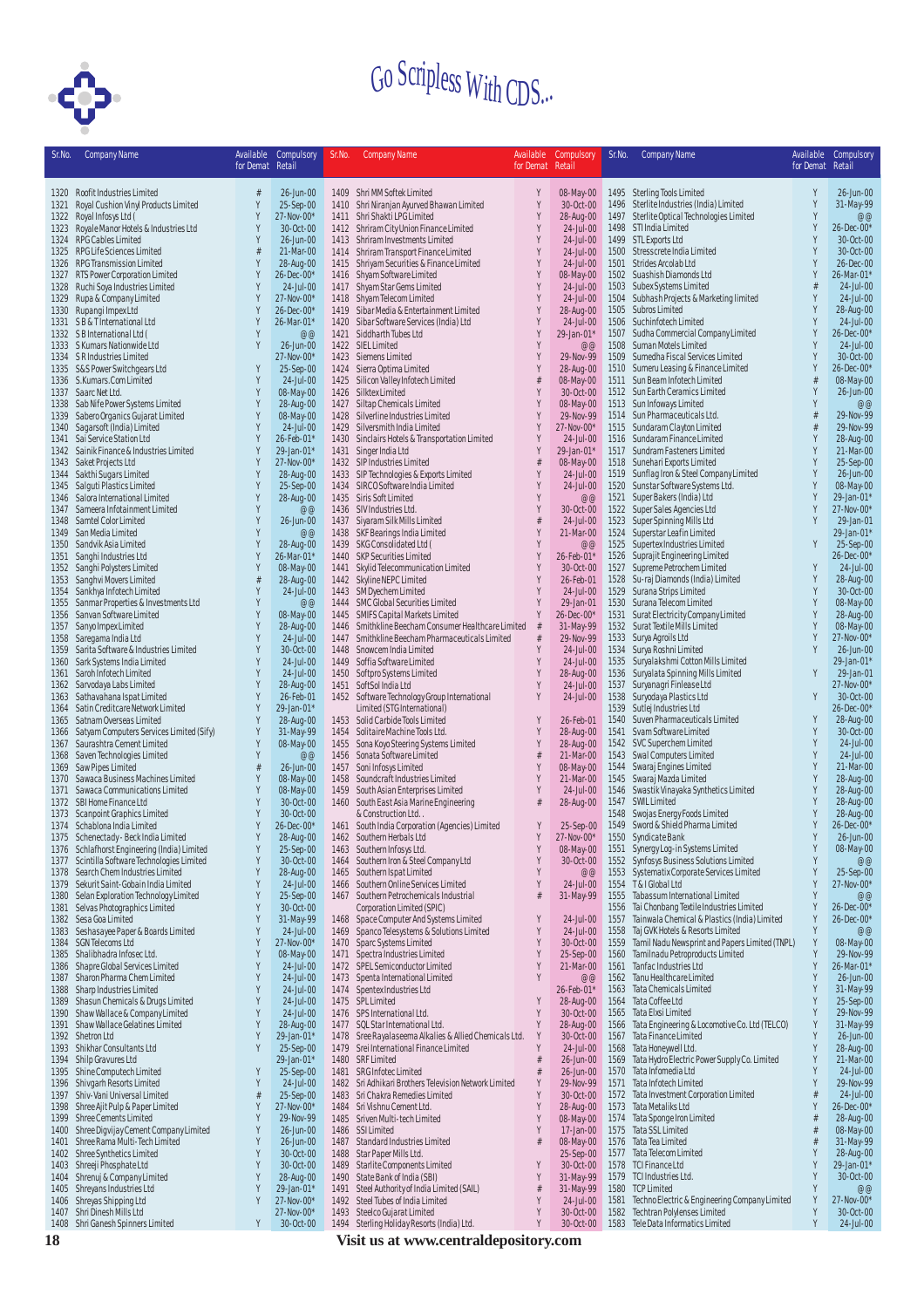

| Sr.No.       | <b>Company Name</b>                                                                         | Available<br>for Demat | Compulsory<br>Retail         | Sr.No.       | <b>Company Name</b>                                                                  | Available<br>for Demat | Compulsory<br>Retail             | Sr.No.       | <b>Company Name</b>                                                      | Available<br>for Demat | Compulsory<br>Retail    |
|--------------|---------------------------------------------------------------------------------------------|------------------------|------------------------------|--------------|--------------------------------------------------------------------------------------|------------------------|----------------------------------|--------------|--------------------------------------------------------------------------|------------------------|-------------------------|
| 1584         | Telephoto Entertainments Limited                                                            | Υ                      | 24-Jul-00                    |              | 1672 Tyche Peripheral Systems Limited                                                |                        | $24$ -Jul-00                     |              | 1761 VMF Soft Tech Limited                                               | Y                      | 08-May-00               |
| 1585         | <b>Telesys Software Limited</b>                                                             | γ<br>Y                 | 25-Sep-00                    | 1673         | Tyroon Tea Company Limited                                                           | N                      | 26-Feb-01*                       |              | 1762 Voltas Limited                                                      | Y                      | 17-Jan-00               |
| 1586<br>1587 | Television Eighteen India Limited (TV18)<br>Tera Software Limited                           |                        | 26-Jun-00<br>@@              |              | 1674 Ucal Fuel Systems Limited<br>1675 Ultramarine & Pigments Limited                |                        | 28-Aug-00<br>26-Jun-00           |              | 1763 VST Industries Limited<br>1764 VXL Instruments Limited              | Y<br>Y                 | 26-Jun-00<br>25-Sep-00  |
| 1588         | Terrygold (India) Ltd.                                                                      |                        | 30-Oct-00                    |              | 1676 Unichem Laboratories Limited                                                    |                        | 17-Jan-00                        | 1765         | WH Brady & Company Limited                                               | Y                      | 28-Aug-00               |
| 1589<br>1590 | <b>Textool Company Limited</b><br>Tezpore Tea Company Limited                               |                        | 28-Aug-00<br>27-Nov-00*      |              | 1677 Uniflex Cables Limited<br>1678 Uniport Computers Limited                        |                        | 28-Aug-00<br>25-Sep-00           | 1766         | Walchandnagar Industries Limited<br>1767 Warner Multimedia Limited       | Y                      | 26-Dec-00*<br>24-Jul-00 |
| 1591         | The Ahmedabad Electricity Co. Limited                                                       | Y                      | 21-Mar-00                    | 1679         | Unisys Softwares & Holding Industries Limited                                        | #                      | 08-May-00                        |              | 1768 Warren Tea Limited                                                  | Y                      | 28-Aug-00               |
| 1592         | The Andhra Petrochemicals Limited                                                           |                        | 30-Oct-00                    | 1680         | Unitech Limited                                                                      |                        | 28-Aug-00                        | 1769         | Wartsila NSD India Limited                                               |                        | 31-May-99               |
| 1593<br>1594 | The Andhra Pradesh Paper Mills Limited<br>The Andhra Sugars Ltd                             | Y<br>Y                 | 28-Aug-00<br>30-Oct-00       | 1681         | United Breweries Limited (UB Group)<br>1682 United Phosphorous Limited               |                        | 28-Aug-00<br>17-Jan-00           | 1770         | Washington Softwares Limited<br>1771 Watson Software Ltd                 | Y<br>Y                 | 08-May-00<br>30-Oct-00  |
| 1595         | The Andhra Valley Power Supply Co. Limited                                                  | Y                      | 21-Mar-00                    | 1683         | Universal Cables Limited                                                             |                        | 08-May-00                        |              | 1772 Ways India Limited                                                  | Y                      | @@                      |
| 1596         | The Antifriction Bearings Corporation Limited                                               |                        | 24-Jul-00                    |              | 1684 Uniworth Textiles Ltd Ltd)                                                      |                        | 30-Oct-00                        |              | 1773 Weal Infotech Limited                                               |                        | 24-Jul-00               |
| 1597<br>1598 | The Arvind Mills Limited<br>The Assam Company Limited                                       | #                      | 31-May-99<br>24-Jul-00       | 1685<br>1686 | Uno Metals Limited<br>Upper Ganges Sugar & Industries Limited                        | Y                      | $26 - Dec -00*$<br>25-Sep-00     | 1774         | Websity Infosys Limited<br>1775 Weizmann Limited                         | Y<br>Y                 | 08-May-00<br>26-Jun-00  |
| 1599         | The Associated Cement Companies Limited (ACC)                                               | #                      | 31-May-99                    | 1687         | Upsurge Investment & Finance Limited                                                 | Y                      | 25-Sep-00                        |              | 1776 Wellwin Industries Limited                                          | Y                      | 24-Jul-00               |
| 1600         | The Bishnauth Tea Company Limited                                                           | Y                      | 21-Mar-00                    | 1688         | Usha (India) Ltd                                                                     |                        | 26-Jun-00                        | 1777         | Welspun Gujarat Stahl Rohren Limited                                     | Y<br>Y                 | 24-Jul-00<br>24-Jul-00  |
| 1601<br>1602 | The Bombay Burmah Trading Corporation Limited<br>The Bombay Dyeing & Mfg. Co.Ltd.           |                        | 08-May-00<br>29-Nov-99       | 1689<br>1690 | Usha Beltron Limited<br>Usha International Limited                                   |                        | 21-Mar-00<br>26-Mar-01*          | 1778<br>1779 | Welspun India Limited<br>Welspun Syntex Limited                          | Y                      | 24-Jul-00               |
| 1603         | The Dhampur Sugar Mills Limited                                                             | Υ                      | 26-Jun-00                    | 1691         | Usha Ispat Ltd                                                                       | ١                      | 26-Jun-00                        | 1780         | Western India Shipyard Limited                                           |                        | 25-Sep-00               |
| 1604<br>1605 | The Dhar Textile Mills Limited<br>The Federal Bank Limited                                  | Υ                      | 25-Sep-00<br>31-May-99       |              | 1692 Usha Martin Infotech Limited<br>1693 UTI - Mastershare 86                       |                        | @@<br>17-Jan-00                  | 1781<br>1782 | Western Outdoor Media Technologies Limited<br>Whirlpool of India Limited | Y                      | @@<br>26-Jun-00         |
| 1606         | The Fertilizers and Chemicals Travancore Limited                                            | Y                      | 26-Jun-00                    |              | 1694 UTI - UNIT SCHEME 64                                                            | Y                      | 26-Jun-00                        | 1783         | White Diamond Industries Limited                                         | Y                      | 29-Jan-01               |
| 1607         | The First Custodian Fund (India) Limited                                                    | Y                      | 30-Oct-00                    |              | 1695 UTI Bank Limited                                                                | Y                      | 21-Mar-00                        | 1784         | Widia (India) Ltd.                                                       |                        | 28-Aug-00               |
| 1608<br>1609 | The Great Eastern Shipping Co. Ltd. (GESCO)<br>The India Cements Limited                    | Y                      | 31-May-99<br>29-Nov-99       |              | 1696 Uttam Steel Limited<br>1697 V& K Softech Limited                                |                        | 28-Aug-00<br>@@                  | 1785<br>1786 | Williamson Magor & Company Limited<br>Wimco Limited                      |                        | 08-May-00<br>28-Aug-00  |
|              | 1610 The Indian Hotels Company Limited                                                      | #                      | 31-May-99                    |              | 1698 VIP Industries Limited                                                          | Υ                      | 26-Jun-00                        | 1787         | Wimplast Limited                                                         | Y                      | 24-Jul-00               |
|              | 1611 The Indian Seamless Metal Tubes Limited                                                | Y                      | @@                           | 1699         | Vaibhav Gems Limited                                                                 | Y                      | 28-Aug-00                        | 1788         | Winsome Textile Industries Limited                                       | Y                      | 27-Nov-00*              |
|              | 1612 The Industrial Finance Corporation<br>of India Limited (IFCI)                          |                        | 31-May-99                    | 1700<br>1701 | Vajra Bearings Limited<br>Vakrangee Softwares Limited                                |                        | 30-Oct-00<br>08-May-00           | 1789<br>1790 | Winsome Yarns Ltd<br>Winy Commercial & Fiscal Services Limited           | Y                      | 27-Nov-00<br>29-Jan-01  |
|              | 1613 The Karnataka Bank Ltd                                                                 | Υ                      | 27-Nov-00*                   | 1702         | Valiant Communications Limited                                                       |                        | 25-Sep-00                        | 1791         | Wipro Limited                                                            | Y                      | 31-May-99               |
|              | 1614 The Madras Aluminium Company Limited (MALCO)                                           | Y                      | 28-Aug-00                    | 1703         | Valson Industries Limited                                                            |                        | 24-Jul-00                        |              | 1792 Wockhardt Life Sciences Limited<br>1793 Wockhardt Limited           | Y<br>Y                 | 29-Nov-99<br>@@         |
| 1615         | The Motor & General Finance Limited (MGF)<br>1616 The Paper Products Limited                | Y<br>#                 | 29-Jan-01*<br>28-Aug-00      | 1704         | Valueline Securities (India) Limited<br>1705 Vam Organic Chemicals Limited           | Y                      | 26-Dec-00*<br>24-Jul-00          | 1794         | Wyeth Lederle Limited                                                    | Y                      | 26-Jun-00               |
|              | 1617 The Prag Bosimi Synthetics Limited                                                     | Y                      | 30-Oct-00                    | 1706         | Vamshi Rubber Limited                                                                |                        | @@                               | 1795         | XO Infotech Limited (                                                    | Y                      | 30-Oct-00               |
| 1619         | 1618 The Premier Automobiles Limited<br>The Sandesh Limited                                 |                        | 26-Jun-00<br>28-Aug-00       | 1707<br>1708 | Vanavil Dyes and Chemicals Limited<br>Vans Information and Investor Services Limited | Y                      | 28-Aug-00<br>08-May-00           | 1796<br>1797 | Yash Management & Satellite Limited<br>Yogi Sungwon (India) Limited      | Y<br>Y                 | 08-May-00<br>25-Sep-00  |
| 1620         | The Shipping Corporation of India Limited (SCI)                                             | ₫                      | 26-Jun-00                    | 1709         | Vantage Corporate Services Limited                                                   |                        | 25-Sep-00                        | 1798         | Yokogawa Blue Star Ltd.                                                  | Y                      | 28-Aug-00               |
| 1621         | The Sirpur Paper Mills Ltd                                                                  |                        | 26-Feb-01*                   |              | 1710 Vantel Technologies Limited                                                     | Y                      | 24-Jul-00                        |              | 1799 ZF Steering Gear (India) Ltd                                        | Y                      | 26-Dec-00*              |
| 1622<br>1623 | The South Indian Bank Ltd<br>The Supreme Industries Limited                                 | Υ                      | 29-Jan-01*<br>17-Jan-00      |              | 1711 Vardhman Polytex Limited<br>1712 Vardhman Spinning & General Mills Limited      | Y<br>Y                 | 24-Jul-00<br>24-Jul-00           | 1800         | Zandu Pharmaceutical Works Ltd.<br>1801 ZEE Telefilms Limited            | Y                      | 28-Aug-00<br>31-May-99  |
| 1624         | The Tata Iron & Steel Company Limited (TISCO)                                               | #                      | 31-May-99                    |              | 1713 Varun Shipping Company Limited                                                  | Y                      | 24-Jul-00                        |              | 1802 Zen Soft Solutions Limited                                          | Y                      | 25-Sep-00               |
| 1625         | The Tata Power Company Limited                                                              | Y                      | 31-May-99                    |              | 1714 Vashisti Detergents Limited                                                     | Y                      | 26-Jun-00                        | 1803         | Zen Technologies Limited                                                 | Y                      | 24-Jul-00               |
| 1626<br>1627 | The United Western Bank Limited<br>The Vysya Bank Ltd.                                      | A                      | 26-Jun-00<br>21-Mar-00       |              | 1715 Vatican Commercial Limited<br>1716 Vatsa Corporations Ltd                       | Y                      | 26-Mar-01*<br>26-Feb-01          | 1805         | 1804 Zenergy Ltd<br>Zenith Computers Limited                             | Y                      | 25-Sep-00<br>28-Aug-00  |
| 1628         | The West Coast Paper Mills Limited                                                          |                        | 24-Jul-00                    |              | 1717 Vatsa Music Limited                                                             |                        | 21-Mar-00                        |              | 1806 Zenith Exports Ltd                                                  | Y                      | 26-Dec-00*              |
| 1629         | Themis Chemicals Limited                                                                    | Y                      | 24-Jul-00                    | 1718         | Vax Housing Finance Corp. Ltd                                                        | Y                      | 27-Nov-00*                       |              | 1807 Zenith Fibres Limited                                               | Y<br>Y                 | 30-Oct-00               |
| 1630<br>1631 | Thermax Limited<br>Thermax Systems & Software Limited                                       | Υ                      | 31-May-99<br>@@              | 1719<br>1720 | Venkateshwar Vanijya India Ltd<br>Venky's (India) Limited                            |                        | @@<br>28-Aug-00                  | 1809         | 1808 Zenith Global Consultants Limited<br>Zenith Infotech Limited        | Y                      | 24-Jul-00<br>24-Jul-00  |
| 1632         | Thiru Arooran Sugars Limited                                                                |                        | 21-Mar-00                    | 1721         | Ventron Polymers Limited                                                             |                        | 30-Oct-00                        | 1810         | Zicom Electronic Security Systems Limited                                | Y                      | 25-Sep-00               |
| 1633<br>1634 | Thirumalai Chemicals Limited<br>Thomas Cook (India) Limited                                 | #<br>Y                 | 21-Mar-00<br>17-Jan-00       | 1722<br>1723 | Venus Eyevision Limited<br>Venus Remedies Limited                                    | Y                      | @@<br>29-Jan-01*                 | 1811         | Zodiac Clothing Company Limited<br>1812 Zodiac-JRD-MKJ Limited           | Y<br>Y                 | 28-Aug-00<br>25-Sep-00  |
| 1635         | Times Guaranty Ltd                                                                          |                        | 29-Jan-01*                   | 1724         | Venus Sugar Limited                                                                  |                        | 30-Oct-00                        |              | 1813 Zuari Industries Limited                                            |                        | 26-Jun-00               |
| 1636         | <b>Timex Watches Limited</b>                                                                |                        | 08-May-00                    |              | 1725 Vera Laboratories Limited                                                       |                        | 30-Oct-00                        |              | 1814 Zydus Cadila Ltd                                                    |                        | 24-Jul-00               |
| 1637         | <b>Timken Limited</b><br>1638 Tinna Overseas Limited                                        | Y                      | 26-Jun-00<br>29-Jan-01       |              | 1726 Veronica Laboratories Limited<br>1727 Vesuvius India Limited                    |                        | 25-Sep-00<br>21-Mar-00           |              |                                                                          |                        |                         |
|              | 1639 Tips Industries Ltd                                                                    |                        | @@                           |              | 1728 Vickers Systems International Ltd                                               |                        | $27$ -Nov-00* $Y$ -Live with CDS |              |                                                                          |                        |                         |
| 1640         | Titagarh Industries Limited                                                                 | Υ                      | 24-Jul-00                    |              | 1729 Videocon Appliances Limited                                                     | Y<br>Y                 | 28-Aug-00                        |              |                                                                          |                        |                         |
| 1641<br>1642 | Titan Biotech Ltd<br><b>Titan Industries Limited</b>                                        | #                      | 30-Oct-00<br>$17$ -Jan-00    | 1730<br>1731 | Videocon International Limited<br>Videocon Leasing & Industrial Finance Limited      |                        | 17-Jan-00<br>26-Dec-00*          |              | # - Live and Transfer-cum-demat available with CDS                       |                        |                         |
| 1643         | <b>Titanor Components Limited</b>                                                           | #                      | 26-Jun-00                    | 1732         | Videsh Sanchar Nigam Limited (VSNL)                                                  | Υ                      | 31-May-99                        |              | @@ - Company is not in any compulsory list                               |                        |                         |
| 1644<br>1645 | Today's Writing Products Limited<br>Tolani Bulk Carriers Ltd                                | Y<br>Y                 | 30-Oct-00<br>27-Nov-00*      | 1733         | Vijay Growth Financial Services Ltd.<br>1734 Vijaya Bank                             | ١                      | 29-Jan-01*<br>@@                 |              |                                                                          |                        |                         |
| 1646         | Top Cassettes Ltd                                                                           | Y                      | 29-Jan-01*                   |              | 1735 Vikas Leasing Limited                                                           |                        | 24-Jul-00                        |              | - The compulsory dematerialised trading in these companies will          |                        |                         |
| 1647         | Top Media Entertainment Ltd.                                                                | Y                      | 30-Oct-00                    |              | 1736 Vikas WSP Ltd.                                                                  |                        | 28-Aug-00                        |              | commence three months from the date mentioned alongside the asterisk     |                        |                         |
| 1648<br>1649 | <b>Toplight Commercial Limited</b><br><b>Torrent Cables Ltd</b>                             | Υ<br>Y                 | 30-Oct-00<br>$26 - Dec -00*$ |              | 1737 Vikram Software Limited<br>1738 Vinati Organics Limited                         |                        | 24-Jul-00<br>28-Aug-00           | $(\star)$    |                                                                          |                        |                         |
| 1650         | Torrent Gujarat Biotech Ltd                                                                 | Y                      | 30-Oct-00                    | 1739         | Vincent Commercial Company Limited                                                   |                        | $27 - Nov-00*$                   |              | The compulsory dematerialised trading date, for companies coming out     |                        |                         |
| 1651         | <b>Torrent Pharmaceuticals Limited</b>                                                      | Y<br>Y                 | 17-Jan-00                    |              | 1740 Vindhya Telelinks Ltd.                                                          |                        | 28-Aug-00                        |              | with IPO's after February 16, 2000, would be the date of listing.        |                        |                         |
| 1652<br>1653 | Toubro Infotech & Industries Limited<br>Tourism Finance Corporation of India Limited (TFCI) | #                      | 30-Oct-00<br>26-Jun-00       |              | 1741 Vintage Cards & Creations Limited<br>1742 Vintage Securities Limited            |                        | 24-Jul-00<br>29-Jan-01           |              |                                                                          |                        |                         |
| 1654         | <b>Trans Financial Resources Limited</b>                                                    |                        | $@@$                         | 1743         | Vintron Informatics Limited                                                          |                        | 08-May-00                        |              |                                                                          |                        |                         |
| 1655         | Trans Techno Foods Limited<br>Transchem Limited                                             | Υ                      | 30-Oct-00<br>28-Aug-00       |              | 1744 Vinyl Chemicals (India) Limited<br>1745 Virat Crane Industries Limited          |                        | 28-Aug-00<br>30-Oct-00           |              |                                                                          |                        |                         |
| 1656<br>1657 | Transcon Research & Infotech Limited                                                        |                        | 29-Jan-01                    |              | 1746 Virinchi Consultants Limited                                                    |                        | @@                               |              |                                                                          |                        |                         |
| 1658         | Transpek Industry Limited                                                                   |                        | 28-Aug-00                    |              | 1747 Virtual Dynamics Software Limited                                               | Y                      | 24-Jul-00                        |              |                                                                          |                        |                         |
| 1659<br>1660 | Transport Corp. of India Ltd<br><b>Trent Limited</b>                                        | #                      | 27-Nov-00*<br>17-Jan-00      |              | 1748 Visaka Industries Limited<br>1749 Vishal Exports Overseas Limited               | Υ<br>Y                 | 24-Jul-00<br>@@                  |              |                                                                          |                        |                         |
| 1661         | Tricom Finance Limited                                                                      |                        | 25-Sep-00                    | 1750         | Vishesh Infosystems Ltd                                                              | Y                      | 28-Aug-00                        |              |                                                                          |                        |                         |
| 1662         | <b>Trident Projects Limited</b>                                                             | Υ                      | 30-Oct-00                    | 1751         | Vishwas Steels Limited                                                               |                        | 30-Oct-00                        |              |                                                                          |                        |                         |
| 1663<br>1664 | Trillenium Technologies Limited<br>Triumph International Finance Limited                    | Y                      | 08-May-00<br>28-Aug-00       |              | 1752 Visie Cyber Tech Limited<br>1753 Vision Organics Limited                        | Y<br>Y                 | @@<br>@@                         |              |                                                                          |                        |                         |
| 1665         | <b>TTK Prestige Limited</b>                                                                 |                        | 28-Aug-00                    | 1754         | Vision Technology India Limited                                                      | Y                      | 30-Oct-00                        |              |                                                                          |                        |                         |
| 1666         | Tube Investments of India Limited<br>Tudor India Limited                                    | Y                      | 26-Jun-00<br>24-Jul-00       | 1755         | Visual Vistas Limited<br>Visualsoft Technologies Limited                             | Y<br>Y                 | @@<br>17-Jan-00                  |              |                                                                          |                        |                         |
| 1667<br>1668 | <b>TVS Electronics Limited</b>                                                              | #                      | $26$ -Jun-00                 | 1756         | 1757 Vital Communications Limited                                                    | Y                      | 24-Jul-00                        |              |                                                                          |                        |                         |
| 1669         | <b>TVS-Suzuki Limited</b>                                                                   | A                      | 31-May-99                    |              | 1758 VJIL Consulting Limited                                                         |                        | 28-Aug-00                        |              |                                                                          |                        |                         |
| 1670<br>1671 | Twin Cities Infotech Limited<br>Twinstar Software Exports Limited                           | Υ                      | @@<br>24-Jul-00              |              | 1759 VLS Finance Limited<br>1760 VMC Software Limited                                |                        | 29-Nov-99<br>08-May-00           |              |                                                                          |                        |                         |
|              |                                                                                             |                        |                              |              |                                                                                      |                        |                                  |              |                                                                          |                        |                         |